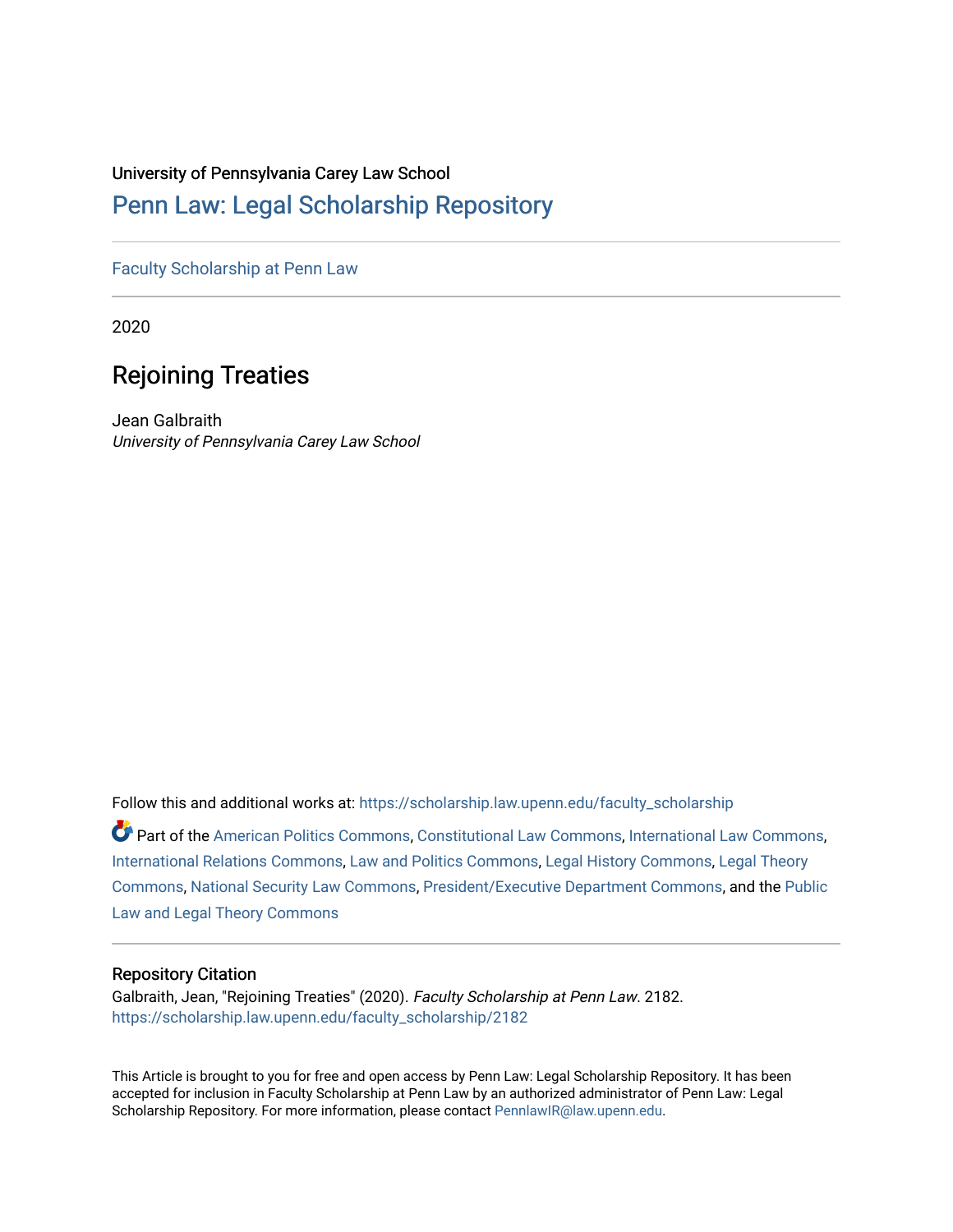#### REJOINING TREATIES

#### *Jean Galbraith\**

*Historical practice supports the conclusion that the President can unilaterally withdraw the United States from treaties which an earlier President joined with the advice and consent of two-thirds of the Senate, at least as long as this withdrawal is consistent with international law. This Article considers a further question that to date is deeply underexplored. This is: does the original Senate resolution of advice and consent to a treaty remain effective even after a President has withdrawn the United States from a treaty? I argue that the answer to this question is yes, except in certain limited circumstances. This answer in turn has important consequences. It means that, as a matter of U.S. domestic law, a future President can rejoin treaties without needing to return to the Senate for advice and consent. The Article concludes by situating this claim within a broader account of the distribution of foreign affairs powers.*

| II. REJOINING TREATIES—CAN IT BE DONE WITHOUT               |    |
|-------------------------------------------------------------|----|
|                                                             |    |
|                                                             |    |
| 1. The Senate's Constitutional Authority to Authorize       |    |
|                                                             | 91 |
| 2. Existing Resolutions as Authorizations to Rejoin 97      |    |
|                                                             |    |
| 1. The Senate Resolution Is No Longer Legally Operative 102 |    |
| 2. International Relations or International Law Makes the   |    |
|                                                             |    |
| 3. New Legislation Is Needed to Implement the Treaty  114   |    |
|                                                             |    |

<sup>\*</sup> Professor, University of Pennsylvania Law School. I thank Curt Bradley, Sue Biniaz, Arancha Hinojal Oyarbide, and Duncan Hollis for their generous and thoughtful comments on earlier drafts, as well as participants at the Penn Law faculty workshop. For assistance with sources, I thank Gabriela Femenia of the Biddle Law Library at Penn Law. Finally, I thank the editors of the *Virginia Law Review*, especially Justin Aimonetti, Nicholas Allen, Nicole Gilson, and Amanda Swanson for their careful editing. All views and any errors are my own.

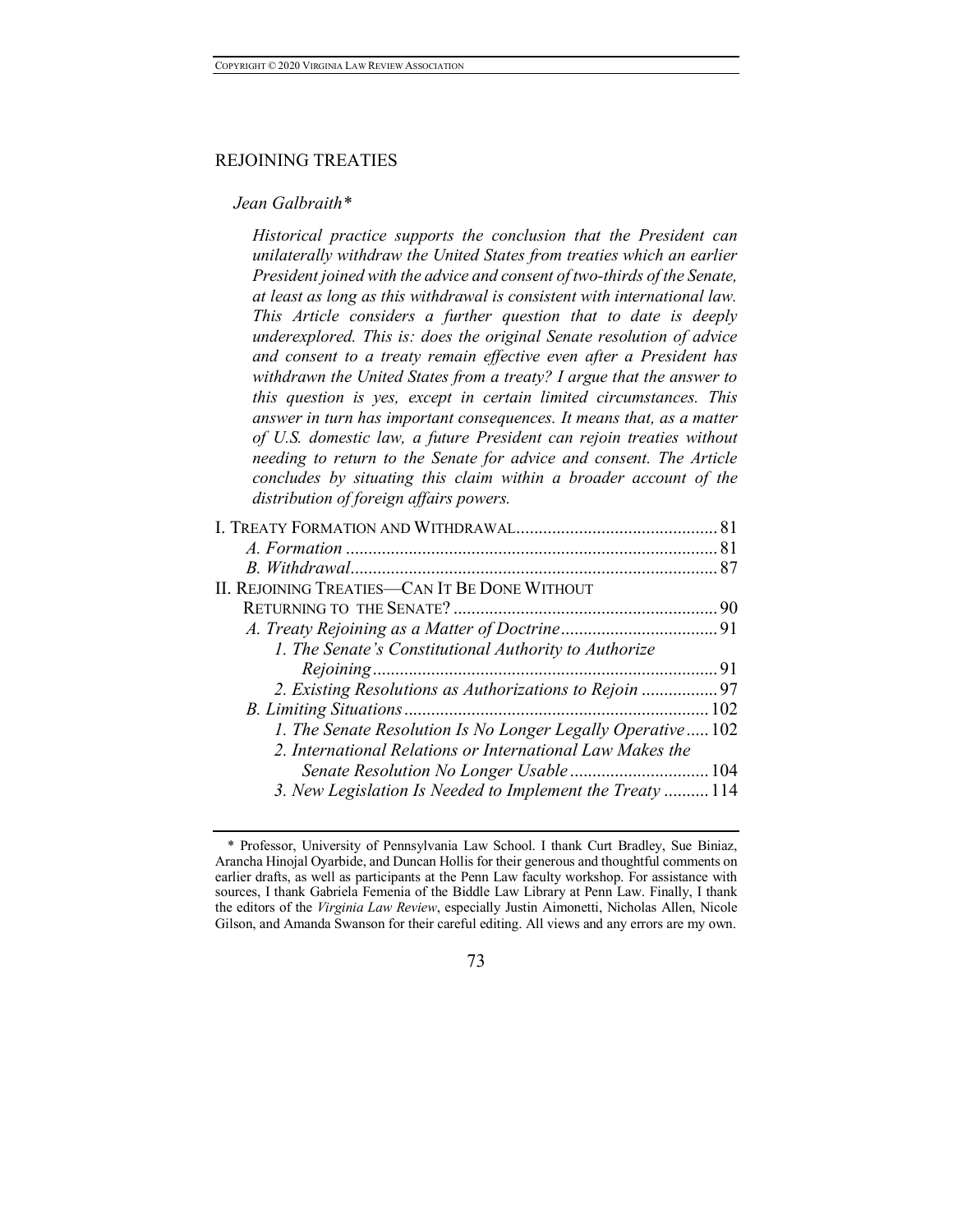| -74 | Virginia Law Review                                             | [Vol. 106:73] |
|-----|-----------------------------------------------------------------|---------------|
|     |                                                                 |               |
|     | III. REJOINING TREATIES AND THE BROADER DISTRIBUTION OF FOREIGN |               |
|     |                                                                 |               |
|     |                                                                 |               |

This Article focuses on a single doctrinal question: what domestic legal process is necessary for the United States to *rejoin* a treaty from which it has been unilaterally withdrawn by the President? More specifically, may a President seeking to rejoin a treaty do so in reliance of the original resolution of advice and consent passed by the Senate, or must he or she return to the Senate for a second resolution?

This is a question that has received no sustained attention in scholarship or in practice. This itself is a cause for celebration, a reflection of the fact that unilateral treaty withdrawals by Presidents historically have been rare and usually well-founded. It was controversial when President Carter unilaterally withdrew the United States from its mutual defense treaty with Taiwan, but his successor quickly came to recognize the value of normalized relations with mainland China.<sup>1</sup>

Since coming to office, President Trump has pursued a policy of international disengagement on many fronts. To date, he has focused mainly on rolling back international commitments made by President Obama which the United States had joined not as "treaties" in the constitutional sense of the word, but rather through other constitutional pathways.<sup>2</sup> Yet he and his administration have also shown a willingness to terminate treaties—legal instruments that received the advice and

<sup>&</sup>lt;sup>1</sup> Compare Carter's Vow on Taiwan Is Demanded by Reagan, N.Y. Times (Feb. 11, 1979), https://perma.cc/MB97-MVMN (describing Ronald Reagan's expressed support for a lawsuit challenging this withdrawal in 1979), with Katharine Macdonald & Robert G. Kaiser, Reagan Declares He Seeks Only To Hold to Taiwan Relations Act, Wash. Post (Aug. 26, 1980), https://perma.cc/6FXF-TCHB (describing Reagan's shift during his campaign to a commitment that he "would not try to fundamentally alter the U.S. relationship with Peking or Taiwan").<br><sup>2</sup> E.g., Stephen P. Mulligan, Cong. Research Serv., R44761, Withdrawal from International

Agreements: Legal Framework, the Paris Agreement, and the Iran Nuclear Agreement 17–23 (2018), https://perma.cc/3Y4K-NB8D (describing President Trump's withdrawal from the Iran nuclear deal and his announced future withdrawal from the Paris Agreement on climate). For a discussion of the alternative pathways that exist under U.S. domestic law for joining international commitments, see Jean Galbraith, From Treaties to International Commitments: The Changing Landscape of Foreign Relations Law, 84 U. Chi. L. Rev. 1675, 1684–97 (2017).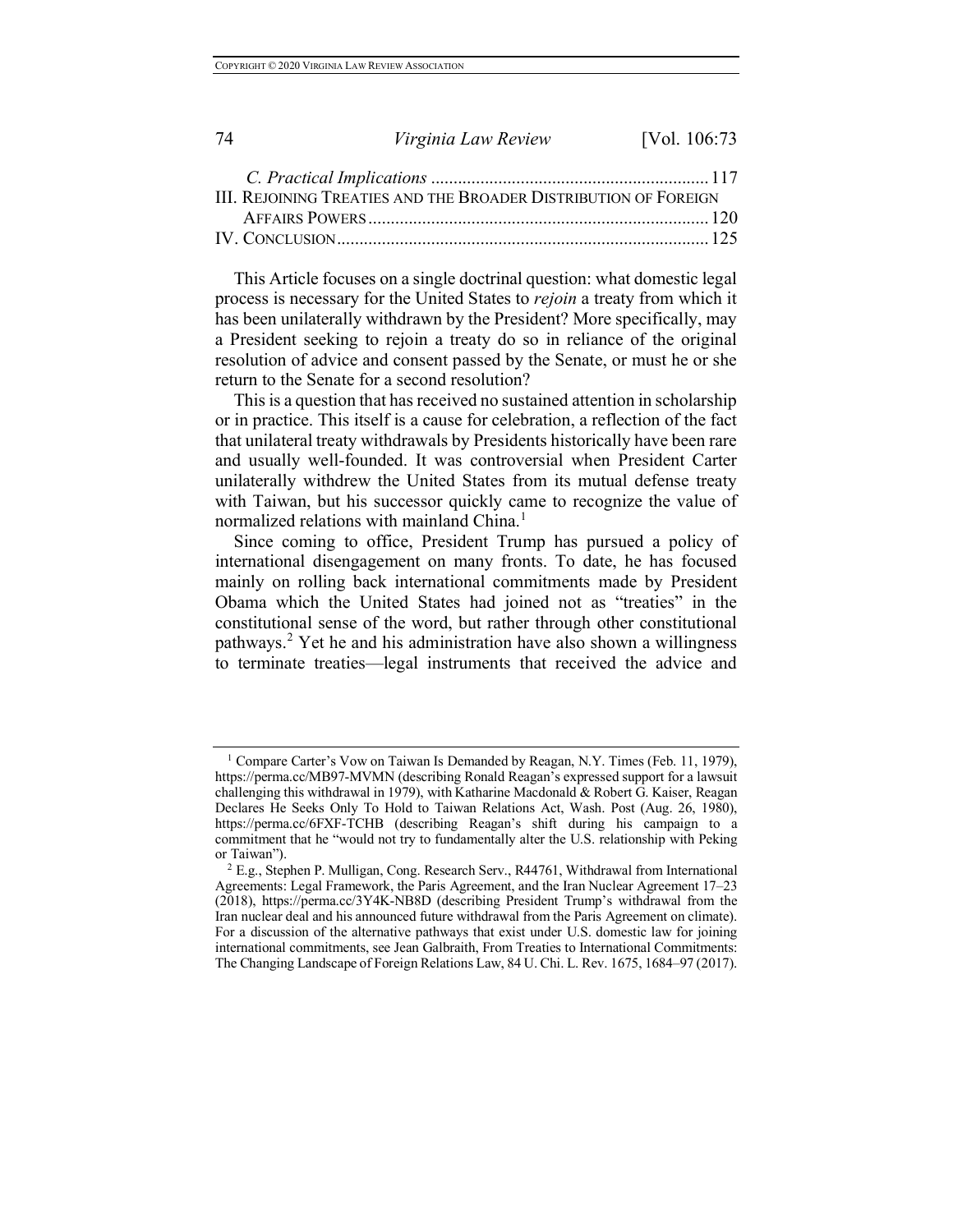consent of two-thirds of the Senate and thus commanded, at least at one point in history, strong bipartisan support.<sup>3</sup> Specifically:

- News reporting early in the Trump administration indicated that it planned to conduct a widespread review of all multilateral treaties other than those "directly related to national security, extradition, or international trade" in order to assess "whether the United States should continue to be a party  $\dots$ "<sup>4</sup>
- In October 2018, the Trump administration announced the immediate or planned U.S. withdrawal from three treaties: the Optional Protocol to the Vienna Convention on Diplomatic Relations concerning the Compulsory Settlement of Disputes; the Treaty of Amity, Economic Relations, and Consular Rights with Iran; and the Intermediate-Range Nuclear Forces (INF) Treaty with Russia and other former Soviet Republics.<sup>5</sup>
- In remarks related to two of these withdrawals, then-National Security Advisor John Bolton signaled that the Trump administration would more generally consider withdrawing from treaties or treaty provisions in which the United States had consented to the jurisdiction of the International Court of Justice.<sup>6</sup>

<sup>&</sup>lt;sup>3</sup> Here and throughout this Article, I use "treaty" and "treaties" to refer to international agreements for which the advice and consent of two-thirds of the Senate is being sought or has been obtained. See Restatement (Fourth) of Foreign Relations Law pt. 3, intro. note (Am. Law Inst. 2018) ("In U.S. domestic law, . . . the term 'treaties' refers . . . to international agreements concluded by the President with the advice and consent of two-thirds of the Senate.").

<sup>4</sup> Read the Trump Administration's Draft of the Executive Order on Treaties, Wash. Post, https://perma.cc/B555-4VXG (posting a leaked draft of an executive order under consideration that contained this language); see also Max Fisher, Trump Prepares Orders Aiming at Global Funding and Treaties, N.Y. Times (Jan. 25, 2017), https://perma.cc/REE9- GPQ9 (reporting on the draft executive order).

<sup>5</sup> Contemporary Practice of the United States Relating to International Law, Trump Administration Announces Withdrawal from Four International Agreements, 113 Am. J. Int'l L. 132, 132 (Jean Galbraith ed., 2019); Contemporary Practice of the United States Relating to International Law, United States Initiates Withdrawal from Intermediate-Range Nuclear Forces Treaty, 113 Am. J. Int'l L. 631, 632 n.5 (Jean Galbraith ed., 2019).<br><sup>6</sup> Press Briefing by Press Secretary Sarah Sanders, Small Business Administrator Linda

McMahon, and National Security Advisor, White House (Oct. 3, 2018), https://perma.cc/D99Y-X4AW.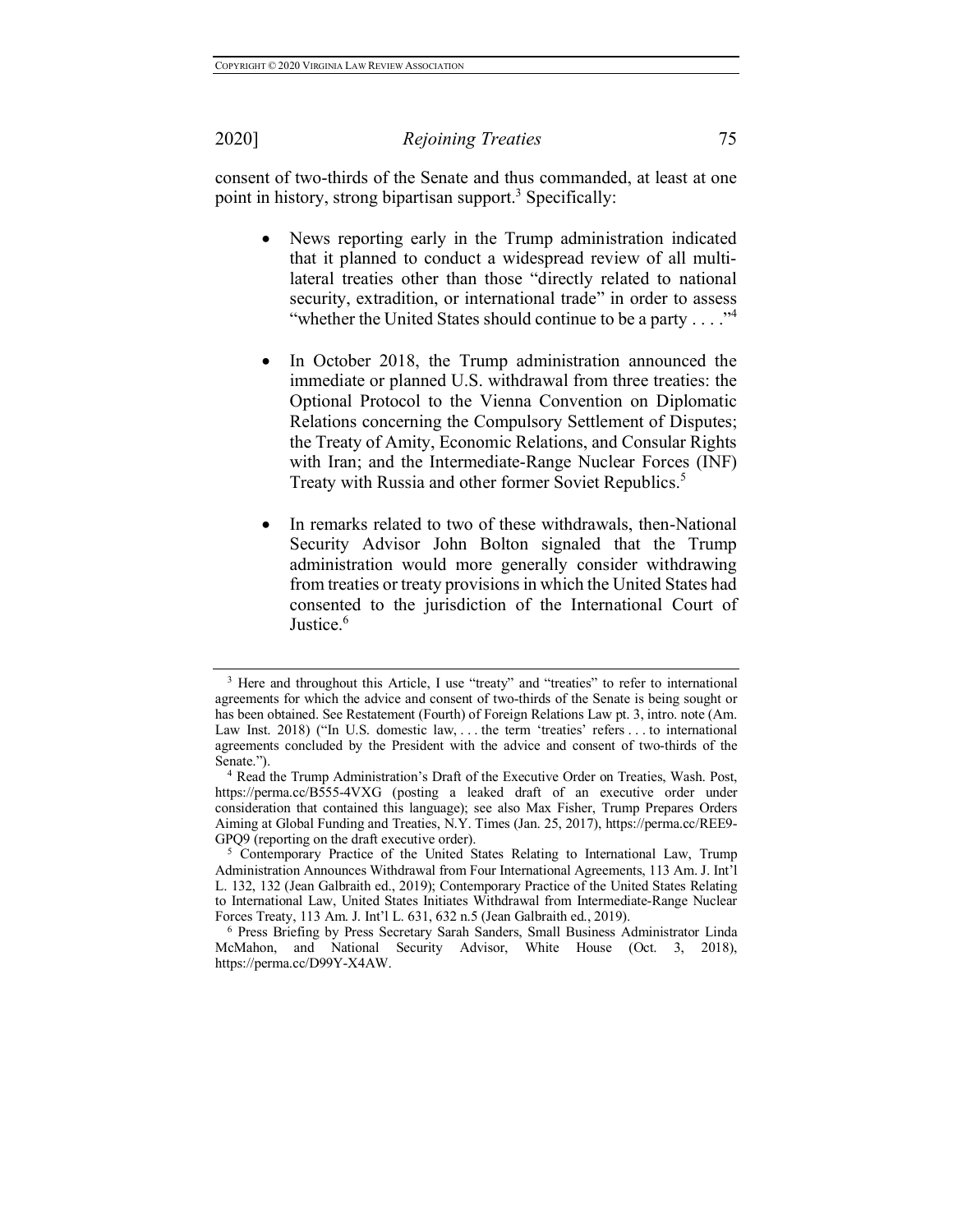• President Trump has repeatedly expressed doubts about NATO and has indicated some interest in withdrawing from the North Atlantic Treaty which underlies it.<sup>7</sup>

As a matter of U.S. domestic law, the executive branch considers itself authorized to withdraw from treaties without receiving explicit approval to do so from Congress or the Senate, at least provided that the withdrawal is consistent with international law. Although his position has never received the explicit blessing of the U.S. Supreme Court, it is now wellgrounded in executive branch practice and it has been accepted both by the *Restatement (Third)* and the recent *Restatement (Fourth) of Foreign Relations Law*. <sup>8</sup> The prospect of landmark treaties being terminated at the whim of President Trump has motivated some scholarly reexamination of this issue.<sup>9</sup> But requiring the explicit approval of Congress or two-thirds of the Senate for treaty withdrawal raises its own normative concerns and in any event is an uphill argument in light of past practice. And unless and until such a claim succeeds with the courts (or Congress explicitly legislates to block termination), President Trump and his successors will continue to possess the putative power of treaty withdrawal.

This Article therefore focuses on the issue of *rejoining treaties*. The more polarized the office of the Presidency becomes—and the more it is held by individuals who act based on caprice rather than expertise—the greater the likelihood there is that one President will withdraw from treaties that a later President will wish to rejoin. Such rejoining would

<sup>7</sup> See, e.g., The President's News Conference with Prime Minister Theresa May of the United Kingdom in Buckinghamshire, United Kingdom, 2018, Daily Comp. Pres. Doc. No. DCPD-201800483, at 6 (July 13, 2018) ("NATO is really there for Europe, much more so than us. It helps Europe whether—no matter what our military people or your military people say, it helps Europe more than it helps us."); Julian E. Barnes & Helene Cooper, Trump Discussed Pulling U.S. from NATO, Aides Say Amid New Concerns over Russia, N.Y. Times (Jan. 14, 2019), https://perma.cc/S8TP-59V3 (reporting that President Trump has privately expressed interest in withdrawing from NATO on multiple occasions).

<sup>8</sup> Restatement (Third) of Foreign Relations Law § 339 (Am. Law Inst. 1987); Restatement (Fourth) of Foreign Relations Law § 313 (Am. Law Inst. 2018). In *Goldwater v. Carter*, the Supreme Court deemed nonjusticiable the question of whether President Carter could terminate the mutual defense treaty with Taiwan in a manner consistent with its termination clause but without approval from two-thirds of the Senate or from Congress. 444 U.S. 996, 1002 (1979) (plurality opinion) (finding that the case posed a political question); id. at 997 (Powell, J., concurring in judgment) (viewing the case to be unripe).

<sup>9</sup> E.g., Harold Hongju Koh, Presidential Power to Terminate International Agreements, 128 Yale L.J. F. 432, 435 (2018).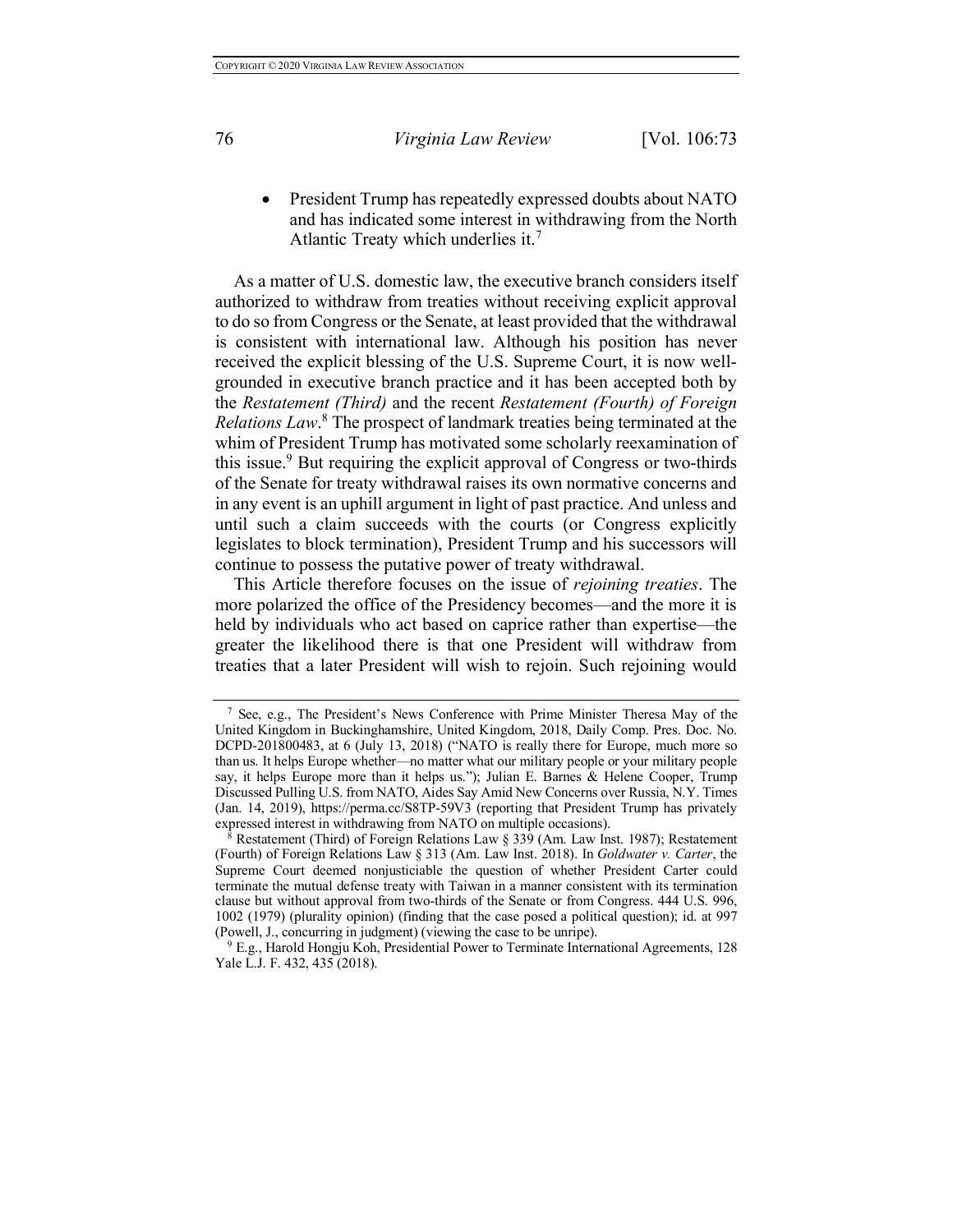have to be not only feasible at the international level (i.e., consistent with international law and receiving any necessary approval from treaty partners), but also legal as a matter of domestic law.

This Article is not the first piece to consider the issue of the process for rejoining treaties. Back in 1986, for example, shortly after President Reagan withdrew the United States from the general jurisdiction of the International Court of Justice, a student comment on the subject stated without analysis that rejoining "would be contingent on the advice and consent of the Senate."<sup>10</sup> More recently and more significantly, a former leading practitioner for the State Department in the climate context, Sue Biniaz, sketched out some thoughts about the legal process for rejoining in a conference thought paper. Raising the possibility that President Trump might withdraw from the U.N. Framework Convention on Climate Change, she floated the idea that "a new Administration [could] take the position that the Senate's original resolution of advice and consent had not expired and, as such, the President was free to [resubmit] an instrument of ratification."<sup>11</sup> Yet while the idea of rejoining treaties is not new to this paper, it is a subject that to date has not received sustained scholarly treatment, unlike the issue of treaty withdrawal.

There are three ways by which the President might rejoin a treaty as a matter of domestic law. One obviously lawful way would be to go back to the Senate for another round of advice and consent by a supermajority. But getting treaties through the Senate has always been challenging and is now even harder than it used to be, due both to increased partisanship and to changed procedural norms. Indeed, from 2001 through 2010, the Senate advised and consented to only *one* treaty where there were *any* recorded dissenting votes.<sup>12</sup> To require another round of Senate advice and consent to rejoin treaties would cause such rejoining to range from challenging to effectively impossible.

A second option would be to rejoin the international agreement not as a treaty but rather through some other domestic process. U.S. constitutional practice has developed several domestic pathways distinct

<sup>&</sup>lt;sup>10</sup> Douglas J. Ende, Comment, Reaccepting the Compulsory Jurisdiction of the International Court of Justice: A Proposal for a New United States Declaration, 61 Wash. L. Rev. 1145, 1162 n.117 (1986).

<sup>&</sup>lt;sup>11</sup> Susan Biniaz, U.S. Intent to Withdraw from the Paris Agreement: A Round-up of Interesting Legal Issues that Either Arose or *Might* Have Arisen 8 (unpublished paper from the 2017 Duke-Yale Foreign Relations Law Roundtable, on file with author); see also id. at 8–9 (elaborating on this point).

<sup>&</sup>lt;sup>12</sup> Jean Galbraith, Prospective Advice and Consent, 37 Yale J. Int'l L. 247, 287 (2012).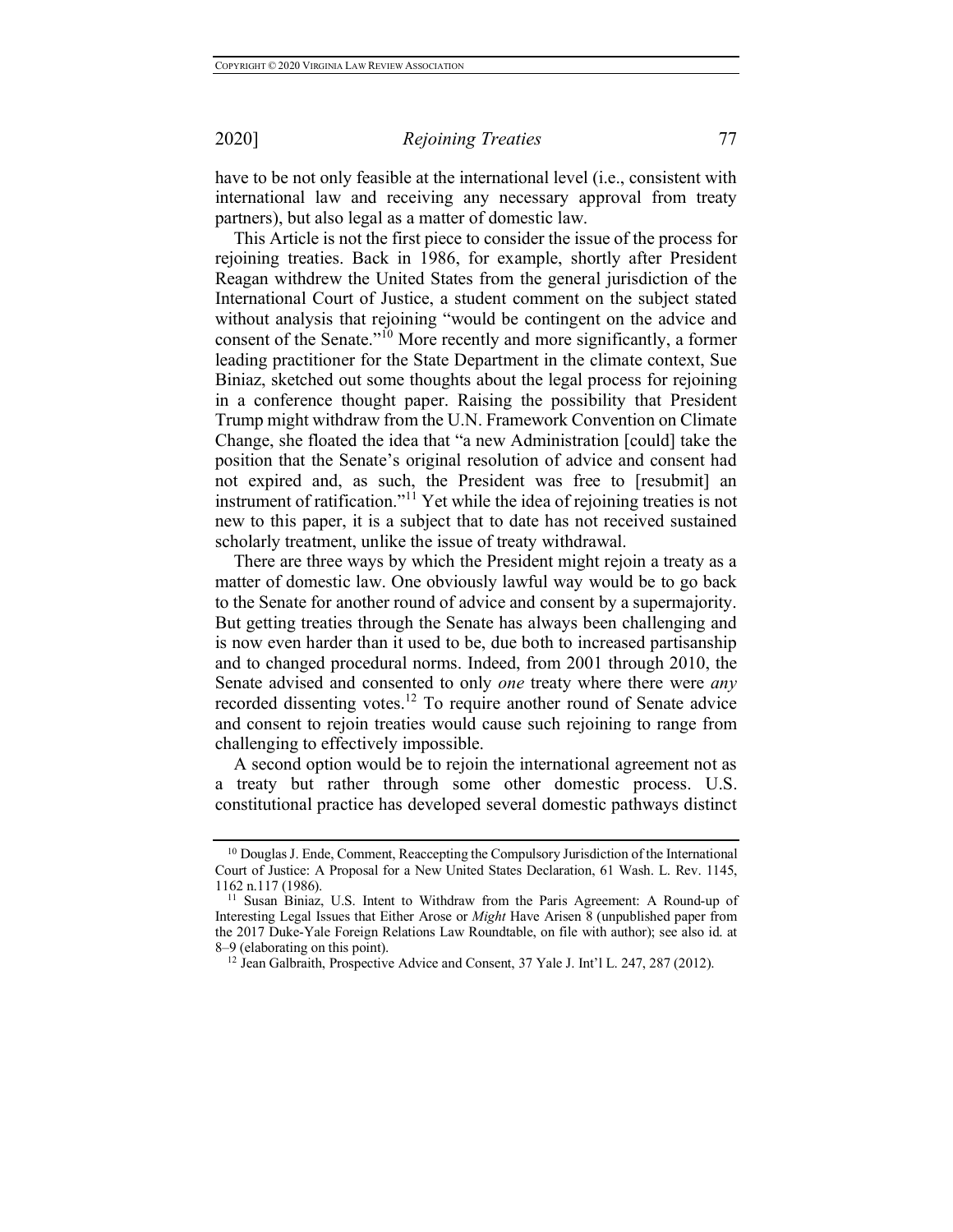from that set out in the Treaty Clause by which the United States can join international agreements.<sup>13</sup> Some important agreements are made by the executive branch without specific legislative approval, such as President Obama's decision to join the United States to the Paris Agreement on climate.<sup>14</sup> Others, such as most major trade agreements, receive specific approval from Congress.15 There is considerable uncertainty about the extent to which the uses of these other pathways are constitutionally permissible. Accordingly, these alternative pathways might be available as a matter of law for some or even all international agreements which the United States initially joined as treaties but later withdrew from based on unilateral presidential action.<sup>16</sup> Even if lawful, however, rebranding a former treaty as an agreement that could be joined in a manner akin to the Paris Agreement rather than as an Article II treaty would likely raise procedural concerns within the State Department, face congressional pushback, and potentially complicate the agreement's implementation. Going to Congress for statutory approval prior to rejoining would reduce concerns about legality and implementation. But obtaining such approval would likely prove difficult as a matter of legislative process, particularly if the shift from treaty to congressional-executive agreement triggered resistance from the Senate Foreign Relations Committee.

The third option, whose legality and availability are the focus of this Article, would be to treat the Senate's pre-existing resolution of advice and consent as still operative. The President could therefore rejoin the international agreement as a *treaty*, but without having to go again to the Senate for advice and consent. This approach would presumptively put rejoining on equal footing with withdrawing in terms of the domestic legal process. The presumption would be overcome, however, if rejoining would be inconsistent with the language of the original resolution, with any modifications to this resolution made by two-thirds of the Senate, or with an intervening congressional statute. The President's ability to rejoin

<sup>&</sup>lt;sup>13</sup> For an overview of these kinds of agreements, see Galbraith, supra note 2, at 1684–97.

<sup>14</sup> See id. at 1731–43 (analyzing the process by which the United States joined the Paris Agreement and discussing the extent to which this process contained constraints on executive power).

<sup>&</sup>lt;sup>15</sup> Id. at 1703, 1727 (noting that the success of this process relies heavily on pre-existing legislation that ensures an up-and-down congressional vote for trade agreements).

 $16$  This is a complex issue even for entirely new international agreements and would be even more complicated with respect to the rejoining of international agreements previously made as treaties. In those cases, it would present the further question of whether the initial treatment of the agreement as a "treaty" might limit the availability of other options as a matter of law.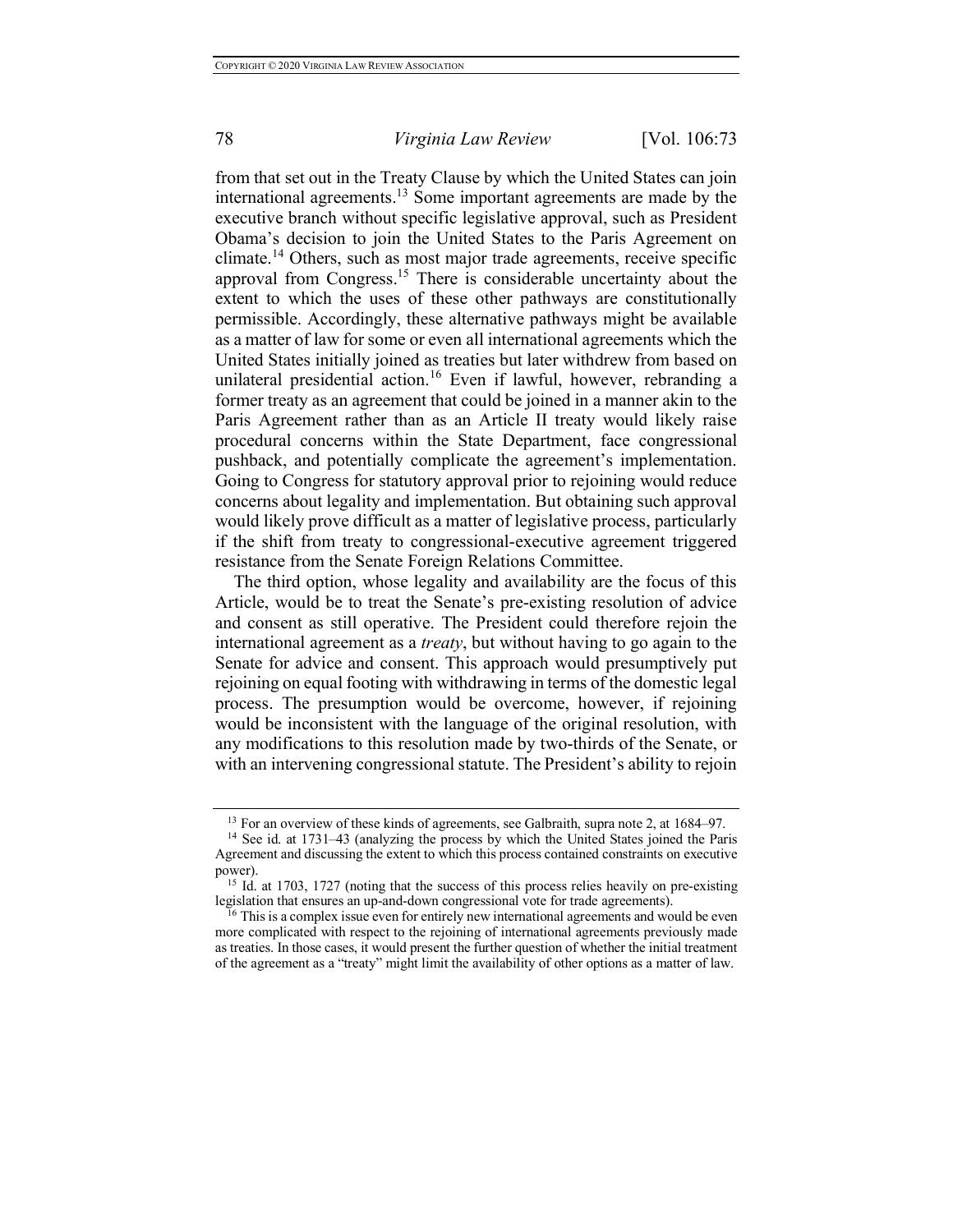the treaty would also be contingent on this being an available option at the international level.

The doctrinal basis for treating original Senate resolutions of advice and consent as still operative rests on these resolutions' text, on broader constitutional practice, and on structural principles. As a textual matter, while the Senate often puts substantial conditions into its resolutions of advice and consent, it typically does not include language that renders them ineffective for purposes of rejoining. As a matter of constitutional practice, while there is no specific practice on point for the issue of rejoining, two related strands suggest that the original resolutions should be taken to remain operative. First, these resolutions are already understood to remain operative well after the end of the Senate session in which they are passed, as the executive branch often does not ratify treaties until years after the Senate's advice and consent has been given. Second, with respect to international agreements other than treaties that rely on some form of congressional authorization, the executive branch has used pre-existing authorizations as a basis for rejoining such agreements following withdrawal. In 2003, for example, President George W. Bush rejoined the United States to UNESCO (from which President Reagan had withdrawn the United States) in apparent reliance on the statutory authorization that has justified the *initial* U.S. entry into UNESCO many years earlier.<sup>17</sup> Finally, as a structural principle, treating original Senate resolutions of advice and consent as remaining effective prevents the President from being singlehandedly able, through withdrawal, to undo the actions of a coordinate branch. It is one thing for the President to be able to withdraw the United States unilaterally from a treaty—after all, the President has unilateral discretion over whether to ratify the treaty. It is quite another thing for the President thereby to effectively erase a Senate resolution, unless the Senate or Congress expressly authorized this result.

The claim that a President can rely on the initial resolution of advice and consent to rejoin a treaty fits into a broader framework for the distribution of foreign affairs powers. Foreign relations law rests in an uneasy space between contrasts—foreign and domestic, congressional and presidential, flexible and constrained. A long-standing strand of scholarship raises concerns about the rise of presidential power and about

<sup>17</sup> See Curtis A. Bradley, Exiting Congressional-Executive Agreements, 67 Duke L.J. 1615, 1639 (2018) (describing the withdrawal from UNESCO by the Reagan administration and its rejoining by the George W. Bush administration).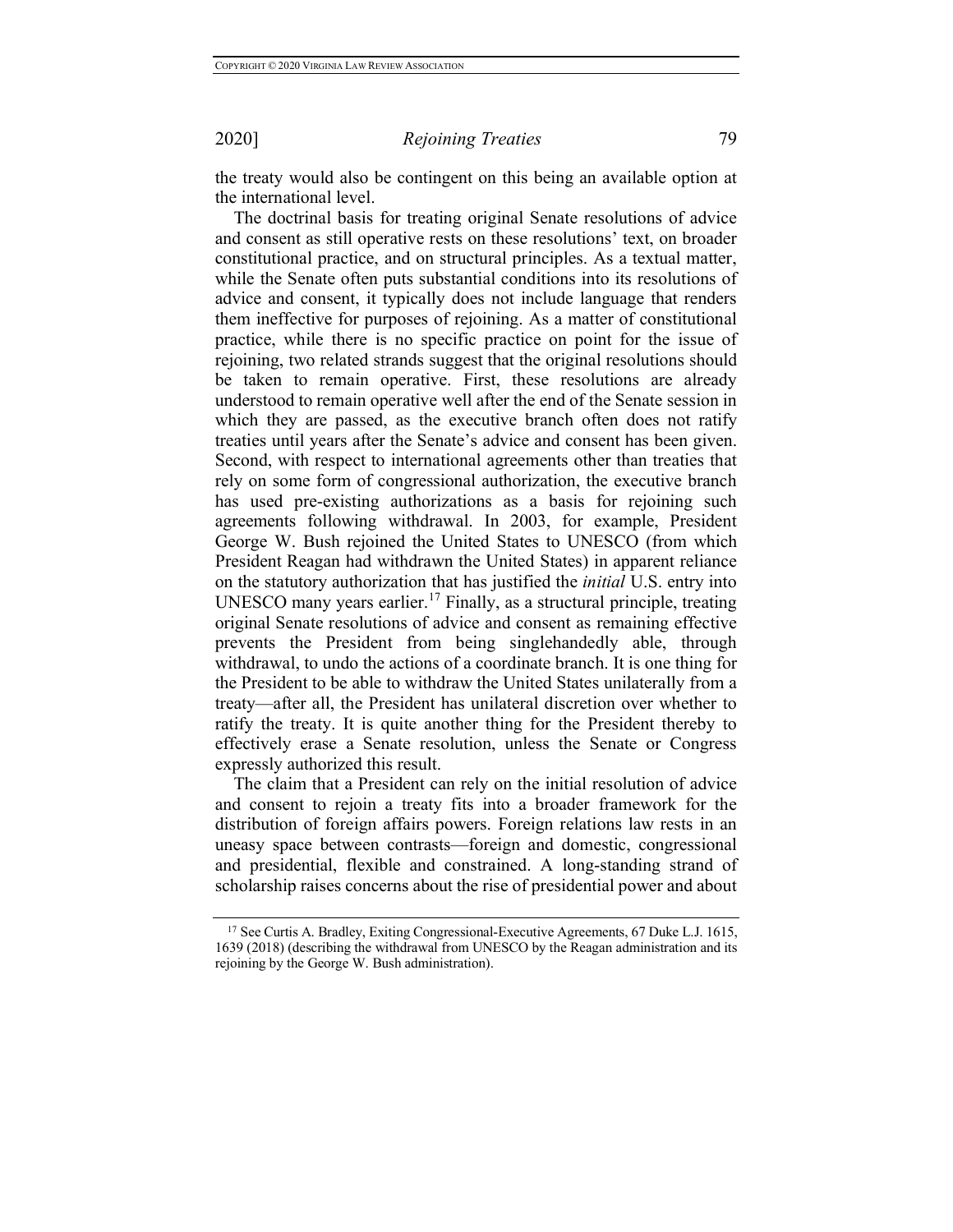the implications of this rise for U.S. international engagement.<sup>18</sup> The approach advocated for here in some ways both advances presidential power and brings uncertainty to international law. It advances presidential power by advocating an understanding of Senate resolutions that gives the President the power to treat them as ongoing authorizations, and it brings uncertainty by creating a pathway whereby presidents can zig-zag their way through treaties, if they so choose. In other ways, however, the approach advocated for here both serves as a check on presidential power and a mechanism for continuing international engagement on the part of the United States. For a legal framework in which the President can unilaterally withdraw from a treaty but not unilaterally rejoin it would be a legal framework that puts a heavy thumb on the scale against international engagement and that limits rebalancing by a future President. The approach advocated for here, by contrast, relies on a broader, developing alignment between U.S. foreign relations law and U.S. administrative law. In both cases, the executive branch wields considerable power, but in both cases the decisions of one administration can be revisited by another administration and thus are subject to the longterm checks of democracy.

In terms of structure, this Article has three parts. Part I is descriptive, identifying existing law and practice with respect to treaty formation and withdrawal. Part II is the core of the Article. It elaborates on and defends the doctrinal argument sketched above with respect to treaty rejoining. It argues that Senate resolutions of advice and consent can constitutionally authorize rejoining and, as a matter of their interpretation, should presumptively be read to do so. It also discusses limitations stemming from domestic law, international law, and international relations that might prevent rejoining with respect to particular treaties. Finally, it assesses the practical effect of a presidential power to rejoin treaties and emphasizes that this power is much more likely to be workable with respect to multilateral treaties which are open broadly to membership than with respect to bilateral treaties, which cannot be re-established without the consent of the other nation. Part III situates the doctrinal argument made in Part II within a broader theory of the constitutional distribution of foreign affairs powers.

<sup>&</sup>lt;sup>18</sup> For a recent and important piece in this vein, see Curtis A. Bradley  $\&$  Jack L. Goldsmith, Presidential Control Over International Law, 131 Harv. L. Rev. 1201 (2018).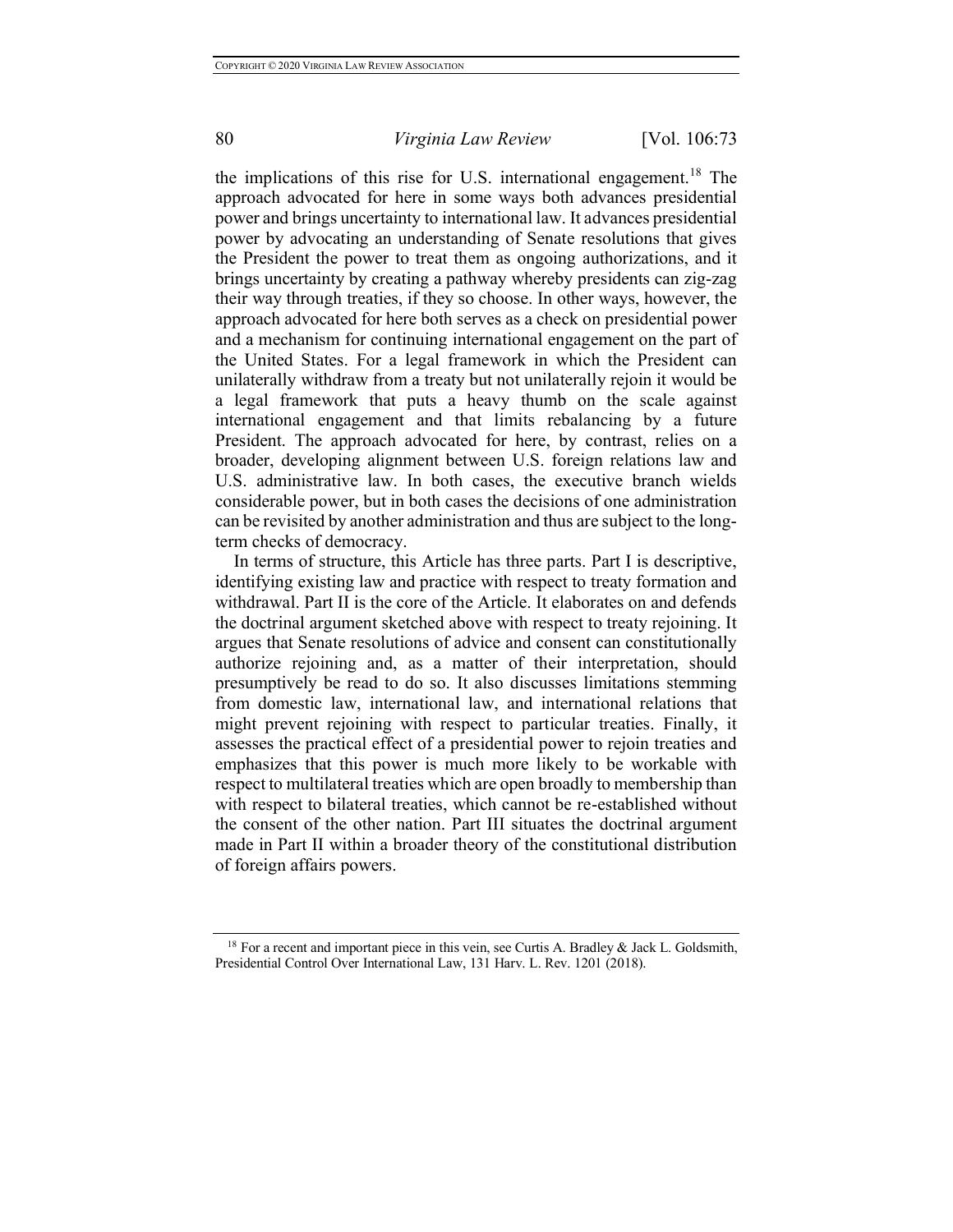#### I. TREATY FORMATION AND WITHDRAWAL

To rejoin a treaty, the United States must first have joined and left it. In this Part, I describe the substantial U.S. law and practice that exists with respect to the formation of treaties and the more meager law and practice that exists with respect to withdrawal. The concepts set forth here are foundational for understanding how the United States might rejoin a treaty.

### *A. Formation*

The Constitution's Treaty Clause provides that the President "shall have Power, by and with the Advice and Consent of the Senate, to make Treaties, provided two thirds of the Senators present concur."19 In the years since the Framing, the political branches have developed a set of practices for treaty-making based partly on this sparse text, partly on international legal practice, and partly on their own process choices.

The formation of most treaties involves five stages in the following order: international *negotiation* by the executive branch, *signature* by the President or an authorized executive branch official, *advice and consent* by two-thirds of the Senate, *ratification* by the President or an authorized executive branch official, and finally *entry into force* as a legally binding instrument.<sup>20</sup> (I defer discussion of a further important issue—treaty implementation—until later in this Article.<sup>21</sup>) Negotiation, signature, ratification, and entry into force all take place on the international plane, involve international counterparts, and are subject to the ground rules of

<sup>19</sup> U.S. Const. art. II, § 2, cl. 2.

<sup>&</sup>lt;sup>20</sup> See Cong. Research Serv., Treaties and Other International Agreements: The Role of the United States Senate 6–12, 97–156 (2001) [hereinafter CRS Report for the Senate Foreign Relations Committee] (providing an extensive discussion of these processes). There has been plenty of variation throughout history, including situations where the Senate has called for the initiation of negotiations, see id. at 100–01; where members of Congress have been among those signing a treaty, see id. at 111; where the international process for treaty approval is not ratification in the technical sense but rather some variant like accession, see id. at 147; and even some instances where the Senate's advice and consent has preceded the conclusion of negotiations, see Galbraith, supra note 12, at 261–63, 271–73. I return to the distinction between ratification and accession later in this Article. See infra Subsection II.B.2.

<sup>21</sup> See infra Subsection II.B.3.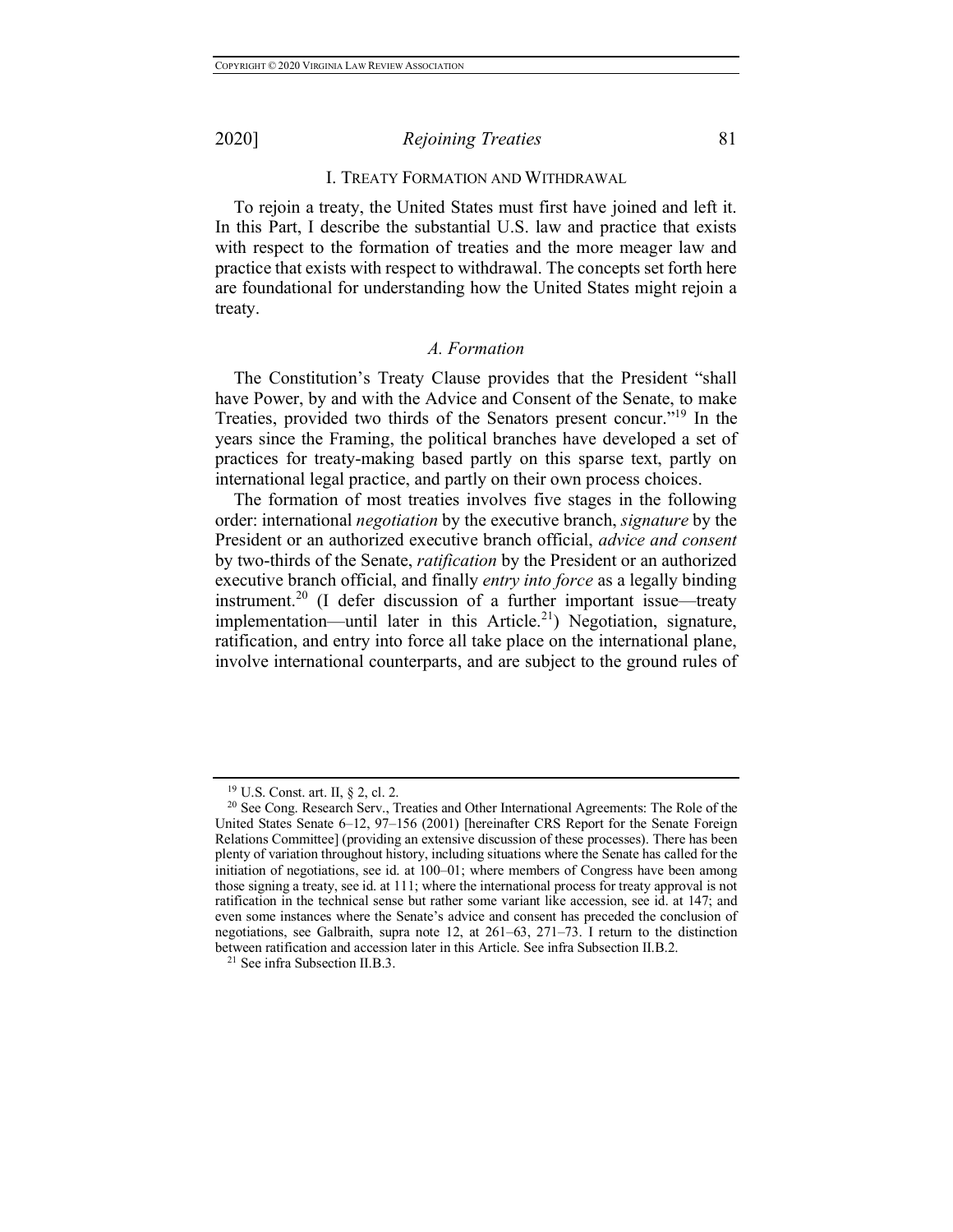international law.<sup>22</sup> By contrast, the Senate's advice and consent is a purely domestic legal procedure.<sup>23</sup>

In giving advice and consent, the Senate's typical practice is to pass a resolution that states: "*Resolved (two-thirds of the Senators present concurring therein)*, That the Senate advise and consent to the ratification of" the treaty in question.<sup>24</sup> Sometimes the Senate attaches additional qualifications—reservations, understandings, declarations, and conditions—as part of its resolution of ratification.<sup>25</sup> These qualifications are understood to be intrinsic parts of the Senate's consent, such that the President can only proceed to ratification pursuant to their terms.<sup>26</sup>

 $25$  E.g., S. Exec. Journal, 100th Cong., 2d Sess. 366–70 (1988) (providing the Senate's advice and consent to the Intermediate-Range Nuclear Forces Treaty subject to various conditions, understandings, and declarations); see also CRS Report for the Senate Foreign Relations Committee, supra note 20, at 124–36 (discussing practice in this regard).

 $2<sup>22</sup>$  The Vienna Convention on the Law of Treaties sets forth these ground rules. See generally Vienna Convention on the Law of Treaties, May 23, 1969, 1155 U.N.T.S. 331, 332 (stating that disputes over treaties should be settled in conformity with international law principles). While the United States is not a party to the Vienna Convention, it "considers many of the provisions of the Vienna Convention . . . to constitute customary international law on the law of treaties." U.S. Dep't of State, Frequently Asked Questions, Vienna Convention on the Law of Treaties, https://perma.cc/3AHS-UBTE.<br><sup>23</sup> The Vienna Convention does not discuss what domestic legal procedures are needed as a

precursor to ratification, and it makes clear that, as a matter of international law, a nation's consent to a treaty is presumptively valid even if that nation has failed to follow its domestic legal procedures. Vienna Convention on the Law of Treaties, supra note 22, art. 46 (noting an exception if the failure to follow domestic legal procedures "concerned a rule of its internal law of fundamental importance" and "would be objectively evident to any State conducting itself in the matter in accordance with normal practice and in good faith").

<sup>24</sup> E.g., S. Exec. Journal, 89th Congress, 1st Sess. 824 (1965) (using this format to provide advice and consent to the Vienna Convention on Diplomatic Relations, together with its Optional Protocol); see also CRS Report for the Senate Foreign Relations Committee, supra note 20, at 123 (noting that this is the usual form of such resolutions).

<sup>&</sup>lt;sup>26</sup> See Restatement (Fourth) of Foreign Relations Law  $\S$  305 cmt. d (Am. Law Inst. 2018) ("If the President does proceed to ratify the treaty, he or she is deemed to have accepted any conditions that the Senate has included with its advice and consent that relate to the treaty and are not inconsistent with the Constitution."); see also Restatement (Third) of Foreign Relations § 303 cmt. d (Am. Law Inst. 1987) ("But a condition having plausible relation to the treaty, or to its adoption or implementation, is presumably not improper, and if the President proceeds to make the treaty he is bound by the condition."); United States v. Stuart, 489 U.S. 353, 375 (1989) (Scalia, J., concurring in judgment) ("If [conditions given by the Senate] are not agreed to by the President, his only constitutionally permissible course is to decline to ratify the treaty . . . ."); Curtis A. Bradley & Jack L. Goldsmith, Treaties, Human Rights, and Conditional Consent, 149 U. Pa. L. Rev. 399, 403 (2000) ("[R]egardless of the legality of [reservations, understandings, and declarations] under international law, they are valid under domestic constitutional law . . . .").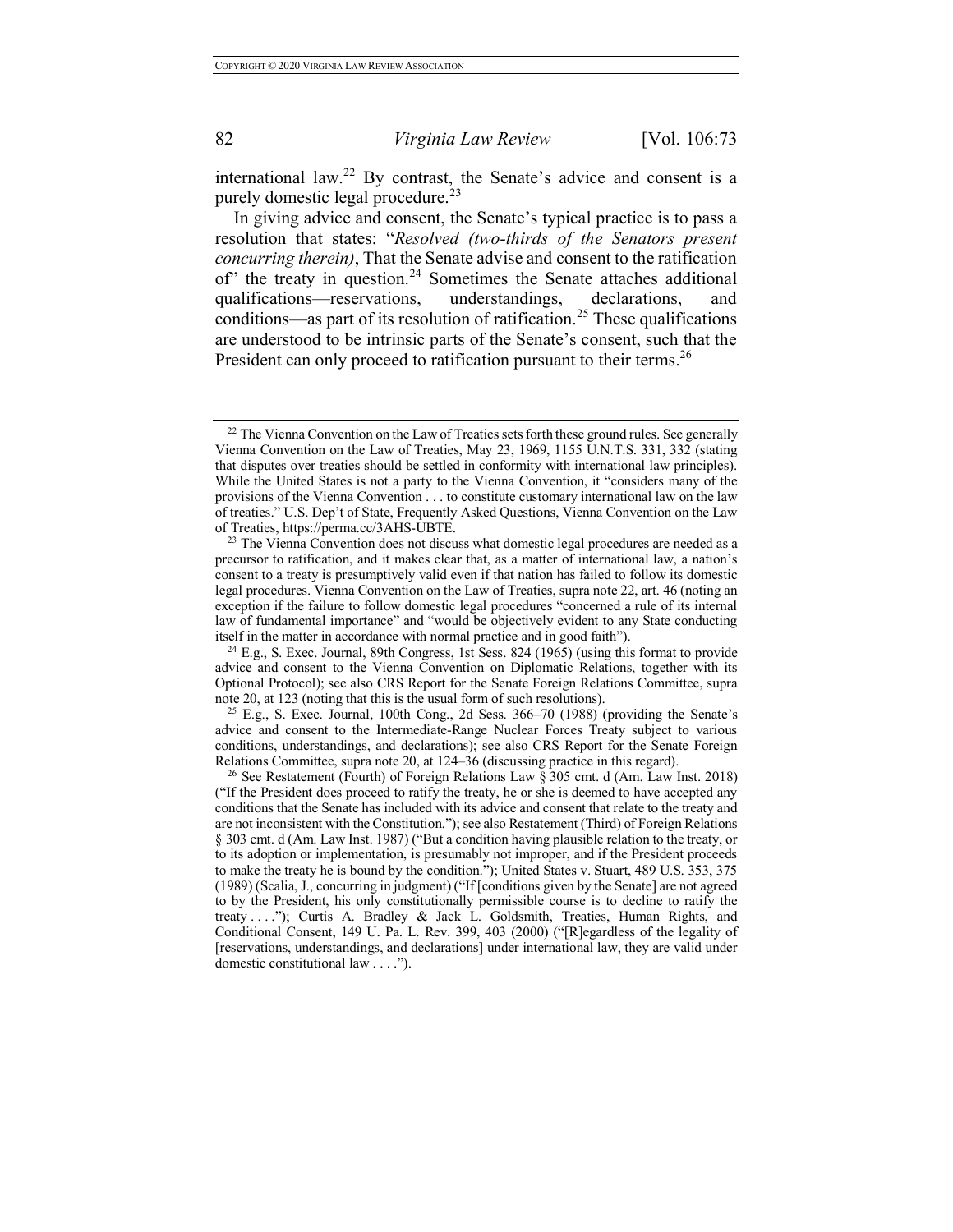Four features of the treaty formation process are especially noteworthy for purposes of this Article. First, the stages of treaty formation are not subject to time limits as a matter of constitutional text or practice.<sup>27</sup> Often these stages happen in close temporal proximity, but sometimes years or even decades pass between them. In a recent article, Saikrishna Prakash has questioned the constitutionality of these time lags, but he acknowledges their apparent endlessness as a matter of practice.<sup>28</sup> The Vienna Convention on Diplomatic Relations and its Optional Protocol, for example, were signed during the Kennedy administration in 1961, advised and consented to by the Senate in 1965 during the Johnson administration, and ratified by the United States in 1972 during the Nixon administration.<sup>29</sup> The Genocide Convention took over thirty-seven years from signature to the Senate's advice and consent.<sup>30</sup> Four treaties relating

<sup>30</sup> 95 Cong. Rec. 7825 (1949) (transmitting the treaty to the Senate for advice and consent and noting that signature occurred on Dec. 11, 1948); 132 Cong. Rec. 2349–50 (1986) (containing the resolution of advice and consent). See generally Lawrence J. LeBlanc, The

 $^{27}$  By contrast, the Constitution contains a timing rule for the passage of statutes. See U.S. Const. art. I, § 7, cl. 2 (providing that if "any Bill shall not be returned by the President within ten Days (Sundays excepted) after it shall have been presented to him, the Same shall be a Law, in like Manner as if he had signed it, unless the Congress by their Adjournment prevent its Return, in which Case it shall not be a Law").

<sup>28</sup> Saikrishna Bangalore Prakash, Of Synchronicity and Supreme Law, 132 Harv. L. Rev. 1220, 1248 (2019) ("Although one cannot say for certain, it seems as if there is no limit on when, after Senate consent, the President may sign a ratification instrument."); cf. id. at 1285 (arguing that the Senate's advice and consent should be deemed to expire if much longer than seven years passes between the Senate resolution and ratification). Prakash's argument for limited time frames turns on the view that "[o]ne crucial element of majority rule is the requirement that those in favor of some proposition—be it a bill, constitutional amendment, or some candidate—actually constitute a majority at a *given moment in time*." Id. at 1224. He infers this position from structural premises about democracy, while saying relatively little about the fact that the two processes whose current timing rules he most criticizes—treatymaking and constitutional amendments—are non-democratic in the sense that they require heavy supermajorities. See id. (not addressing this issue in the overview of his argument); see also id. at 1252 (mentioning only in passing that there is a two-thirds requirement for treaties "because the Constitution says as much"). Were Prakash's approach to be adopted, it would have the effect of making treaty-making and constitutional amendments even more challenging to accomplish. This in turn would be in tension with Prakash's broader concern about "dead-hand" rule, see id. at 1224 n.25, as it would make our existing Constitution, laws, and treaties even harder to amend.

<sup>&</sup>lt;sup>29</sup> See U.N. Treaty Collection, Vienna Convention on Diplomatic Relations 3, https://perma.cc/56X8-N4WH (containing depository information); U.N. Treaty Collection, Optional Protocol to the Vienna Convention on Diplomatic Relations, Concerning the Compulsory Settlement of Disputes 2, https://perma.cc/Z75L-EKJR (containing depository information); see also S. Exec. Journal, 89th Cong., 1st Sess. 824 (1965) (recording that eighty-five senators voted to ratify the Convention and its optional protocol).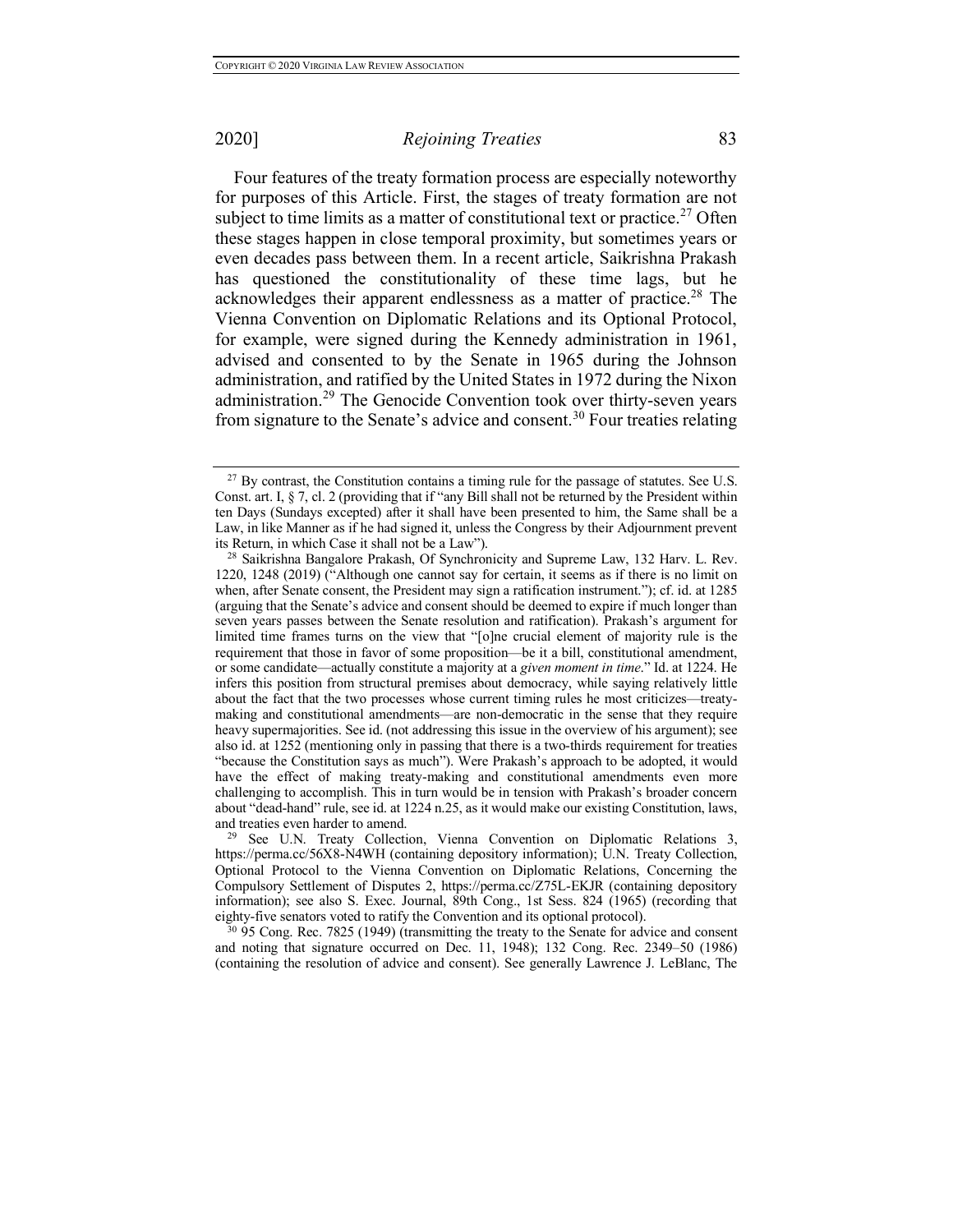to nuclear security received the Senate's advice and consent in 2008 but were not ratified until 2015.<sup>31</sup> Another treaty—the Basel Convention on the Transportation of Hazardous Waste—received advice and consent in 1992 and is still a candidate for ratification.<sup>32</sup> And these are just a few of many possible examples.

Second, although timing limits on treaty formation are not constitutionally imposed, as a matter of choice the political branches can adopt them. In the nineteenth century, the executive branch often negotiated deadlines for the international exchange of ratifications into the text of treaties. When these deadlines were missed despite timely advice and consent from the Senate—as happened not infrequently presidents commonly returned to the Senate for a second round of advice and consent.<sup>33</sup> Separate from these incidents, there is at least one instance where a President chose to return to the Senate for further advice and consent simply because of a long passage of time between the Senate's advice and consent and ratification. This was in 1889, when President Grover Cleveland returned to the Senate for a second round of advice and consent to a naturalization treaty with Turkey. The Senate had initially advised and consented to this treaty in 1875, but the conditions which it

United States and the Genocide Convention (1991) (describing the laborious efforts to obtain the Senate's advice and consent).

<sup>31</sup> 154 Cong. Rec. 21,775–77 (2008); The White House, Fact Sheet: U.S. Ratification of Nuclear Security Treaties (Apr. 1, 2016), https://perma.cc/7SHC-KYAD (noting that these treaties were all ratified in 2015).

<sup>32</sup> U.S. Dep't of State, Basel Convention on Hazardous Wastes Share (Feb. 11, 2019), https://perma.cc/8GCV-PBMG (explaining that "before the United States can ratify the Convention, there is a need for additional legislation to provide the necessary statutory authority to implement its requirements.").

<sup>&</sup>lt;sup>33</sup> As one example, Spain was late in ratifying the 1819 treaty with the United States regarding the sale of Florida, and President Monroe therefore sought and received a second round of advice and consent from the Senate. See S. Exec. Journal, 15th Cong., 2d Sess. 177– 78 (1819) (containing the initial resolution of advice and consent); S. Exec. Journal, 16th Cong., 2d Sess. 242–43 (1821) (containing President Monroe's letter requesting further advice and consent, which explained that "[b]y the sixteenth article of that treaty, it was stipulated, that the ratifications should be exchanged within six months from the day of its signature; which time having elapsed, before the ratification of Spain was given, a copy, and translation thereof, are now transmitted to the Senate, for their advice and consent to receive it in exchange for the ratification of the United States, heretofore executed"); id. at 244 (containing the Senate's subsequent advice and consent to ratification). This is one of a fair number of instances of nineteenth-century treaties whose ratifications were exchanged after the deadlines contained in their own text. The usual but not invariable practice was to return to the Senate for further advice and consent. See Samuel B. Crandall, Treaties, Their Making and Enforcement 80–82 (Columbia Univ. Political Sci. Faculty eds., 1904) (describing this practice and variations upon it).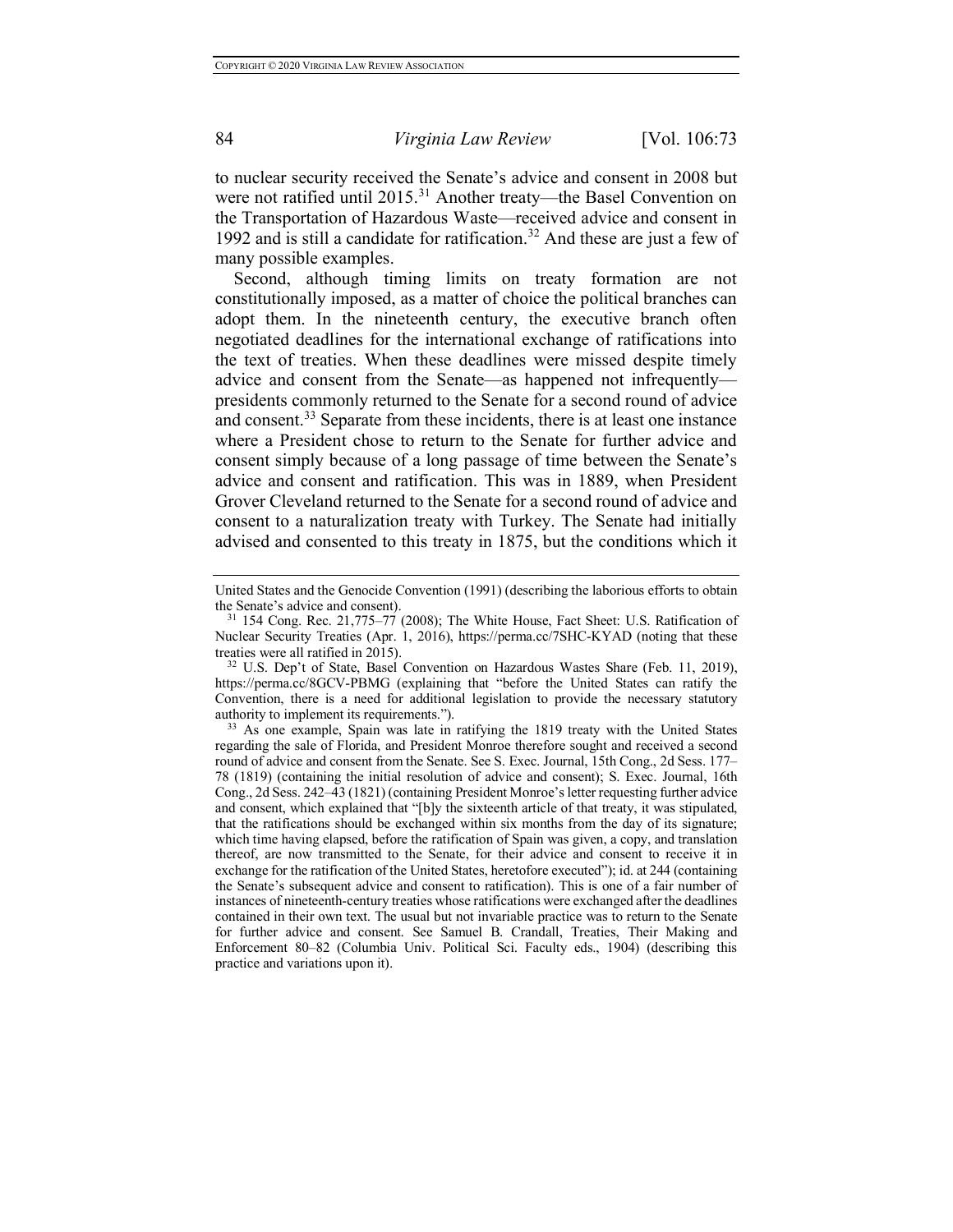had attached to that resolution took Turkey fourteen years to accept.<sup>34</sup> In returning again to the Senate in 1889, Cleveland explained that "in view of the long period that has elapsed since the Senate formerly considered the treaty, I have deemed it wiser that, before proclaiming it, the Senate should have an opportunity to act upon the matter again, my own views being wholly favorable to the proclamation."<sup>35</sup> This choice was framed on its face as matter of prudence ("I have deemed it wise") rather than law, and in 1908 the Solicitor for the Department of State took the position regarding a treaty with a similar lapse of time that there was no legal obligation to resubmit it to the Senate. $36$ 

A third notable feature of the process of treaty formation is that the Senate's advice and consent has become increasingly hard to obtain. The two-thirds requirement has always been a high bar, effectively requiring bipartisan support. Nonetheless, in the nineteenth and twentieth centuries, many important treaties were able to get through the Senate successfully and in a timely manner. In the last twenty years, however, the difficulties of getting any but the most routine treaties through the Senate have risen starkly, presumably due to the rise of partisanship and the increased willingness of Senators to use procedural rules to block the approval even of treaties that would command a two-thirds majority.<sup>37</sup> In a particularly

<sup>34</sup> S. Exec. Journal, 50th Cong., 2d Sess. 467 (1889) (containing President Cleveland's letter of the prior day).

<sup>&</sup>lt;sup>35</sup> Id. The Senate unanimously provided its advice and consent on that same day, id. at 469, but subject to a further condition regarding one article in the treaty. See W. Stull Holt, Treaties Defeated by the Senate 130–31 (1933) (discussing this incident and noting that "[n]ot to be outdone by the Senate the Turkish Government repeated its former action, or inaction, and seven more years went by before it offered to exchange ratifications. But apparently the Senate's amendments were not fully accepted by Turkey and the treaty ended its unduly protracted career.").

<sup>36</sup> 5 Green Haywood Hackworth, Digest of International Law 63–64 (1943) (quoting Memorandum of the Solicitor for the Department of State (Scott) of July 30, 1908) (observing that "[s]o far as the legal questions are concerned, it is believed that [ratification without resubmission to the Senate] can be legally done" and noting as precedent that "treaties have heretofore been proclaimed by the President after a lapse from the date of signing of from three to sixteen years, and ratifications have been exchanged after a like lapse of time"). At issue was the potential ratification of an extradition treaty with France which had received the Senate's advice and consent fifteen years earlier in 1893. Id. at 63.

<sup>&</sup>lt;sup>37</sup> Senator Rand Paul, for example, single-handedly blocked a group of tax treaties for years by withholding his consent to close debate on the treaties (which in turn had the effect of preventing the treaties from receiving a floor vote unless floor debate is held over the treaties). Diane Ring, When International Tax Agreements Fail at Home: A U.S. Example, 41 Brook. J. Int'l L. 1185, 1197–207 (2016); see also Jim Tankersley, Senate Approves Tax Treaties for First Time in Decade, N.Y. Times (July 17, 2019), https://perma.cc/CDJ7-9CHA (noting that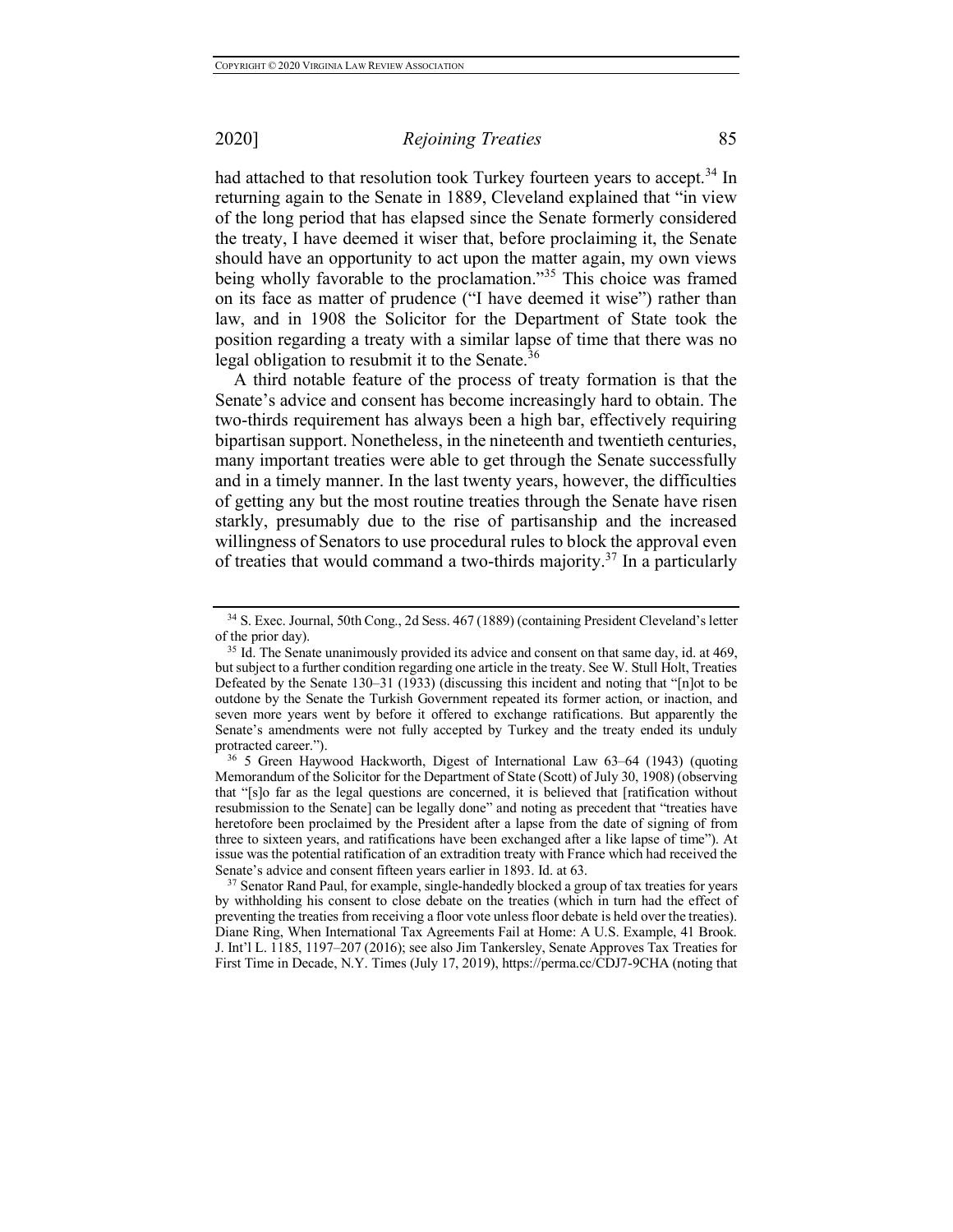striking example, the United Nations Convention on the Law of the Sea advanced out of the Senate Foreign Relations Committee *twice* during the George W. Bush administration—unanimously in 2004 and by a 17-4 vote in 2007—but it never received a floor vote.<sup>38</sup> Indeed, between 2001 and 2010, the Senate gave advice and consent to just one treaty where there were any recorded dissenting votes.<sup>39</sup> The challenge of getting treaties through has become so pronounced that Curtis Bradley, Oona Hathaway, and Jack Goldsmith recently observed that "the Article II treaty process may be dying."<sup>40</sup>

The fourth important feature is that even after the Senate has given its advice and consent, the President has discretion over whether or not to ratify the treaty. Unlike legislation, for which Congress is the primary actor, the Treaty Clause entrusts the leading role of "mak[ing]" treaties to the President.<sup>41</sup> It is rare, to be sure, for a President to decline to ratify a treaty once the Senate's resolution of advice and consent is in place.<sup>42</sup> But such incidents have happened in practice, and the President's constitutional discretion over ratification is well-recognized in commentary.<sup>43</sup> Unlike the Presentment Clause applicable to legislation,

<sup>41</sup> See U.S. Const. art. II,  $\S$  2, cl. 2.

<sup>42</sup> Predictable reasons would include the President's dissatisfaction with conditions attached to the Senate's resolution of advice and consent; issues that arise with respect to the other treaty party or parties, such as their resistance to any conditions added by the Senate; and the President's decision to delay ratification until the passage of implementing legislation.

<sup>43</sup> E.g., Restatement (Fourth) of Foreign Relations Law § 303 (Am. Law Inst. 2018) ("After the Senate provides its advice and consent, the President determines whether to ratify or otherwise make the treaty on behalf of the United States."); Restatement (Third) of Foreign Relations Law § 303 reporters' note 3 (Am. Law Inst. 1987) ("The President may decline to make the treaty after the Senate has approved it."); CRS Report for the Senate Foreign Relations Committee, supra note 20, at 152 (observing that "U.S. law does not impose any legal obligation on the President to ratify a treaty after the Senate has given its advice and consent" and noting that "[n]umerous historical examples of Presidential non-ratification have been cited by scholarly sources"); Louis Henkin, Foreign Affairs and the United States Constitution 184 (2d ed. 1996) (stating that "[o]nce the Senate has consented, the President is free to make (or not to make) the treaty and the Senate has no further authority in respect of it").

the Senate finally succeeded in advising and consenting to four tax treaties in the summer of 2019).

<sup>38</sup> Galbraith, supra note 12, at 302.

<sup>&</sup>lt;sup>39</sup> See id. at 287 (noting only one such treaty, the New START treaty with Russia, from 2001 to 2010). 40 Curtis Bradley, Oona Hathaway & Jack Goldsmith, The Death of Article II Treaties?,

Lawfare (Dec. 13, 2018, 10:00 AM), https://perma.cc/27N2-KNFY (providing further information about the downward trend with respect to treaties).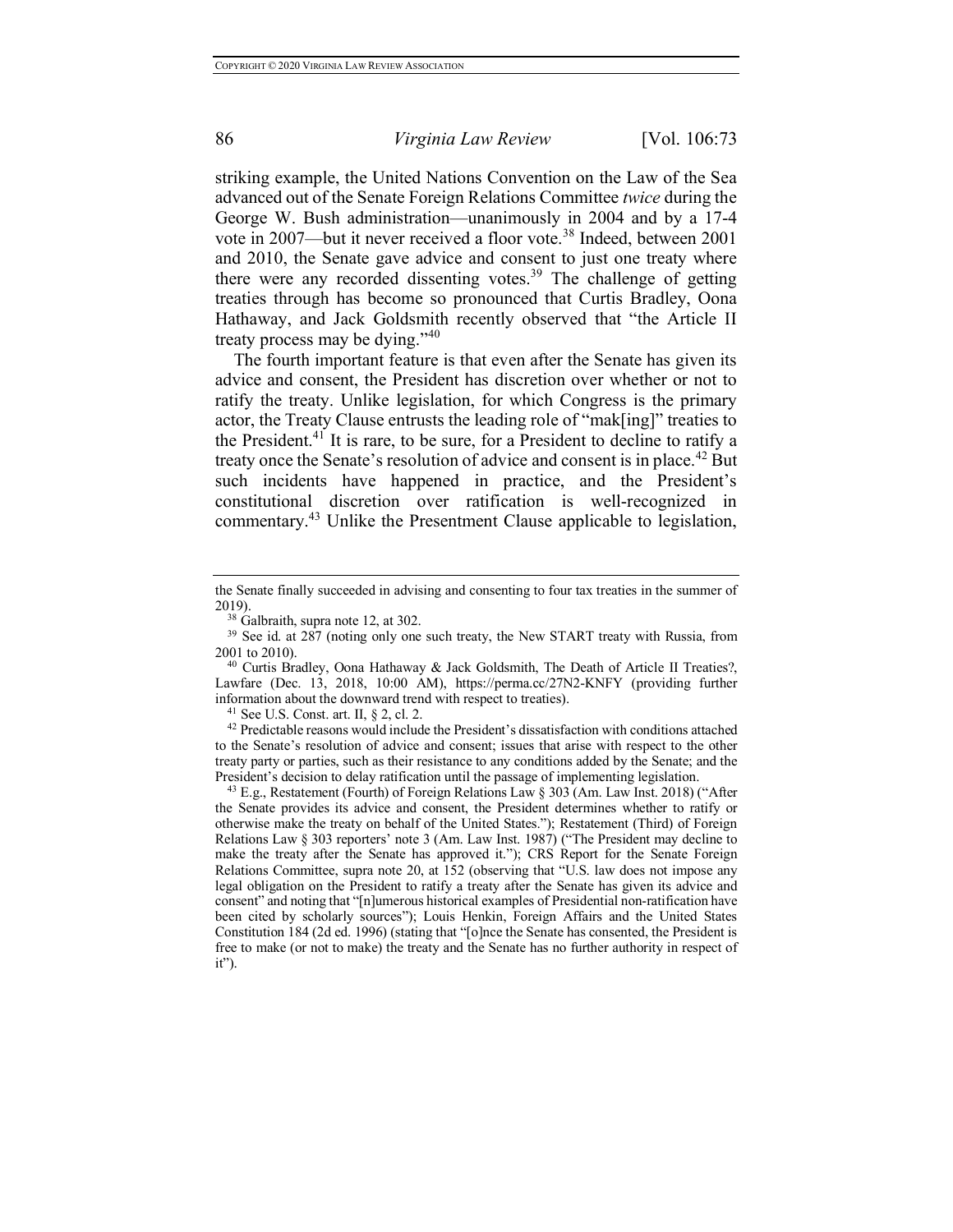the Treaty Clause does not specify any way for the Senate or Congress to override the President's decision not to ratify a treaty.

#### *B. Withdrawal*

The text of the Constitution is silent on what domestic legal process is necessary for treaty withdrawal. We have well-developed standards for determining when withdrawal is consistent with *international law*—such as where this withdrawal follows the process set forth in a withdrawal provision in the treaty itself—but far less guidance about what process is sufficient as a matter of domestic law.<sup>44</sup> May the President unilaterally withdraw the United States from a treaty, or does he or she need the approval of either Congress or two-thirds of the Senate to do so?<sup>45</sup>

Those who think that the approval of Congress or two-thirds of the Senate is required for treaty withdrawal can draw analogies to statutes. While the Constitution contains no provision about statutory termination, our constitutional practice does not authorize the President to terminate statutes as a general rule.<sup>46</sup> As Thomas Jefferson's manual of practice for the Senate stated, "[t]reaties being declared, equally with the laws of the

<sup>44</sup> The Vienna Convention on the Law of Treaties sets forth situations under which withdrawal is permissible as a matter of international law, including where withdrawal is consistent with the withdrawal clause, Vienna Convention on the Law of Treaties, supra note 22, art. 54, where there is no withdrawal clause but sufficient notice is given and either the parties intended a right of withdrawal or such right "may be implied by the nature of the treaty," id. art. 56; where there is material breach and certain other circumstances are satisfied, id. art. 60; where there is supervening impossibility of performance, id. art. 61; or where there is a fundamental change of circumstances, id. art. 62. Most treaties contain withdrawal clauses. See Barbara Koremenos, The Continent of International Law 124 (2016) (finding that 70% of a sample of international agreements contain withdrawal clauses). See generally Laurence R. Helfer, Exiting Treaties, 91 Va. L. Rev. 1579 (2005) (discussing the practice of treaty exit under international law).

<sup>45</sup> I do not address the unresolved question of whether the President could withdraw from a treaty in the face of congressional legislation or a condition in the Senate resolution of advice and consent that explicitly barred him or her from doing so. See Restatement (Fourth) of Foreign Relations Law § 313 reporters' note 6 (Am. Law Inst. 2018) (observing that if "treaty termination is a concurrent, rather than exclusive, power, it is possible that it could be limited by the Senate in its advice and consent to a particular treaty, and possibly also by Congress through statute").

 $46$  Clinton v. City of New York, 524 U.S. 417, 438–39 (1998) (observing that "[t]here is no provision in the Constitution that authorizes the President to enact, to amend, or to repeal statutes" and striking down as unconstitutional a statute delegating power to the President to cancel certain portions of a statute after it had become law). See generally David J. Barron & Todd D. Rakoff, In Defense of Big Waiver, 113 Colum. L. Rev. 265 (2013) (noting that Congress frequently delegates to the President the authority to waive portions of a statute).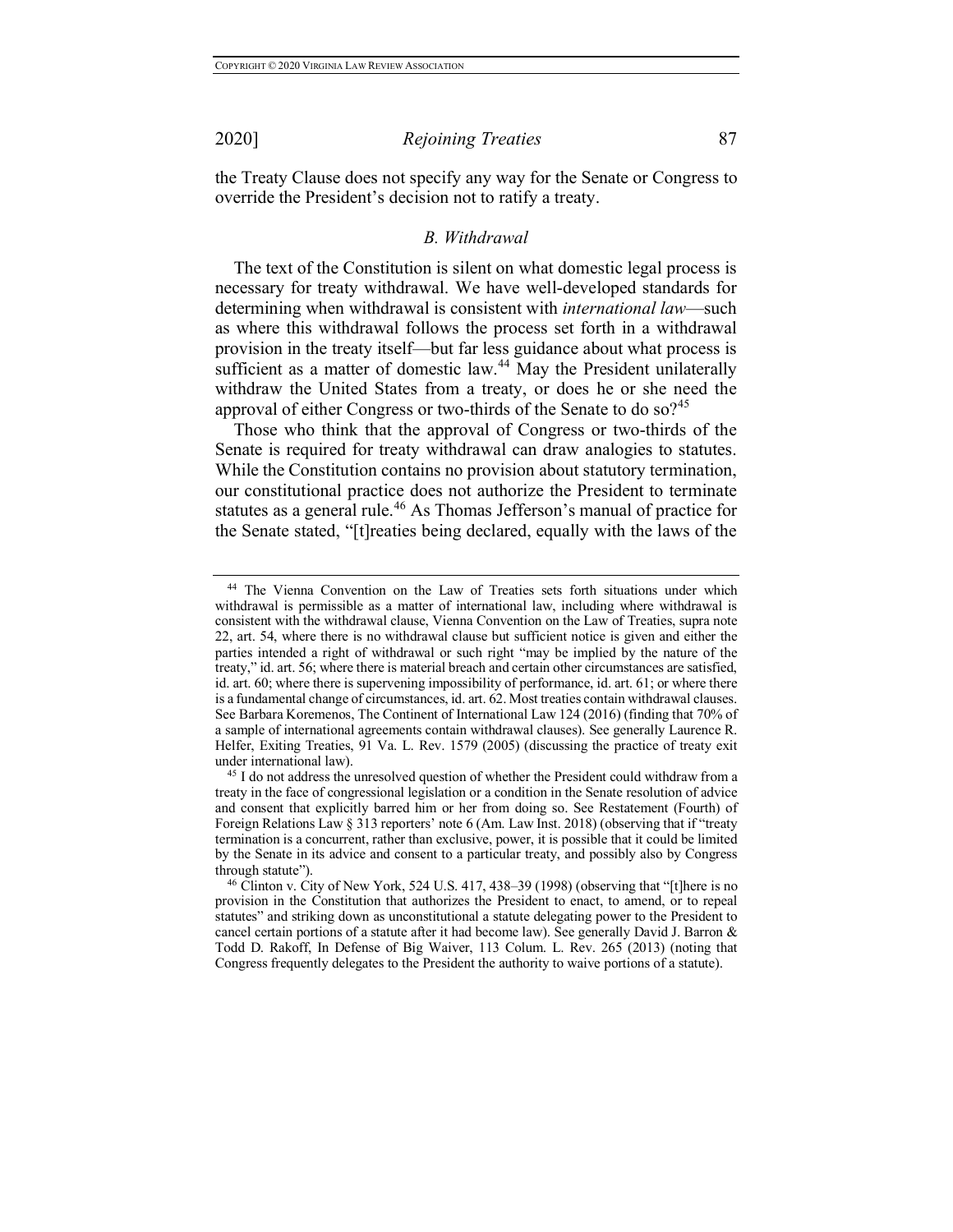U[nited] States, to be the supreme law of the land, it is understood that an act of the legislature alone can declare them infringed and rescinded."47 Recently Harold Koh has called for a "commonsense 'mirror principle,' whereby absent exceptional circumstances, the degree of congressional participation constitutionally required to exit any particular agreement should mirror the degree of congressional participation that was required to enter that agreement in the first place."<sup>48</sup> Koh argues that "[a]s a functional matter, an overbroad unilateral executive withdrawal power would not only risk overly hasty, partisan, or parochial withdrawals by Presidents, but would also tend to weaken systemic stability and the negotiating credibility and leverage of *all* Presidents."49

Those who consider that, when done in accordance with international law, the President has the power to withdraw from a treaty point out that the prior act of ratification is entirely at the President's discretion (unlike for statutes, where the veto can be overridden).<sup>50</sup> They may also note that the Framers appeared more concerned with foreign entanglement than its opposite,<sup>51</sup> that the President's ability to threaten exit may facilitate renegotiation and improve compliance in ways that advance U.S. interests,<sup>52</sup> and more generally that requiring a congressional statute or a two-thirds resolution from the Senate could choke the ability of the United

<sup>47</sup> Thomas Jefferson, A Manual of Parliamentary Practice for the Use of the Senate of the United States 98 (U.S. Gov't. Printing Office 1993) (1801), https://perma.cc/97XX-3EGP; see also Barry M. Goldwater, Treaty Termination Is a Shared Power, 65 A.B.A. J. 198, 199–200 (1979) (citing this in making an argument against unilateral presidential withdrawal).

<sup>48</sup> Koh, supra note 9, at 436; cf. id. at 452–55 (noting as a matter of comparative constitutional law that legislative approval for treaty withdrawal is required in various other countries). I discuss Koh's argument here only in the context of treaties, but he also takes up the termination of other kinds of international agreements.

 $49$  Id. at 450.

<sup>50</sup> Restatement (Fourth) of Foreign Relations Law § 313 cmt. d (Am. Law Inst. 2018) ("[T]reaties are not fully analogous to legislation in their formation: most notably, unlike statutes, treaties can never take effect for the United States unless approved by the President."). As a structural matter, proponents of unilateral presidential termination sometimes draw parallels to the Appointments Clause, as the advice and consent of the Senate is also required for appointments and the President's authority to terminate an appointment is well-established. See Kristen E. Eichensehr, Treaty Termination and the Separation of Powers, 53 Va. J. Int'l L. 247, 250–51 & n.3, 275–86 (2013) (citing commentary on this issue and building on the analogy still further).

<sup>51</sup> Henkin, supra note 43, at 212.

<sup>52</sup> Curtis A. Bradley, Treaty Termination and Historical Gloss, 92 Tex. L. Rev. 773, 823 (2014).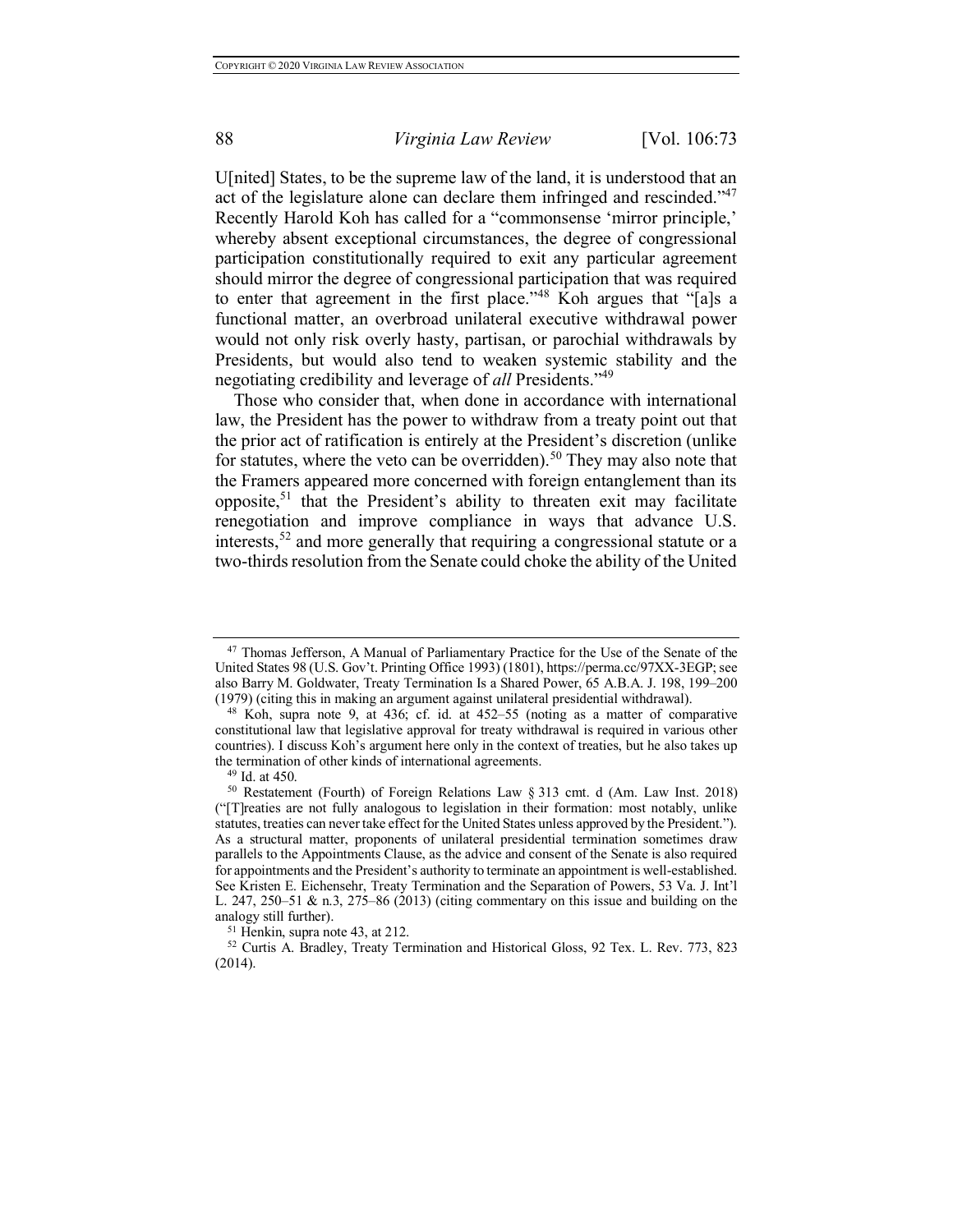States to respond deftly and appropriately to developments on the world stage.<sup>53</sup>

As a matter of both practice and mainstream wisdom, these latter arguments currently prevail. As Curtis Bradley has documented, in the nineteenth century treaty termination was generally taken to require Congress or the Senate as well as the President, but practice started shifting towards unilateral presidential termination starting around  $1910<sup>54</sup>$  By the time President Carter invoked the withdrawal provision of the mutual defense treaty with Taiwan—a controversial decision that sparked constitutional concern among Senators and scholars—the executive branch could point to a handful of prior unilateral terminations.<sup>55</sup> In *Goldwater v. Carter*, the Supreme Court deemed the issue non-justiciable and therefore declined to intervene in the termination.<sup>56</sup> Since then, "the United States has terminated dozens of treaties, and almost all of these terminations have been accomplished by unilateral presidential action."<sup>57</sup> Both the *Restatement (Third)* and the *Restatement (Fourth) of Foreign Relations Law* consider that the President has the authority as a matter of constitutional law to withdraw the United States from treaties, provided this withdrawal is consistent with international law.<sup>58</sup>

The shift to unilateral presidential power has been smoothed by the fact that, so far, Presidents have typically been sensible in their uses of it. Most of the withdrawals to date have been low-profile and non-controversial. The most significant one—the withdrawal from the Taiwan treaty—was

<sup>53</sup> Henkin, supra note 43, at 212.

<sup>54</sup> Bradley, supra note 52, at 788–810 (discussing practice leading up to President Carter's termination of the Taiwan treaty); see also Jean Galbraith, Treaty Termination as Foreign Affairs Exceptionalism, 92 Tex. L. Rev. 121, 126 (2014) (situating this shift within a broader narrative of rising presidential powers in the first half of the twentieth century).

<sup>55</sup> Bradley, supra note 52, at 811–14 (discussing the controversy and the role that practice played in the debates).

 $56$  444 U.S. 996, 997, 1002 (1979) (dismissing the case without a controlling opinion, as a plurality of four justices deemed the case to present a political question and Justice Powell found the issue not ripe for review).

<sup>57</sup> Bradley, supra note 52, at 814. 58 Restatement (Fourth) of Foreign Relations Law § 313 (Am. Law Inst. 2018) ("According to established practice, the President has the authority to act on behalf of the United States . . . in withdrawing the United States from treaties [where permitted by international law]."); Restatement (Third) of Foreign Relations Law § 339 (Am. Law Inst. 1987) ("Under the law of the United States, the President has the power . . . to suspend or terminate an agreement in accordance with its terms.").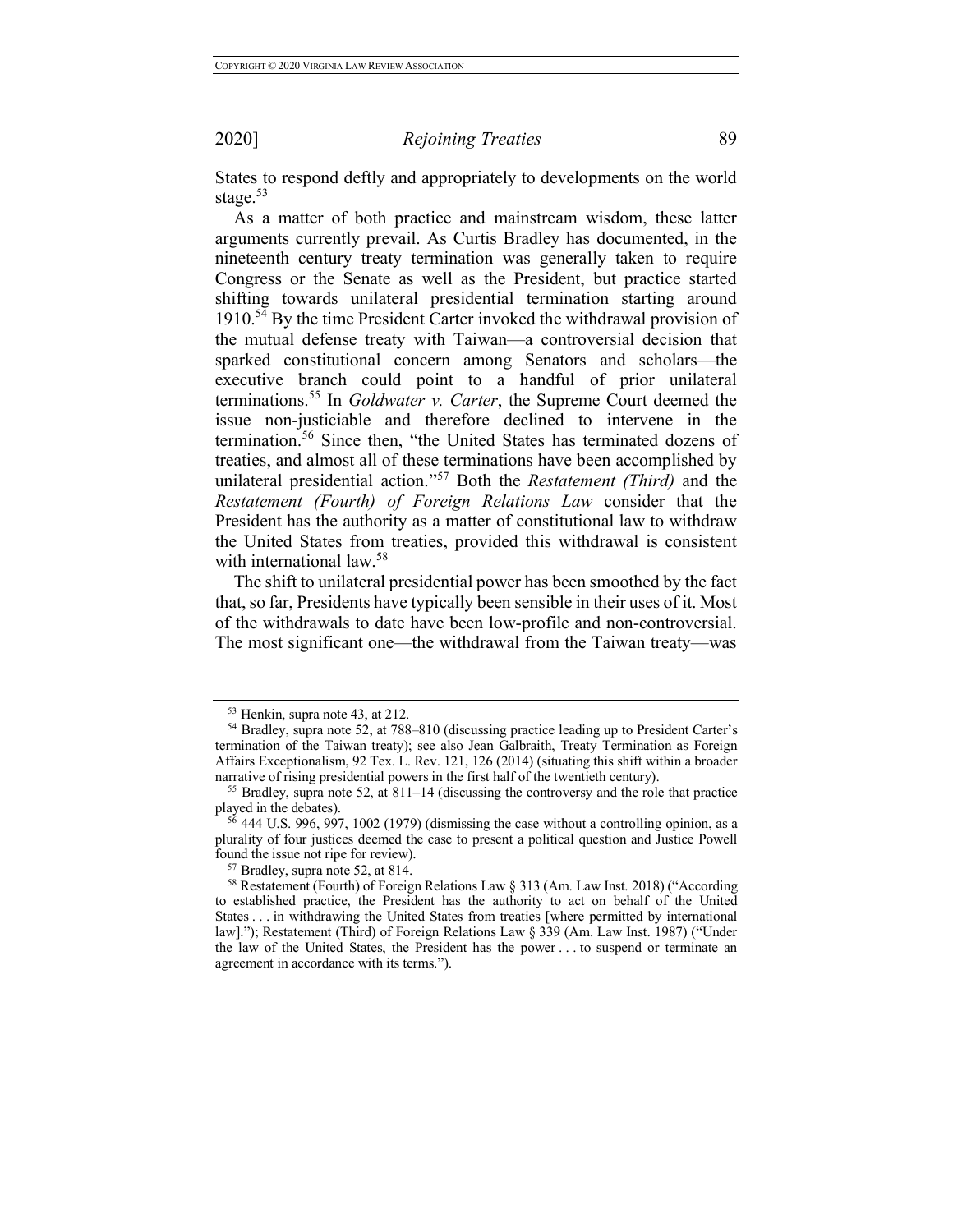accepted by Carter's successor and has withstood the test of history.<sup>59</sup> Other notable withdrawals include President George W. Bush's decision to withdraw the United States from the Anti-Ballistic Missile Treaty with Russia<sup>60</sup> and decisions by the Reagan administration and the George W. Bush administration to withdraw the United States from treaty commitments accepting the jurisdiction of the International Court of Justice ("ICJ").<sup>61</sup> These choices have been controversial, but they have not upended the world order or triggered robust conversations about rejoining to date. The Trump administration has not yet announced treaty withdrawals that are more dramatic than those announced by the George W. Bush administration. But the prospect remains. Here, as in many other areas, the Trump administration makes acutely salient how legal rules designed to provide flexibility to reasonable actors can also provide opportunities to erratic ones.<sup>62</sup>

## II. REJOINING TREATIES—CAN IT BE DONE WITHOUT RETURNING TO THE SENATE?

Unlike for treaty formation and treaty withdrawal, the domestic legal process required for treaty rejoining has received no sustained attention in scholarship or the public sphere. This fact is reassuring rather than surprising. There have been only a few controversial withdrawals by presidents, and none have been so problematic as to trigger serious conversations about the constitutional process for rejoining. But the tea leaves suggest that this equilibrium may shift, which in turn makes it time to consider whether a President may rejoin the United States to a treaty without returning to the Senate for as second round of advice and consent.

<sup>59</sup> See supra note 1.

 $60$  Bradley, supra note 52, at 815–16.

<sup>61</sup> Letter from George P. Shultz, Sec'y of State to U.N. Sec'y-Gen. (Oct. 7, 1985), *in* 24 I.L.M. 1742 (1985) (withdrawing the U.S. acceptance of ICJ jurisdiction, which it had generally accepted in 1946 pursuant to a declaration under article 36 of the U.N. Charter); U.N. Treaty Collection, Optional Protocol to the Vienna Convention on Consular Relations Concerning the Compulsory Settlement of Disputes, https://perma.cc/PC6G-GHH9 (recording, in n.1, the U.S. letter of March 7, 2005, giving notice of its withdrawal from this Protocol).<br><sup>62</sup> Cf. W. Neil Eggleston & Amanda Elbogen, The Trump Administration and the

Breakdown of Intra-Executive Legal Process, 127 Yale L.J. F. 825, 847 (2018) (describing how difficulties can arise when "a President wakes up one morning and decides to change a policy by tweet without involving [the] extensive apparatus" of "a full array of experts at the National Security Council, the State Department, the Central Intelligence Agency, the Department of Homeland Security, the Department of Justice and other agencies").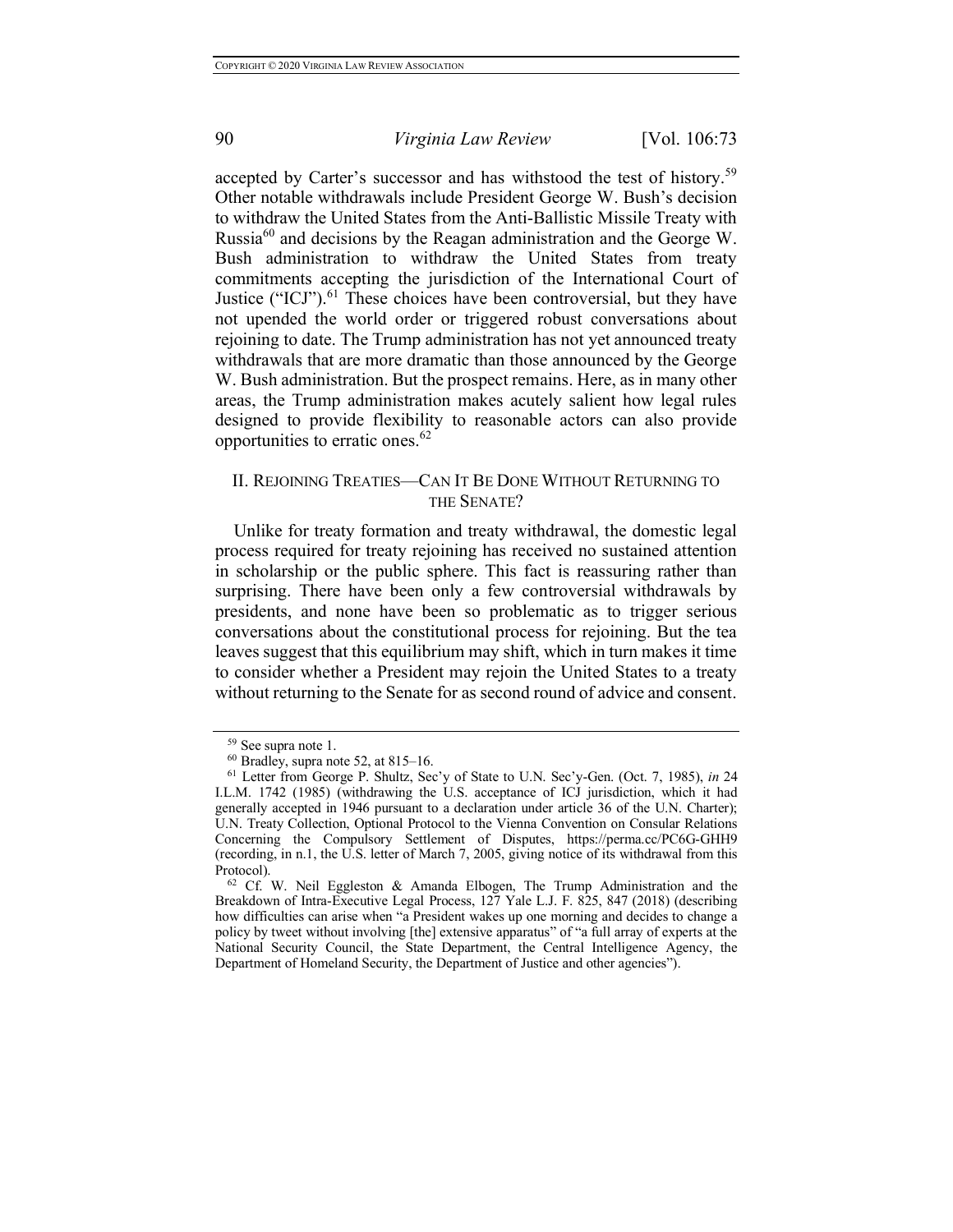This Part takes up this fascinating doctrinal question. Drawing on text, related practice, structure, and function, it determines that, as a general rule, the President can rejoin a treaty without further advice and consent. It then discusses several important limits on this general rule. It ends by describing the practical significance of the conclusions reached here.

## *A. Treaty Rejoining as a Matter of Doctrine*

The President would not need to return to the Senate for another round of advice and consent to rejoin a treaty if the Senate's initial resolution of advice and consent was sufficient for rejoining as a matter of law. For this to be the case, two further propositions in turn would need to be satisfied. The first is that, as a *constitutional* matter, an initial resolution of advice and consent *could* serve as advice and consent for rejoining after a unilateral presidential withdrawal. The second is that, as a matter of their *interpretation*, existing Senate resolutions of advice and consent *do* in fact serve as such. In what follows, I argue that the first proposition is correct and that the second proposition is presumptively correct. I take each proposition in turn, although there is some overlap in the justifications.

### *1. The Senate's Constitutional Authority to Authorize Rejoining*

Before determining whether existing resolutions of advice and consent do authorize rejoining, it is important to address whether they can do so as a matter of constitutional law. To put it in a different way, suppose that the Senate attached a condition to a resolution of advice and consent that stated: "This resolution of advice and consent further authorizes the rejoining of this treaty subsequent to a withdrawal undertaken unilaterally by the executive branch." Under this circumstance, we would have no doubt that the Senate had authorized rejoining, but we would still have to consider whether it falls within the constitutional scope of the Senate's advice and consent power to authorize not only joining but rejoining. Can the Senate authorize rejoining, or does withdrawal from a treaty have the effect of obligating the political branches to start from scratch?

The text of the Treaty Clause is indeterminate on this question, just as it is indeterminate on when advice and consent should occur in the process of joining a treaty; on whether the Senate's advice and consent can include reservations, understandings, declarations and conditions; and on the circumstances under which the President can unilaterally withdraw the United States from a treaty. We can get only so much from "[the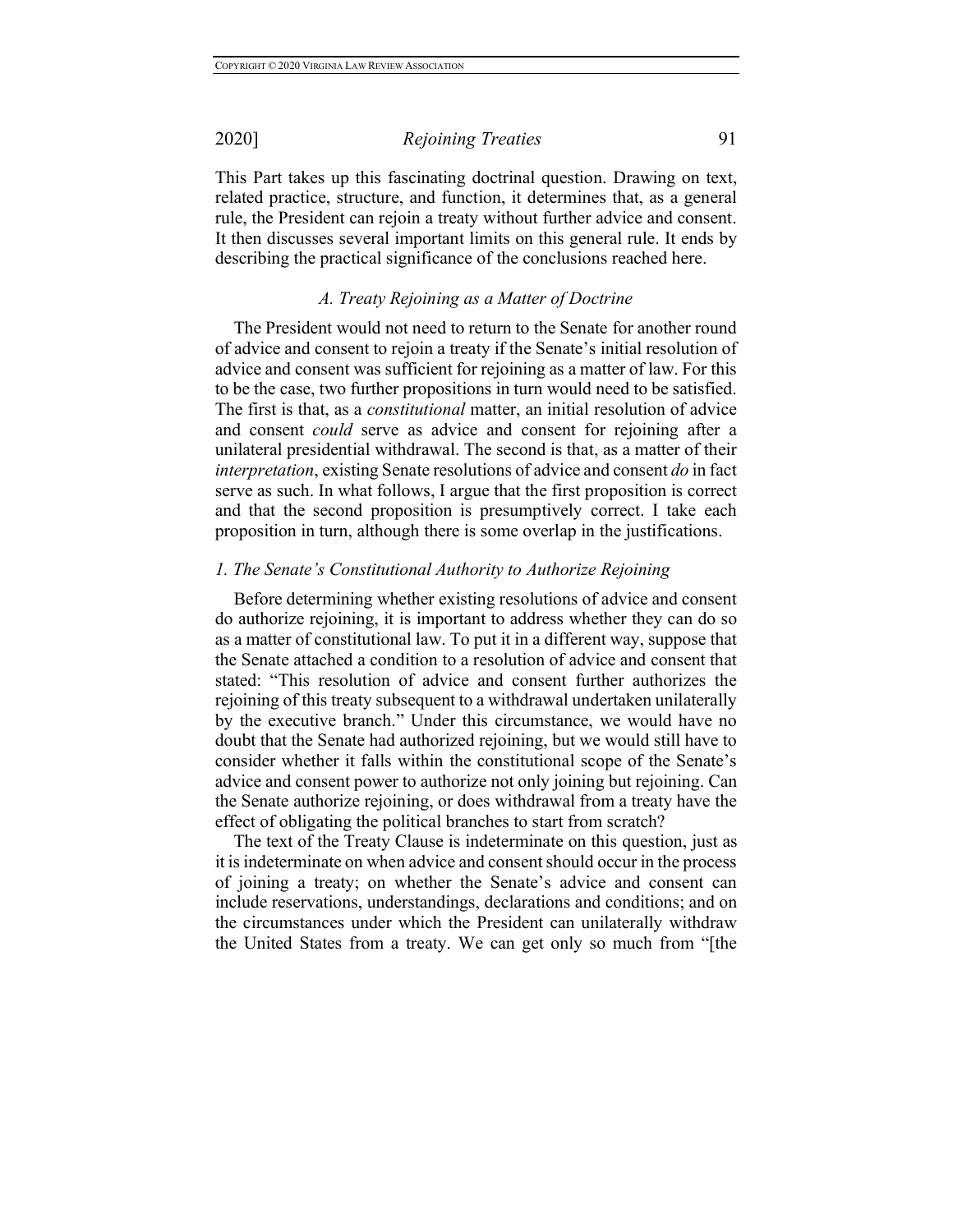President] shall have Power, by and with the Advice and Consent of the Senate, to make Treaties, provided two thirds of the Senators present concur."<sup>63</sup> This text is an example of how the "nature [of the Constitution], therefore, requires, that only its great outlines should be marked, its important objects designated, and the minor ingredients which compose those objects, be deduced from the nature of the objects themselves."<sup>64</sup> In its most recent major case on the separation of foreign affairs powers, the Supreme Court emphasized the importance of historical practice and structural principles as additional tools of constitutional interpretation.<sup>65</sup> These tools readily support the conclusion that the Senate has the constitutional authority to authorize rejoining a treaty as part of its initial resolution of advice and consent.

Although there is no historical practice either way on the specific issue of rejoining, historical practice under the Treaty Clause more generally supports broad flexibility for the President and the Senate. As discussed earlier, this practice makes clear that a Senate resolution of advice and consent can remain operative for years or decades, long after the end of the session in which it is passed.<sup>66</sup> Practice under the Treaty Clause also includes forward-looking resolutions focused on future contingencies. In practice that dates back to the Washington administration, for example, the Senate has sometimes conditioned its advice and consent on the renegotiation of certain treaty terms.<sup>67</sup> Upon obtaining these renegotiated

 $63$  U.S. Const. art. II,  $\S$  2, cl. 2. Even with this scant text, however, it is notable that the "advice and consent" modifies not the actual making of the treaties, but rather simply the President's "power" to make them. See Galbraith, supra note 12, at 264 (making this point). This in turn suggests that the Senate's advice and consent need not be narrowly tailored to the specific treaty and moment at hand, but rather can cover longer-term authorizations akin to delegations. Id. 64 McCulloch v. Maryland, 17 U.S. (4 Wheat.) 316, 407 (1819) (Marshall, C.J.).

 $65$  Zivotofsky v. Kerry, 135 S. Ct. 2076, 2084 (2015) (looking to the "Constitution's text" and structure, as well as precedent and history" to determine whether the power of recognizing foreign nations is exclusive to the President or shared concurrently with Congress). *Zivotofsky* notes the significance of precedent, but unsurprisingly there is an absence of precedent relevant to the rejoining of treaties.

<sup>&</sup>lt;sup>66</sup> See supra notes  $27-32$  and accompanying text; see also supra note 20 (observing that practice also demonstrates flexibility with respect to the ordering of the steps of treatymaking).

 $67$  Galbraith, supra note 12, at 261–63 (discussing several examples of this practice during the Washington administration). For a more recent example, see 124 Cong. Rec. 7187–88 (1978) (containing the Senate's advice and consent to the Panama Canal Neutrality Treaty, which was made conditional on the executive branch obtaining two amendments to the text of the treaty).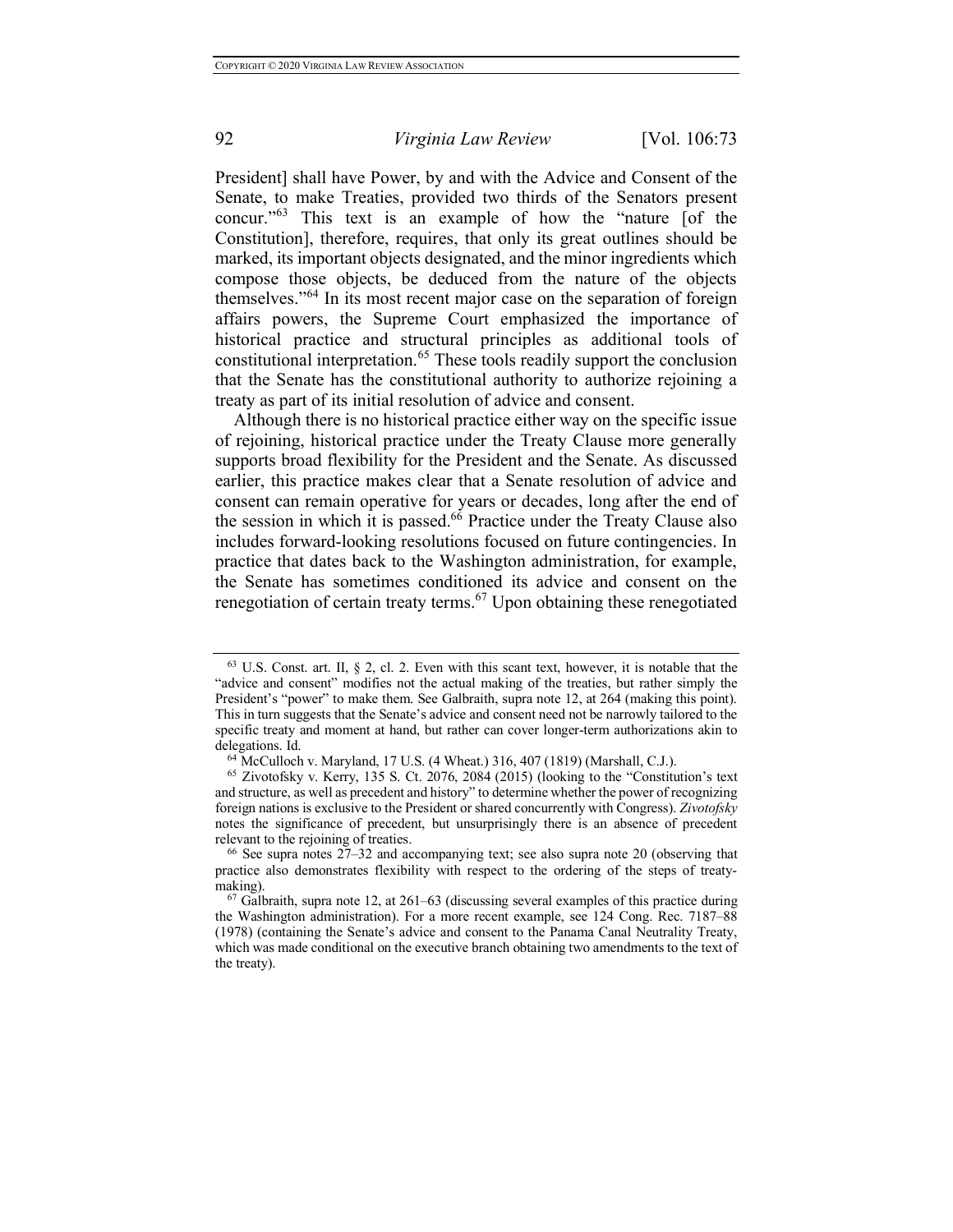terms, presidents have felt themselves free to ratify the treaties without further advice and consent.<sup>68</sup> This practice demonstrates that Senate resolutions of advice and consent are constitutionally permitted to have long time horizons and to be contingent on future developments—both features that would be applicable to an initial resolution of advice and consent that authorizes the rejoining of at treaty.

Indeed, treaty practice in the modern era now tacitly accepts that U.S. treaty relations can be de-established and re-established without subsequent rounds of Senate advice and consent. At the international level, the rise of multilateral treaties has radically changed treaty practice since the Founding. For almost all multilateral treaties, the Senate does not specifically approve the formation of treaty relations between the United States and particular other countries.<sup>69</sup> Rather, the Senate advises and consents to U.S. entry into a multilateral treaty with an awareness of what other countries are authorized to join that treaty pursuant to its own terms and of which of these countries have already joined it, but without certainty as to which of the other authorized countries will or will not join in the future. (The process would be unworkable otherwise.) On occasion, another country will join the treaty, then exit it, and then rejoin it. By way of example, since the United States joined the Whaling Convention, eleven other countries have joined, exited, and rejoined—Belize, Brazil, Dominica, Ecuador, Iceland, the Netherlands, New Zealand, Norway, Panama, Sweden, and Uruguay.<sup>70</sup> When this occurs, the U.S. treaty

<sup>68</sup> Galbraith, supra note 12, at 261–63 (discussing the precedent established in the Washington administration); see also J. Reuben Clark, Jr. et al., Solicitor's Opinion of August 5, 1911, *in* Dep't of State, Lettering for Solicitor's Opinions, Part 2, at 33–34 (1911) (on file with author) (noting that when the Senate conditions its advice and consent on future amendments to a treaty, this effectively "constitutes the negotiation of a new treaty" but that "it is unnecessary to submit the treaty again for [the Senate's] advise [sic] and consent when finally drawn").

<sup>69</sup> See CRS Report for the Senate Foreign Relations Committee, supra note 20, at 154 (noting how this shift has affected practice with respect to reservations made by treaty partners in multilateral treaties). An exception is the North Atlantic Treaty, where President Truman committed that the United States would deem the admission of every new member (beyond the initial signatories) "as the conclusion of a new treaty with that member and would seek the advice and consent of the Senate to each such admission." S. Exec. Rep. No. 81-8, at 18 (1949) (further noting that the "committee considers this an obligation binding upon the Presidential office"); see also Dean Acheson, Present at the Creation 285 (1969) (discussing this presidential commitment).

<sup>70</sup> Dep't of State, Status of International Convention for the Regulation of Whaling (May 22, 2018), https://web.archive.org/web/20180530212930/https://www.state.gov/documents/ organization/191051.pdf (also noting that Costa Rica temporarily withdrew its adherence for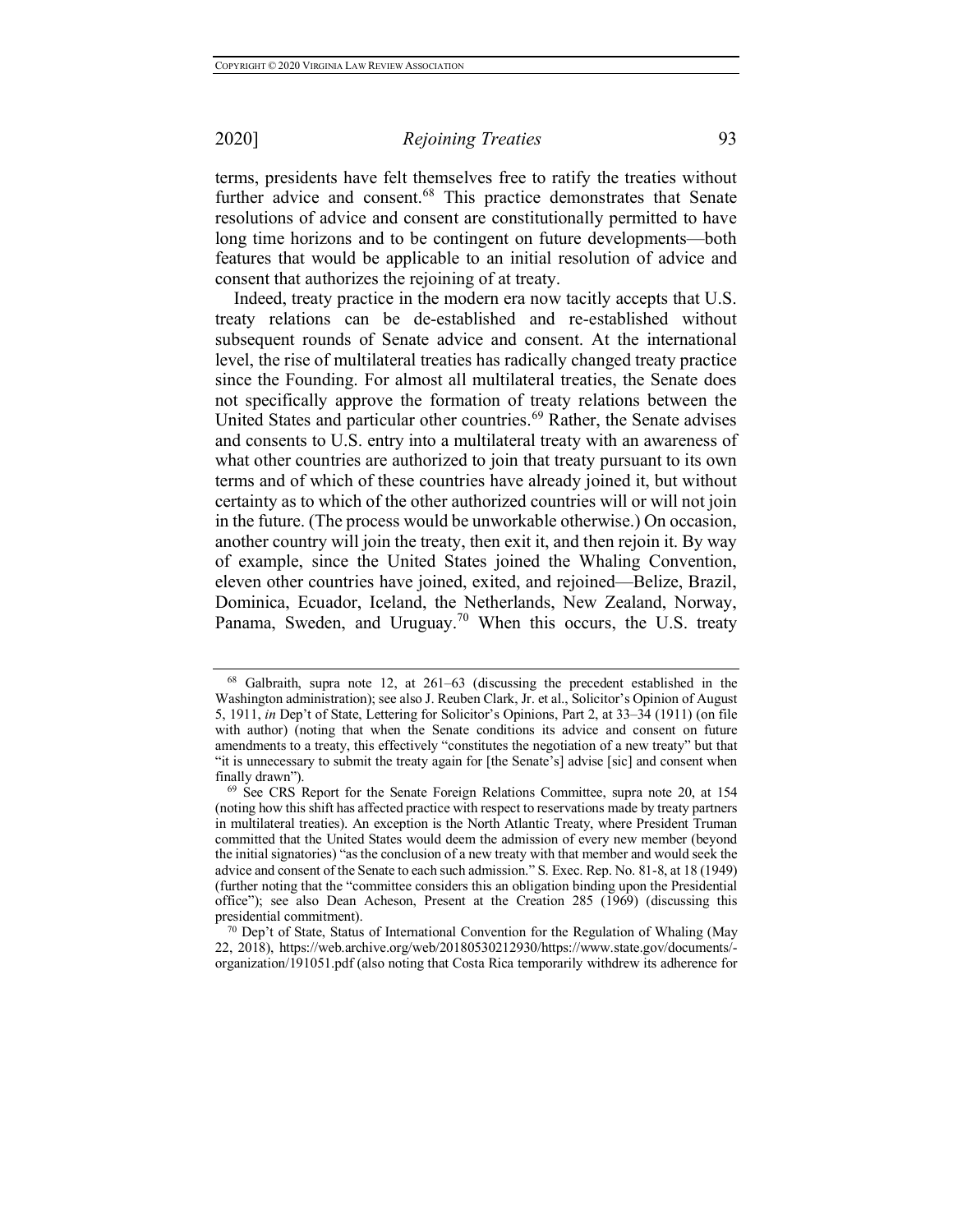relations with the country are severed and then re-established *without intervening action by the Senate*. In these cases, of course, the withdrawal is initiated and effected not by the President but by the other country, and typically the President will not have control over that country's ability to reenter.<sup>71</sup> This practice nonetheless makes clear that the treaty relations can be—and have been—re-established without further proceedings from the Senate following the termination of these relations between the United States and other countries.<sup>72</sup>

Practice with respect to international agreements other than treaties also provides strong support for the conclusion that the Senate can authorize the rejoining of a treaty as well as the joining of it. In the years since the Founding, the United States has come to make many international agreements through domestic law procedures other than those specified in the Treaty Clause. International agreements are now most commonly done as ex ante congressional-executive agreements, where Congress passes statutes authorizing or otherwise signaling support for executive branch officials to enter into future international agreements

domestic legal reasons). The Netherlands has twice exited and twice rejoined. Id. The Senate advised and consented to the Whaling Convention on July 2, 1947, see 93 Cong. Rec. 8080– 81 (1947), and the United States ratified it on July 18, 1947, see Status of International Convention for the Regulation of Whaling, supra. As another example, subsequent to the U.S. ratification of the International Convention for the Conservation of Atlantic Tunas, Senegal withdrew from and later rejoined this treaty. See U.N. Food & Agric. Org., International Convention for the Conservation of Atlantic Tunas, https://perma.cc/NV4Q-39HQ (last updated June 26, 2019) (containing depository information); see also 113 Cong. Rec. 4915 (1967) (containing the Senate's advice and consent to this treaty).

 $71$  There are some treaties that give existing treaty members a say over new members, which might provide the President with a mechanism for blocking another country from rejoining. Under the U.N. Charter, for example, any permanent member of the Security Council (including the United States) can veto an applicant for new membership. See U.N. Charter arts. 4, 27. As a formalist matter, however, to date no nation has been deemed to have withdrawn from and then sought to rejoin the United Nations. See Egon Schwelb, Withdrawal from the United Nations: The Indonesia Intermezzo, 61 Am. J. Int'l L. 661, 665–69, 671 (1967) (describing how this issue was finessed with respect to Indonesia in the mid-1960s).

 $<sup>72</sup>$  A related strand of practice has to do with state succession. In past practice, the executive</sup> branch has often deemed an existing treaty to apply to a state successor to the original other treaty party without returning to the Senate for a second round of advice and consent. With the fall of the Soviet Union, for example, the executive branch presumptively viewed existing Senate-approved treaties as continuing in force between the United States and the successor states to the Soviet Union. See Edwin D. Williamson & John E. Osborn, A U.S. Perspective on Treaty Succession and Related Issues in the Wake of the Breakup of the USSR and Yugoslavia, 33 Va. J. Int'l L. 261, 264–65 (1993) (explaining that "[i]n sum, while we recognized that the law in this area is somewhat unsettled, we decided that the better legal position was to presume continuity in treaty relations").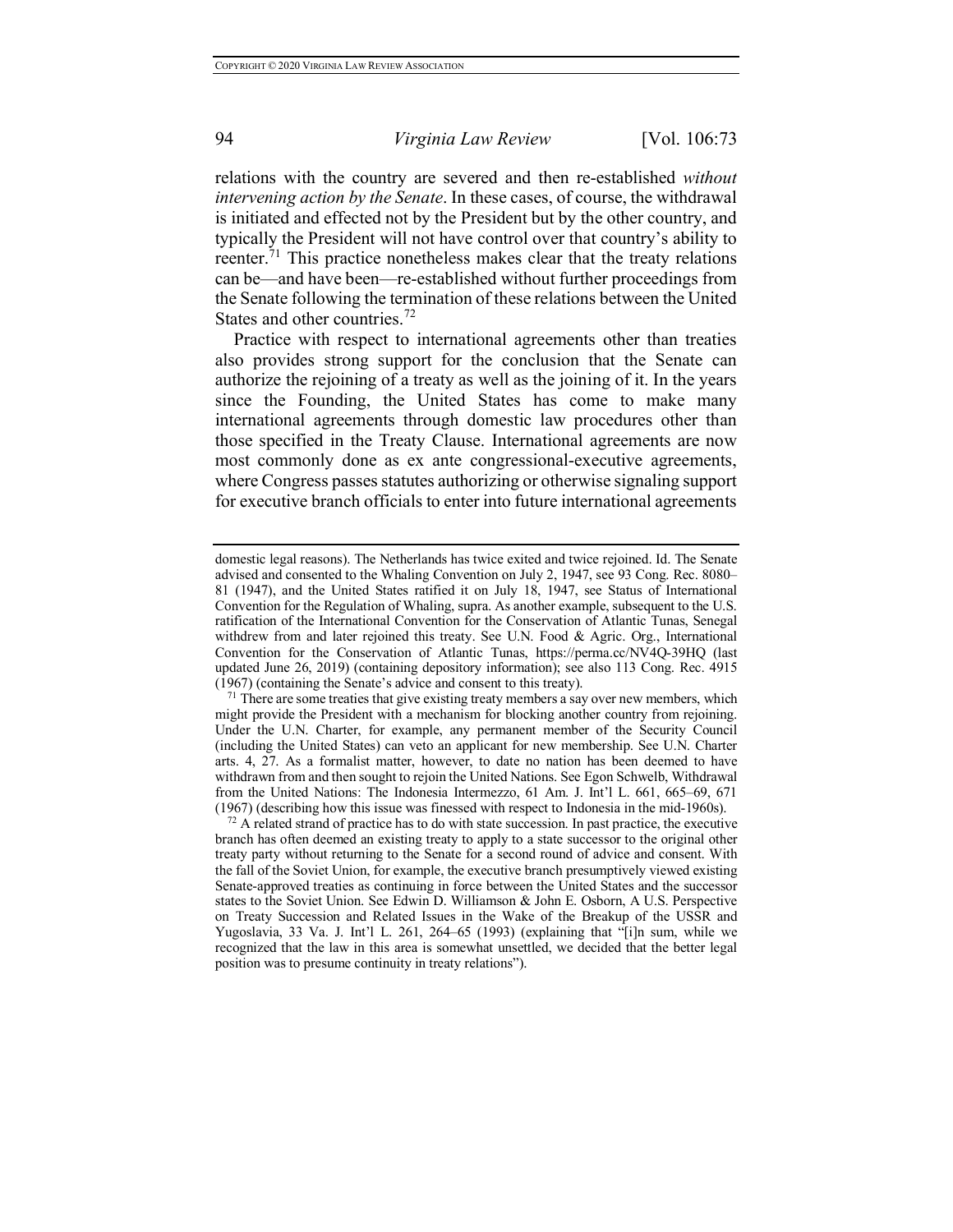on particular topics.<sup>73</sup> For such agreements, the executive branch takes the congressional authorization not merely to apply to the creation of an initial agreement, but also to later renegotiations.<sup>74</sup>

In addition, some international agreements are done as ex post congressional-executive agreements, where Congress legislates in support of the agreement *after* it has been fully negotiated.<sup>75</sup> On at least two occasions, the executive branch has withdrawn from an ex post congressional-executive agreement and then rejoined it without returning to Congress for further approval. In one of these instances, President Ford withdrew the United States from the international agreement underlying the International Labor Organization in 1975, and President Carter then rejoined the United States to it in  $1980$ .<sup>76</sup> In the other instance, President Reagan withdrew the United States from the international agreement underlying UNESCO in 1984, and President George W. Bush rejoined it in 2003.77 (The Trump administration has now withdrawn the United States yet again from UNESCO.<sup>78</sup>) Both of these rejoinings were with respect to multilateral international agreements that set up international organizations.<sup>79</sup> If such pre-authorizations are constitutionally

It is worth noting that some international agreements, known as sole executive agreements, do not involve Congress. For these agreements, it is self-evident that the executive branch should be able to rejoin them as a matter of domestic law following withdrawal.

<sup>75</sup> See Bruce Ackerman & David Golove, Is NAFTA Constitutional?, 108 Harv. L. Rev. 799, 897–907 (1995) (describing uses of such agreements in the years after World War II).

<sup>76</sup> Bradley, supra note 17, at 1639.

<sup>77</sup> Contemporary Practice of the United States Relating to International Law, United States Gives Notice of Withdrawal from UNESCO, Citing Anti-Israel Bias, 112 Am. J. Int'l L. 107 (Jean Galbraith ed., 2018) (describing the withdrawal from UNESCO by the Reagan administration and its rejoining by the George W. Bush administration).

<sup>78</sup> Id. (noting that the requisite one-year notice of withdrawal was given in 2017).

<sup>79</sup> There is no reason to think that U.S. constitutional practice with respect to rejoining should be different for international agreements establishing international organizations than for other kinds of international agreements. As a matter of international law there are some differences between treaties setting up international organizations and other kinds of multilateral treaties. With regard to joining, however, these differences run in the direction of

<sup>73</sup> See Oona A. Hathaway, Presidential Power over International Law: Restoring the Balance, 119 Yale L.J. 140, 155–67 (2009) (discussing ex ante congressional-executive agreements in detail).

 $74$  To give just one example, an ex ante congressional-executive agreement with Mexico regarding screwworm eradication was made in 1972, see Screwworm Eradication Program, U.S.-Mex., Aug. 28, 1972, 23 U.S.T. 2467–68, and then amended without intervening congressional action in 1990, see Amending the Agreement of August 28, 1972, U.S.-Mex., Dec. 7, 1990, T.I.A.S. 12427. The congressional statutes that give rise to ex ante congressional-executive agreements effectively operate as delegations to the executive branch.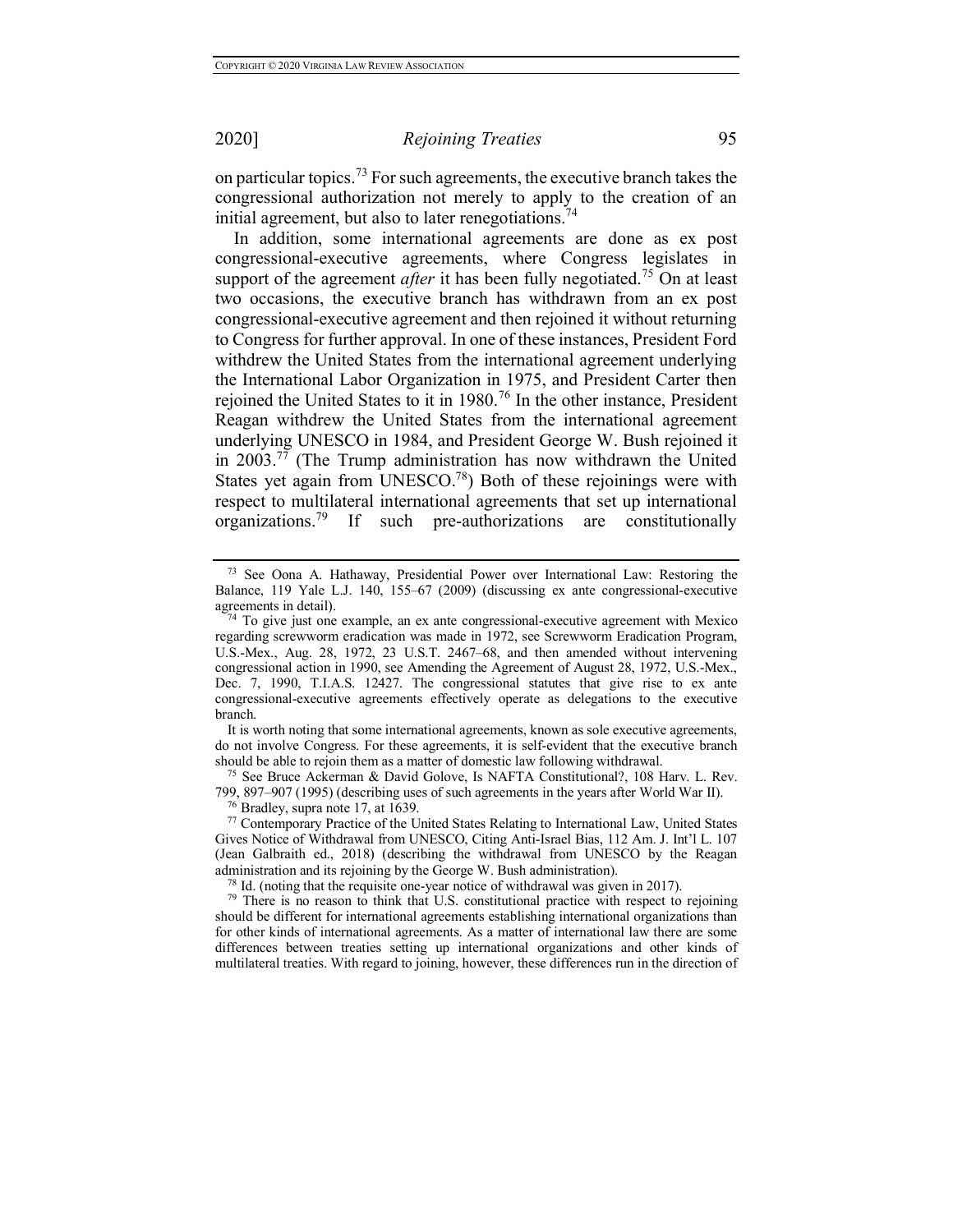permissible with respect to these alternative pathways for making international agreements, then it would be strange, to say the least, to deem a similar approach constitutionally foreclosed under the Treaty Clause process, which the Framers intended to make the primary vehicle for international commitments.

Structural considerations also favor the conclusion that the Senate may authorize rejoining as a constitutional matter. The concept of checks and balances lies at the heart of our constitutional system. Under the current practice, a President can unilaterally withdraw the United States from a treaty pursuant to its terms—and thus unmake a "supreme law of the land" that was made initially not just with presidential authority but also with a bipartisan super-majority of the Senate. To hold, as a constitutional matter, that the Senate may not authorize rejoining would be to enhance the reach of this unchecked power of withdrawal. By contrast, if the Senate can authorize rejoining, then it has available to it a tool that can blunt the long-term impact of the unilateral presidential power of withdrawal.

Collectively, these reasons readily support the conclusion that withdrawal from a treaty does not necessarily obligate the political branches to start from scratch under the Treaty Clause. This is not a hard constitutional question—and therefore not one that should trigger the canon of constitutional avoidance with respect to how to interpret existing resolutions. Rather, the text of the Treaty Clause, related practice, and structural considerations all support the conclusion that an initial Senate resolution of advice and consent can, as a constitutional matter, apply to the rejoining of a treaty as well as to the initial joining of it.

It is worth noting that these reasons are specific to the Treaty Clause and do not justify a comparable conclusion with respect to the Appointments Clause. While the two clauses are often read in parallel, the text of the Treaty Clause is far more flexible than the Appointments Clause. It does not specify how the "mak[ing]" of treaties shall occur or when, as a matter of timing, the Senate's advice and consent shall occur in the treaty-making process, whereas the Appointments Clause makes

being more restrictive for treaties setting up international organizations. Customary international law with regard to state succession, for example, has been understood by U.S. executive branch lawyers to be narrower with respect to membership in international organizations due to "the fact that membership in an international organization creates multiple rights and obligations that extend beyond the comparatively limited and explicit obligations found in most treaties." Williamson & Osborn, supra note 72, at 267.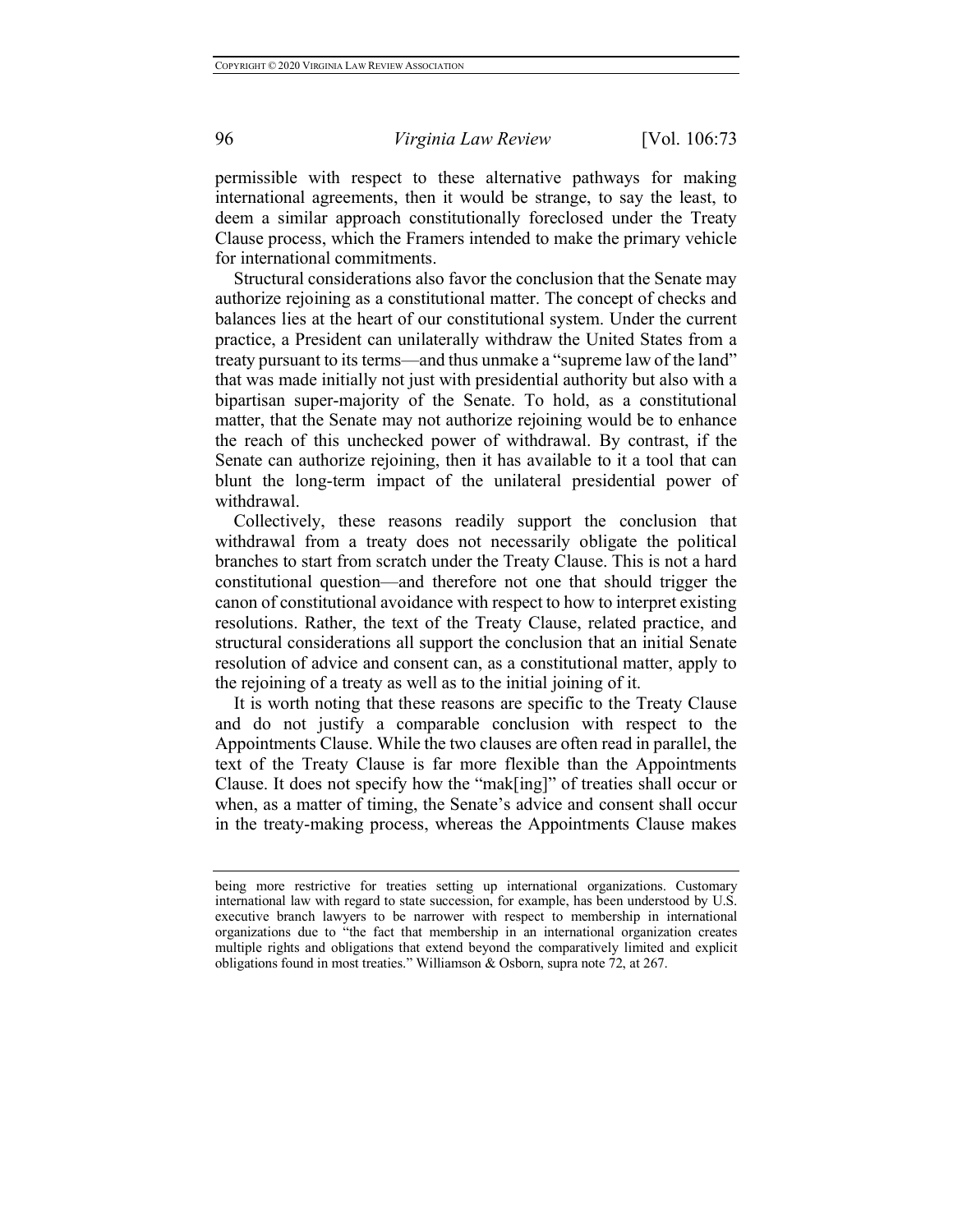clear that advice and consent must come between nomination and appointment, suggesting that a fresh nomination would trigger a fresh need for advice and consent.<sup>80</sup> Moreover the practice under the Appointments Clause does not support the long time horizons for advice and consent that exist under the Treaty Clause, $81$  and structural concerns about the effect of unilateral presidential power of termination are less significant for appointments, which are by nature transient for executive branch officials, than they are for treaties, which are the supreme law of the land. For appointments, therefore, the extent to which the Senate can delegate power, make decisions that will bear fruit only many years hence, and attach conditions is limited—or, at best, a difficult constitutional question. For treaties, by contrast, the authority of the Senate easily extends to advising and consenting to the future rejoining of treaties.

### *2. Existing Resolutions as Authorizations to Rejoin*

Unsurprisingly, as a matter of practice Senate resolutions of advice and consent have no specific language regarding their applicability for purposes of rejoining treaties. They do not say "this advice and consent remains available for purposes of rejoining the treaty" nor do they say "this advice and consent is applicable only for the initial joining of a treaty and not for any subsequent rejoining." So, should we read these resolutions to apply to the rejoining of treaties as a matter of domestic law? This is a matter of statutory interpretation—or, more accurately, resolution interpretation. I argue here that these resolutions presumptively authorize rejoining as a matter of domestic law. As with joining, rejoining

<sup>80</sup> Compare U.S. Const. art. II, § 2, cl. 2 (providing that the President "shall have Power, by and with the Advice and Consent of the Senate, to make Treaties, provided two thirds of the Senators present concur"), with id. (providing that the President "shall nominate, and by and with the Advice and Consent of the Senate, shall appoint" officers of the United States).

<sup>&</sup>lt;sup>81</sup> The Standing Rules of the Senate draw these distinctions sharply as a matter of practice. If a treaty has not gone through the advice and consent process during one congressional term, it remains pending for consideration during the next congressional term (although it must go back to the beginning of the committee consideration process). See Standing Rules of the Senate, S. Doc. No. 113-18, R. XXX(2) (2013). By contrast, nominations do not remain pending before the Senate from session to session and from term to term; rather, "[n]ominations neither confirmed nor rejected during the session at which they are made shall not be acted upon at any succeeding session without being again made to the Senate by the President." Id. XXXI(6).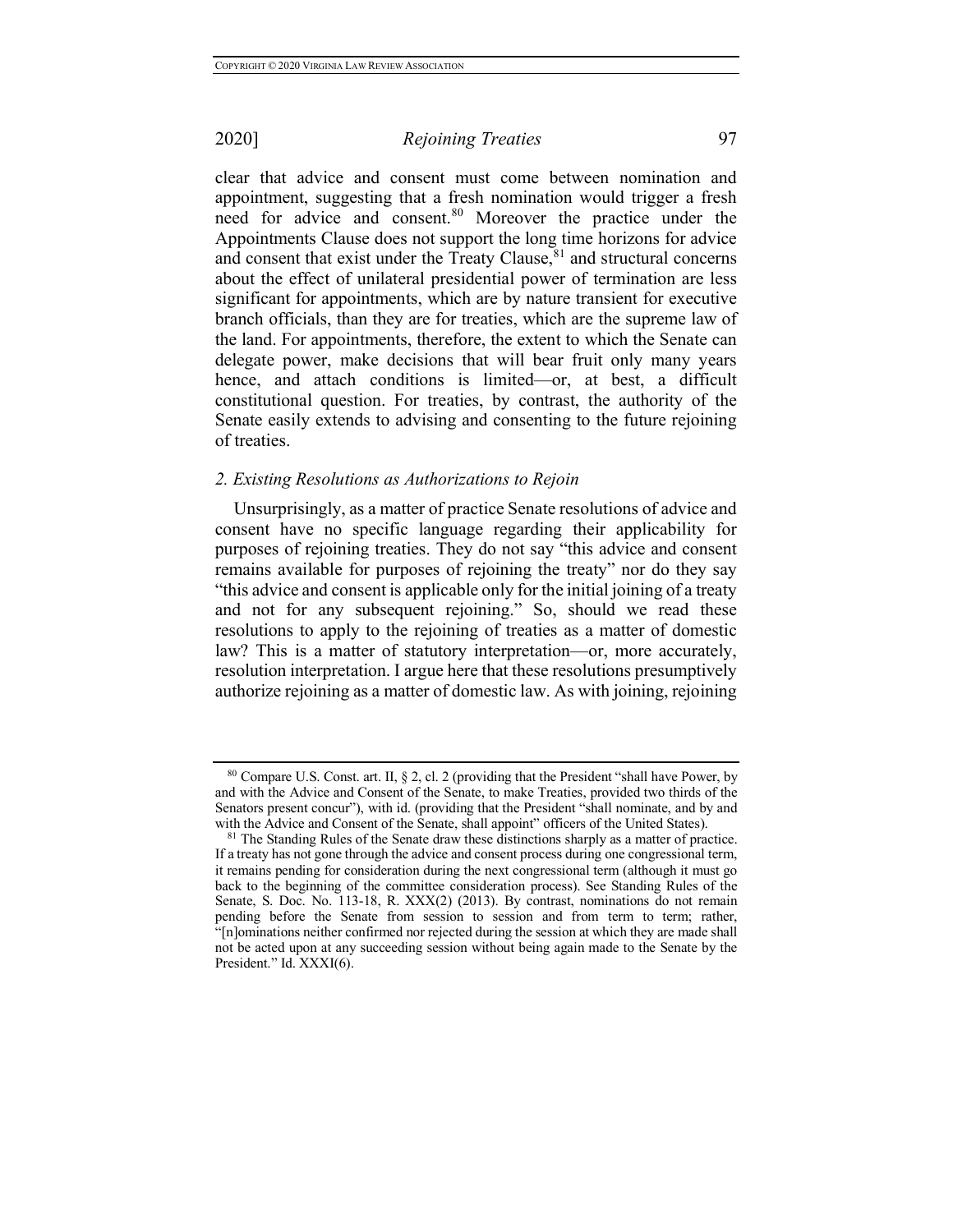would be of course subject to whatever reservations, understandings, declarations and conditions are set forth in the resolution.

Although Senate resolutions have no specific language with respect to rejoining, that does not mean that the text is silent on this issue. As noted earlier, a typical Senate resolution expresses the Senate's advice and consent to the joining of a particular treaty. By way of example: "*Resolved (two-thirds of the Senators present concurring therein)*" that the "Senate advises and consents to the ratification of the Hague Convention for the Protection of Cultural Property in the Event of Armed Conflict, concluded on May 14, 1954 (Treaty Doc.  $106-1(A)$ ), subject to the understandings . . . and the declaration [that follow]."82 On its face, the text provides consent to ratification, clearly identifies the treaty at issue, and sets forth some understandings and declarations (that are irrelevant to the issue of rejoining). As long as the President is ratifying this treaty in keeping with these understandings and the declaration, then he or she is acting consistent with the plain text of this treaty—whether or not it is an initial ratification or a subsequent one.<sup>83</sup>

This approach to plain language has been applied by the executive branch in the closely related context of ex post congressional-executive agreements. As noted earlier, the United States joined, exited, and then rejoined UNESCO and the International Labour Organization ("ILO") pursuant to pre-existing congressional authorizations. With respect to UNESCO, for example, in 1946 Congress passed a law providing that

[T]he President is hereby authorized to accept membership for the United States in the United Nations Educational, Scientific, and Cultural Organization . . . , the constitution of which was approved in London on November 16, 1945, by the United Nations Conference for the establishment of an Educational, Scientific, and Cultural Organization, and deposited in the Archives of the Government of the United Kingdom.<sup>84</sup>

As with Senate resolutions, this law provides consent to joining, clearly identifies the international agreement at issue, and has no specific

<sup>&</sup>lt;sup>82</sup> 154 Cong. Rec. 21,776 (2008). This is another example of a treaty that took the United States a long time to join.

<sup>&</sup>lt;sup>83</sup> I return later to the important issue of how to understand the word "ratification" in relation to the international legal process for joining and rejoining multilateral treaties. See infra Subsection II.B.2.

<sup>&</sup>lt;sup>84</sup> Pub. L. No. 79-565, 60 Stat. 712 (1946) (codified at 22 U.S.C  $\S$  287m (2012)); see also 22 U.S.C § 271 (2012) (using similar language with respect to the ILO).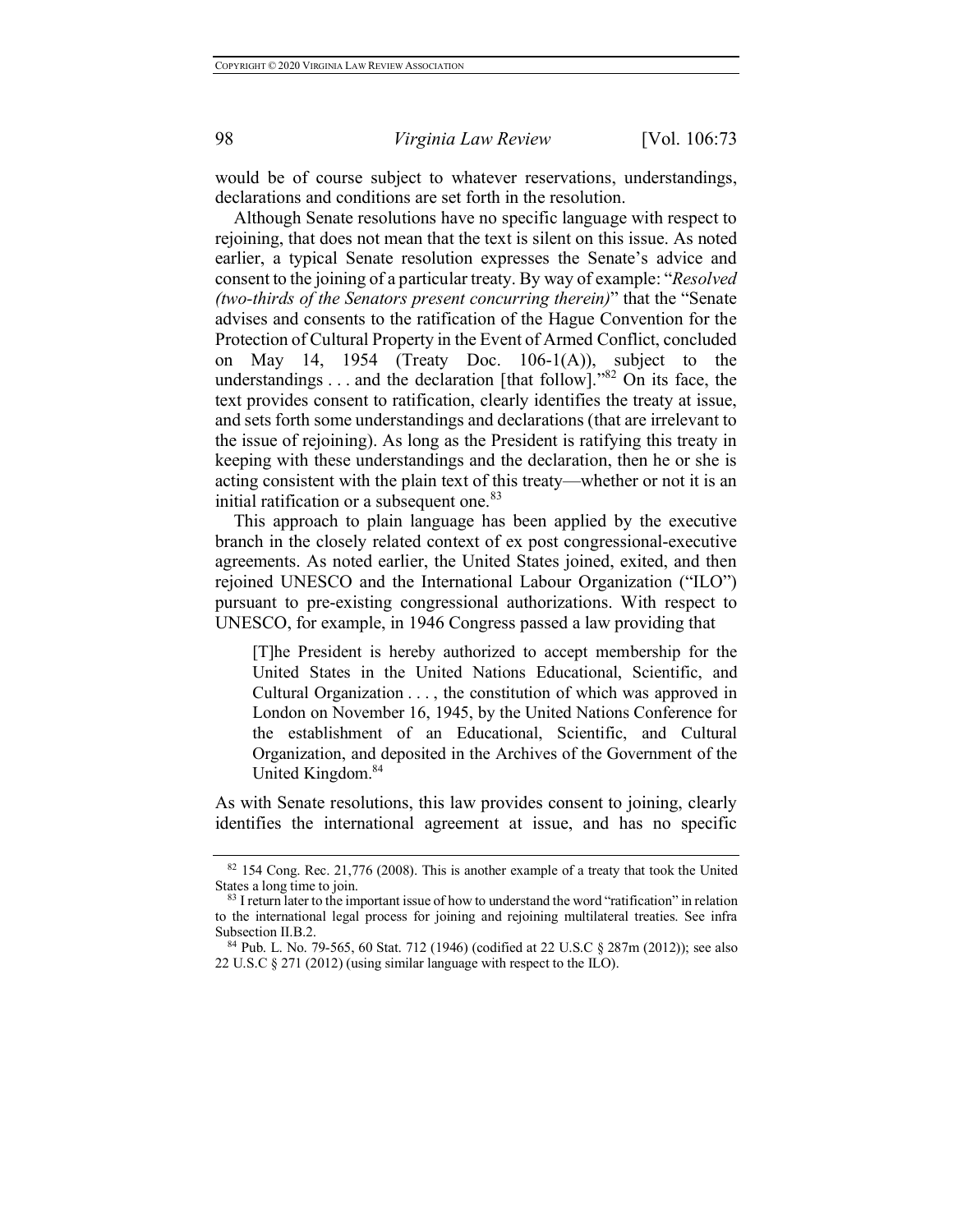language going either way on the issue of rejoining. When the George W. Bush administration rejoined UNESCO in 2003, it must have interpreted this language not as a one-time permission, but rather as a continuing authorization to choose to join UNESCO.<sup>85</sup>

There is no reason to take a different approach for interpreting Senate resolutions of advice and consent.<sup>86</sup> The Senate presumably advises and consents to treaties because it *wants* the United States to become a party to these treaties. Interpreting a Senate resolution of advice and consent to authorize the rejoining of a treaty advances this underlying purpose.

In light of the practical unimportance of rejoining to date, we are unlikely to have specific evidence of whether Senators thought that a resolution to which they were advising and consenting would authorize the rejoining of a treaty as well as the initial joining of it. Indeed, at least prior to President Carter's termination of the Mutual Defense Treaty with Taiwan, some or most Senators would likely have assumed that treaty withdrawal would require Senate approval. $8^7$  We thus cannot do more than speculate with respect to the issue of rejoining. But it does seem plausible that Senators who oppose a unilateral presidential power to withdraw from treaties would prefer that such a power, given its existence in practice, be coupled with a presidential power to rejoin treaties. It also seems plausible that Senators who approve of the unilateral presidential

<sup>&</sup>lt;sup>85</sup> The Bush administration announcement rejoining UNESCO did not discuss the statutory basis for rejoining. See U.S. Dep't of State, The United States Rejoins UNESCO (Sept. 22, 2003), https://perma.cc/ZJ74-TRL9; United Nations Framework Convention on Climate Change art. 25(1)–(2), *opened for signature* June 4, 1992, 1771 U.N.T.S. 107.

 $86$  The usefulness of this related practice is especially valuable where, as here, there is likely to be no legislative history that sheds light on how to interpret Senate resolutions of advice and consent with respect to rejoining. Before President Carter's withdrawal from the mutual defense treaty with Taiwan, the Senate paid virtually no attention to the predicate issue of unilateral treaty withdrawal, and I am unaware of any attention paid by the Senate Foreign Relations Committee or other actors in the Senate to the legal process for rejoining. Even the 293-page report on the treaty-making process produced in 2001 for the Senate Foreign Relations Committee by the Congressional Research Service is silent on this issue. See generally CRS Report for the Senate Foreign Relations Committee, supra note 20 (not addressing the issue of rejoining).

<sup>&</sup>lt;sup>87</sup> After Carter's decision, a large number of Senators signaled their view that Senate approval was required for withdrawal from the mutual defense treaty. While the Senate Foreign Relations Committee advanced a resolution that supported the President's legal authority, the Senate voted 59-35 to substitute this resolution for one providing that it was "the sense of the Senate that approval of the United States Senate is required to terminate any mutual defense treaty between the United States and another nation." Bradley, supra note 52, at 811–12 (quoting S. Res. 15, 96th Cong. (1979)) (noting that the Senate never ultimately voted on the substituted resolution).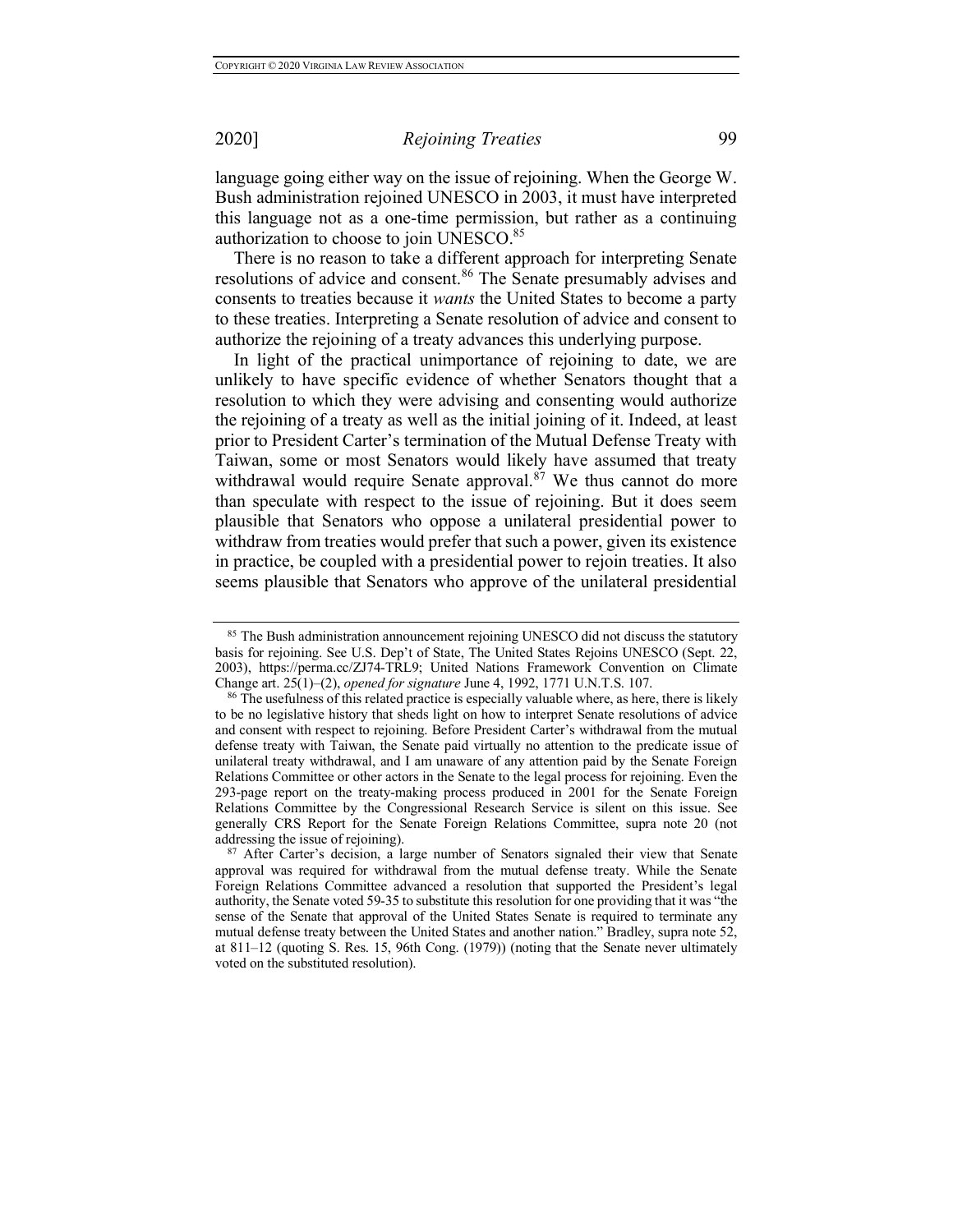power to withdraw from treaties in light of the added flexibility conveyed by that power would also approve of a presidential power to rejoin treaties in light of the added flexibility conveyed by that power.

It is true that the rejoining may occur many years after the original Senate resolution of advice and consent and at a time when two-thirds of the current Senate might not desire re-entry into the treaty at issue. But this can also be true with respect to the initial joining of treaties, which can occur long after the Senate has given its advice and consent. Indeed, as between (1) a treaty that the United States initially joins many years after the Senate's advice and consent and (2) a treaty that the United States initially joins immediately after the Senate's advice and consent but that the President unilaterally withdraws from many years later, the case may well be stronger for rejoining the latter treaty than for joining the first one. When a President rejoins the United States to a long-standing treaty, that President returns the United States to a status quo that had earlier received the approval of both a prior President and two-thirds of the Senate.

Finally, interpreting the Senate resolutions of advice and consent to authorize rejoining avoids structural concerns. Unilateral presidential withdrawal from treaties is justified on the grounds that the President previously had unilateral discretion to ratify, and that it provides useful flexibility for the advancement of U.S. foreign policy interests.<sup>88</sup> Yet it also carries the risk of abuse, and it is particularly problematic to the extent that presidential withdrawal is taken to nullify the actions of the Senate, a separate and coordinate branch. This concern is alleviated by interpreting Senate resolutions to apply to rejoining treaties. It cabins the President's withdrawal power to just that—withdrawal—rather than giving the President the further unilateral power to force the process back to square one. If withdrawal is justifiable on the grounds that ratification

<sup>88</sup> For those treaties with withdrawal clauses, another justification offered is that the Senate knew about a withdrawal clause in a treaty when advising and consenting to a treaty—and therefore somehow impliedly accepted that the executive branch has the power to be the actor within the U.S. government who can trigger that withdrawal clause. See Goldwater v. Carter, 617 F.2d 697, 708 (1979), vacated, 444 U.S. 996 (1979) (arguing that "the President's authority as Chief Executive is at its zenith when the Senate has consented to a treaty that expressly provides for termination on one year's notice, and the President's action is the giving of notice of termination"). An analogous although not precisely similar logic could be offered with respect to rejoining treaties. Although treaties typically do not have clauses specific to rejoining, they always have clauses about how the treaty is to be joined—and these clauses are presumably known to the Senate. To the extent that rejoining falls under the broader category of joining, the treaty itself thus provides for it.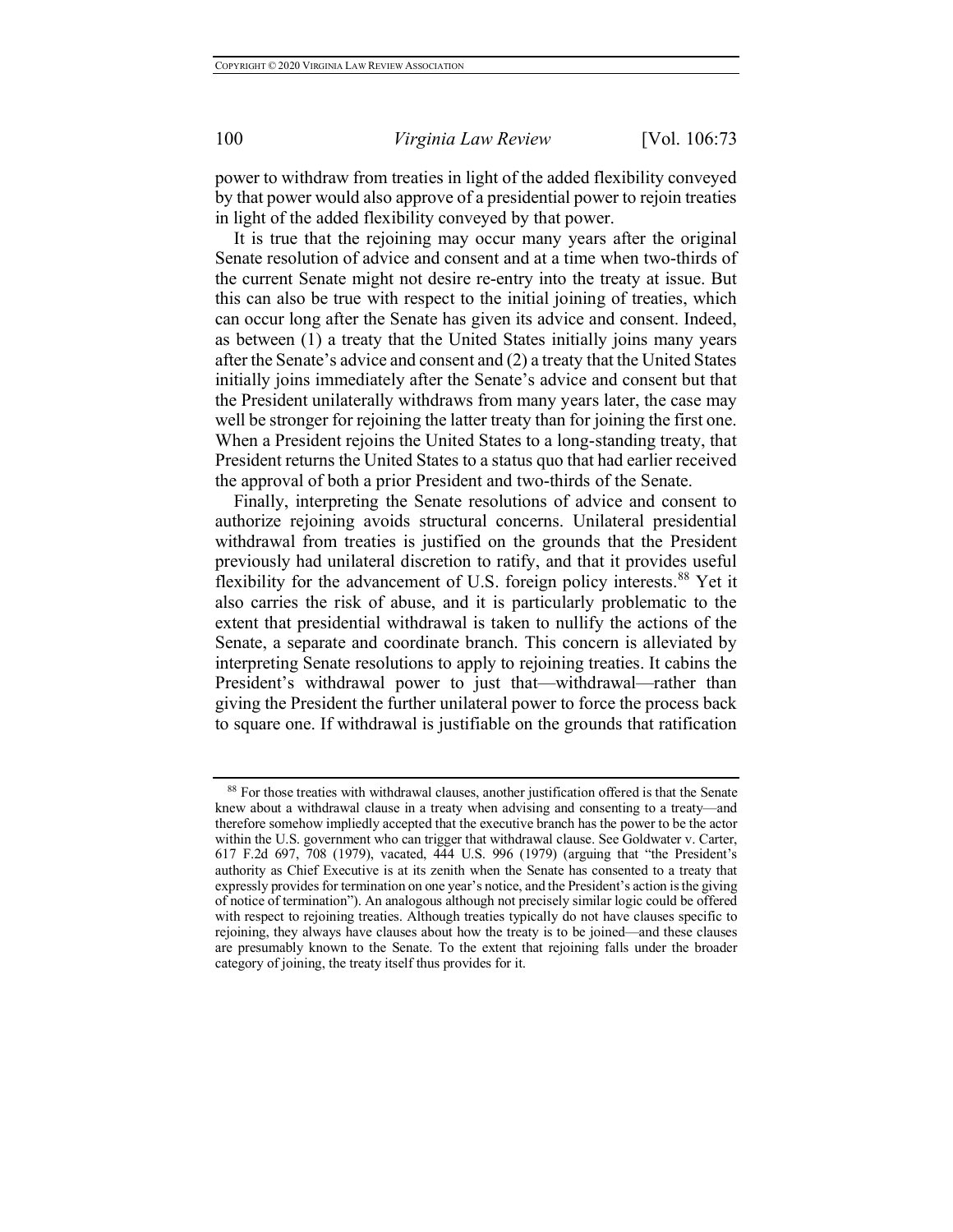lies with the President and that flexibility is crucial as a functional matter, then rejoining should be justifiable for precisely these same reasons.

In general, the effect of rejoining will be to restore the United States to the status quo that existed prior to exit. For some treaties, however, rejoining may have the effect of causing the United States to make international commitments with respect to timing that are greater than they were at the time of exit. This is because some treaties require entering parties to commit to an initial period of years before they can withdraw. The U.N. Framework Convention on Climate Change, for example, provides that a party must give one year of notice of withdrawal and that it cannot give this notice within the first three years "from the date on which the Convention has entered into force for a Party."<sup>89</sup> As another example, when the Senate advised and consented to U.S. acceptance to the general jurisdiction of the International Court of Justice, it did so with the condition that this acceptance would "remain in force for a period of five years and thereafter until the expiration of six months after notice may be given to terminate" the acceptance.<sup>90</sup> Assuming these provisions are measured by the date of rejoining rather than backdated to the initial joining—an issue on which practice is absent—then the commitment on rejoining will be greater as a matter of time than was true at the time of exit, although equivalent to the commitment made at the time the United States initially joined the treaty.

As a practical matter, interpreting existing resolutions of advice and consent to authorize rejoining may help preserve the future relevance of the Treaty Clause. If the resolutions of ratification are not read to authorize rejoining as a matter of domestic law, then a President who wishes to rejoin faces a difficult choice. Should he or she return to the Senate for another round of advice and consent or instead try to rejoin the international agreement through another domestic legal pathway? As mentioned earlier, it has become very difficult to get even slightly controversial treaties through the Senate—and any treaty from which one President withdraws the United States is likely to count as at least slightly controversial. If the President cannot rejoin the treaty on the basis of the prior resolution of advice and consent, then he or she will be strongly incentivized to pursue other domestic pathways for joining it, such as seeking ex post congressional-executive approval or perhaps by simply

<sup>89</sup> United Nations Framework Convention on Climate Change art. 25(1)–(2), *opened for signature* June 4, 1992, 1771 U.N.T.S. 107.

<sup>90</sup> S. Exec. Journal, 79th Cong., 2d. Sess. 719–20 (1946).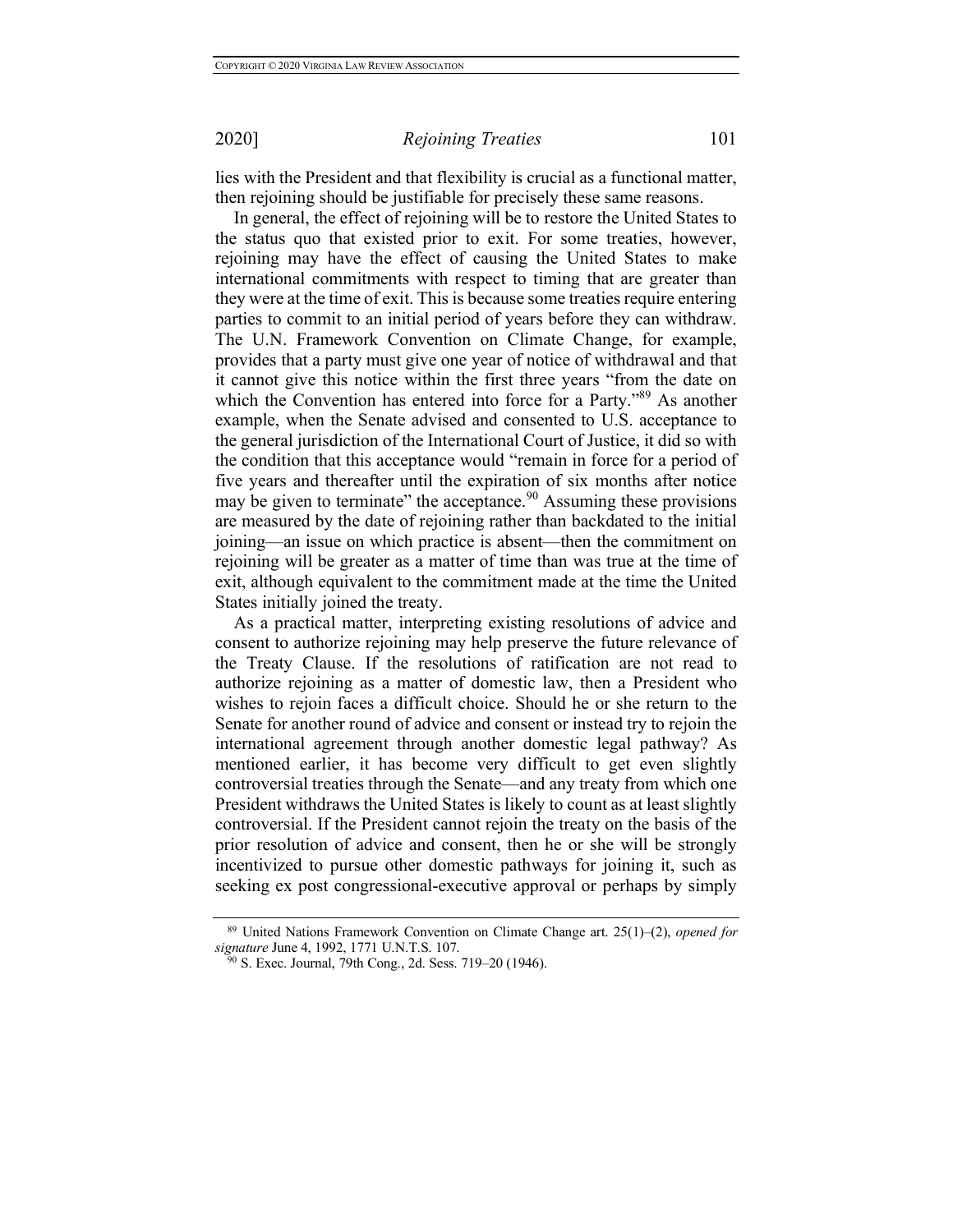relying on sole executive powers or on language in a pre-existing statute. By contrast, interpreting existing resolutions of advice and consent to authorize rejoining not only places a check on the withdrawing President, but also provides later presidents with incentives to continue to act under the Treaty Clause, which contains the one process for making international agreements that is specifically set forth in the Constitution.

### *B. Limiting Situations*

Assuming the Senate's original resolution of advice and consent presumptively authorizes rejoining a treaty and the President wishes to rejoin this treaty, there may still be legal or practical barriers to rejoining. Broadly speaking, there are three types of potential barriers. The first is that either Congress or two-thirds of the Senate has expressly or impliedly repealed the Senate's original advice and consent. The second is that the President is unable as a matter of international relations or international law to rejoin the treaty, or at least unable to rejoin it in a manner consistent with the Senate's original resolution of advice and consent. The third is that intervening changes in U.S. law may limit the implementation of the treaty, which in turn can affect whether and when the United States rejoins it. In what follows, I discuss each of these potential barriers in turn.

### *1. The Senate Resolution Is No Longer Legally Operative*

I have argued that, as a general matter, Senate resolutions authorize rejoining as well as joining. But before relying on a particular Senate resolution of advice and consent, the executive branch must undertake a case-specific inquiry into whether this resolution does in fact remain legally operative. The original resolution is unlikely to contain an order for its own self-destruction,<sup>91</sup> but it would need to be reviewed as a matter of due diligence. The more likely basis of concern—though still infrequent—is that the Senate or Congress will have taken some subsequent action that expressly or impliedly negates the original resolution of advice and consent.

<sup>&</sup>lt;sup>91</sup> It is not the practice for Senate resolutions of advice and consent to contain sunset clauses with respect to their own lifespan, and I am unaware of any resolutions that do so. A more frequent source of concern, which I discuss in the next Subsection, is that the international legal process needed to rejoin the treaty might not be precisely the same as the international legal process specified in the resolution of ratification.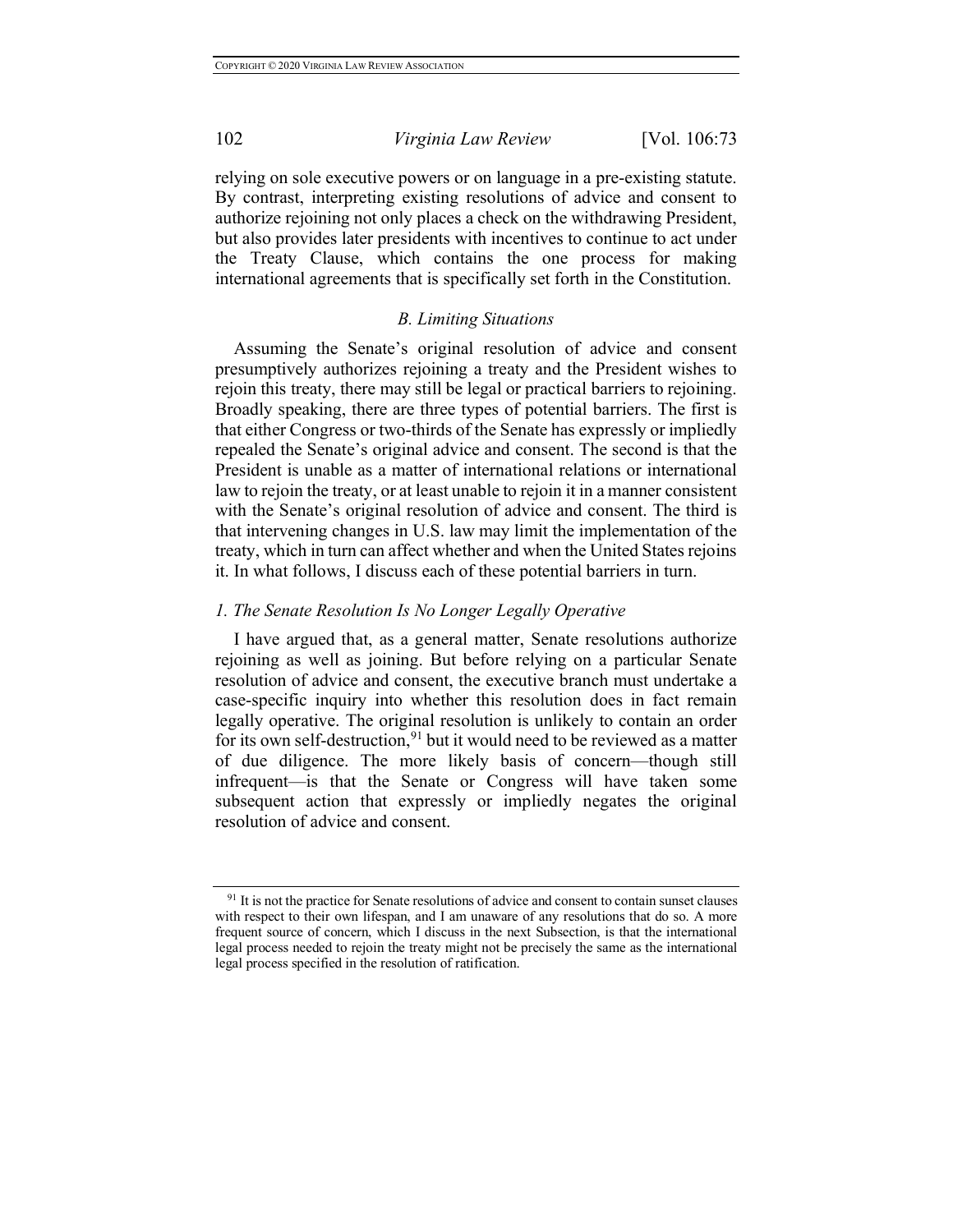On rare occasions, the Senate has reconsidered a resolution of advice and consent or itself approved the President's decision to withdraw from a treaty. In 1874, for example, the Senate unanimously passed a resolution stating that its resolution from several weeks earlier giving advice and consent to an extradition treaty was "hereby, reconsidered, and that the President [was] requested to return the said convention and resolution to the Senate."<sup>92</sup> With respect to authorizing withdrawal, in 1921 the Senate advised and consented by a two-thirds majority to U.S. withdrawal from the International Sanitary Convention.<sup>93</sup> Where the Senate takes such actions, it is effectively repealing its own resolution of advice and consent. In such situations, the President would need to obtain afresh the advice and consent of two-thirds of the Senate to rejoin a treaty pursuant to the Treaty Clause.

More common than subsequent action by the Senate—though still fairly uncommon—is subsequent congressional legislation that effectively invalidates a Senate resolution of advice and consent. Treaties and statutes are understood to have equal status as the "supreme Law of the Land" under the Supremacy Clause, and under the "last-in-time rule" a subsequent statute will supersede a prior treaty as a matter of domestic law.<sup>94</sup> Sometimes Congress legislates in favor of withdrawal from a treaty, as with the Comprehensive Anti-Apartheid Act of 1986, which directed the Secretary of State to "terminate immediately" a tax treaty

<sup>92</sup> S. Exec. Journal, 43rd Cong., 1st Sess. 289 (1874). This resolution itself was subsequently rescinded two days later. Id. at 291; see also Crandall, supra note 33, at 74 (describing this incident). Some have suggested that rescission of advice and consent cannot occur once the resolution has been transmitted to the President. See CRS Report for the Senate Foreign Relations Committee, supra note 20, at 143. But see Henkin, supra note 43, at 179 ("There is no authoritative decision or precedent on the question, but the Senate can probably withdraw, modify, or impose conditions on consent it had given, before the President concludes the treaty."). I think Louis Henkin is correct on this point and therefore that the President may not rejoin a treaty on the basis of the original resolution if two-thirds of the Senate has passed an intervening resolution retracting this resolution.<br><sup>93</sup> Bradley, supra note 52, at 794 (noting that this is one of two known examples whereby

the Senate advised and consented to withdrawal, as distinct from legislative action undertaken by Congress as a whole); see also 61 Cong. Rec. 1793 (1921) (providing the text of the resolution).

<sup>&</sup>lt;sup>94</sup> U.S. Const. art. VI; Cherokee Tobacco, 78 U.S. (11 Wall.) 616, 621 (1870) ("A treaty may supersede a prior act of Congress, and an act of Congress may supersede a prior treaty." (citation omitted)). The Supreme Court has not addressed a situation where the conflicting statute is passed between the Senate's advice and consent and the treaty's entry into force. Cf. Restatement (Third) of Foreign Relations Law § 115 cmt. c (Am. Law Inst. 1986) (noting various questions related to timing). For a treaty to supersede a statute as a matter of domestic law, it must be self-executing, see id., which many multilateral treaties are not.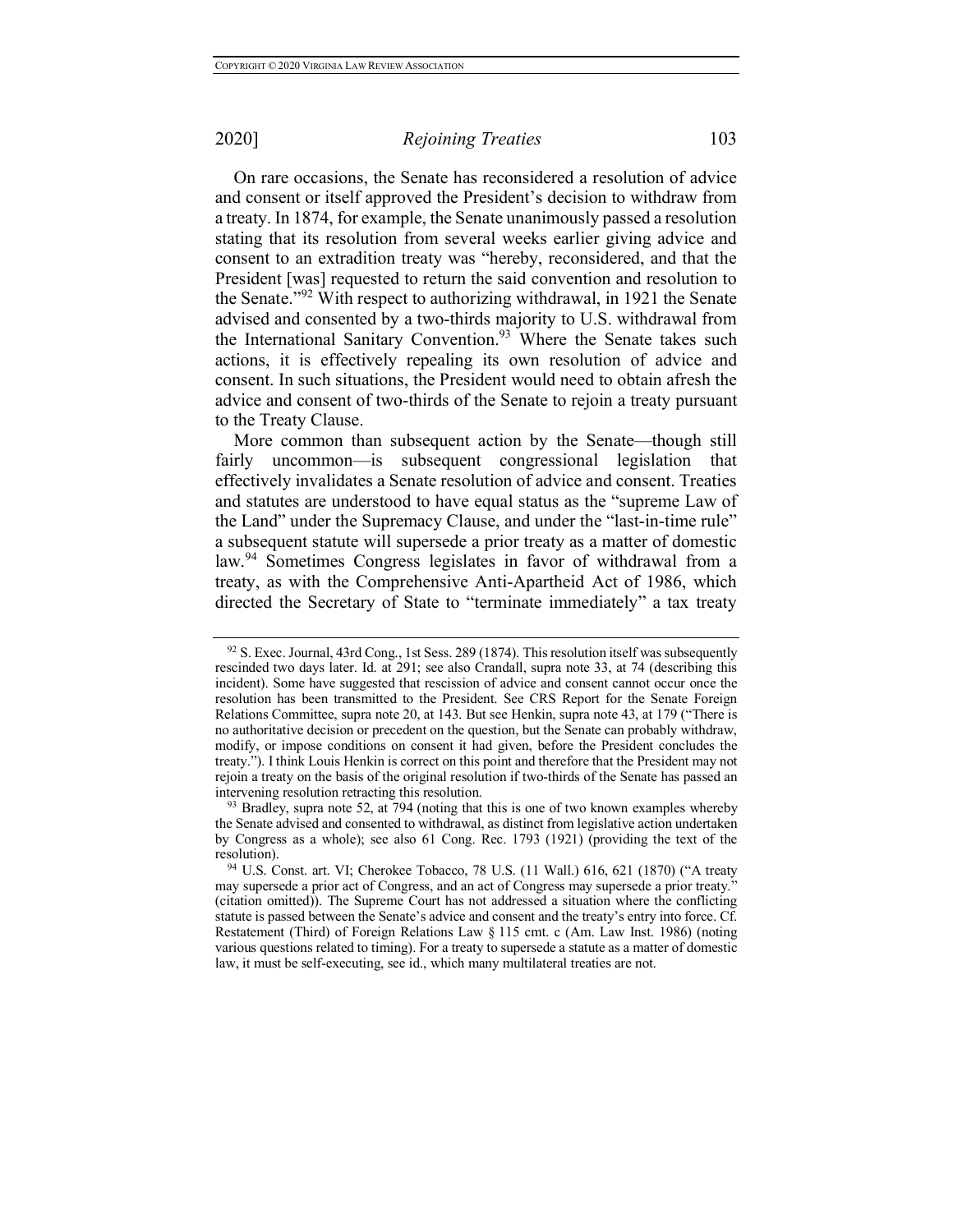between the United States and South Africa.<sup>95</sup> Such a law should be taken to amount to a repeal of the Senate's original advice and consent, and the President would need new approval for the Senate in order to rejoin the treaty.

More subtle congressional enactments present more difficult legal questions. What if, after the treaty withdrawal, Congress legislates in a manner that appears to rely on this withdrawal? Consider the Taiwan Relations Act of 1979, which was effectively premised on the withdrawal of the Mutual Defense Treaty with Taiwan and the recognition of mainland China, but which did not endorse these actions.<sup>96</sup> Given this and subsequent legislation premised on normalized relations with mainland China and non-treaty relations with Taiwan, could the President today just rejoin the mutual defense treaty with Taiwan (after re-recognizing Taiwan as "China")? This is the kind of issue that, as a legal matter, would require close and case-specific analysis to determine whether the intervening congressional legislation rises to the level of an implied repeal of the treaty or of the Senate's original advice and consent to it. It is also the kind of issue where, law aside, the President is highly unlikely to have any interest in revisiting the current status quo. $97$ 

## *2. International Relations or International Law Makes the Senate Resolution No Longer Usable*

A second set of limitations on rejoining treaties may arise from international relations or international law. In practice, these are the limitations that a President who wishes to rejoin a treaty will most commonly encounter. For issues of international relations, how surmountable these limitations are will turn on the attitudes of treaty partners. For issues of international law, the import of these limits will depend on how willing executive branch lawyers are to view international legal practice capaciously or to read the language of Senate resolutions of advice and consent broadly.

<sup>95</sup> Comprehensive Anti-Apartheid Act of 1986, Pub. L. No. 99-440, § 313, 100 Stat. 1086, 1104 (repealed 1993).

<sup>&</sup>lt;sup>96</sup> See generally Taiwan Relations Act of 1979, Pub. L. No. 96-8, 93 Stat. 14 (codified at 22 U.S.C. §§ 3301–3316 (2012)) (outlining relations between the United States and Taiwan).

 $97$  As a matter of constitutional law, as established in Zivotofsky v. Kerry, 135 S. Ct. 2076, 2094 (2015), the President has the exclusive power to decide whether to recognize Taiwan or mainland China as "China." In practice, however, geopolitical shifts since 1979 make it highly unlikely that a President would return to recognizing Taiwan as "China," which in turn would be a precondition for rejoining the mutual defense treaty.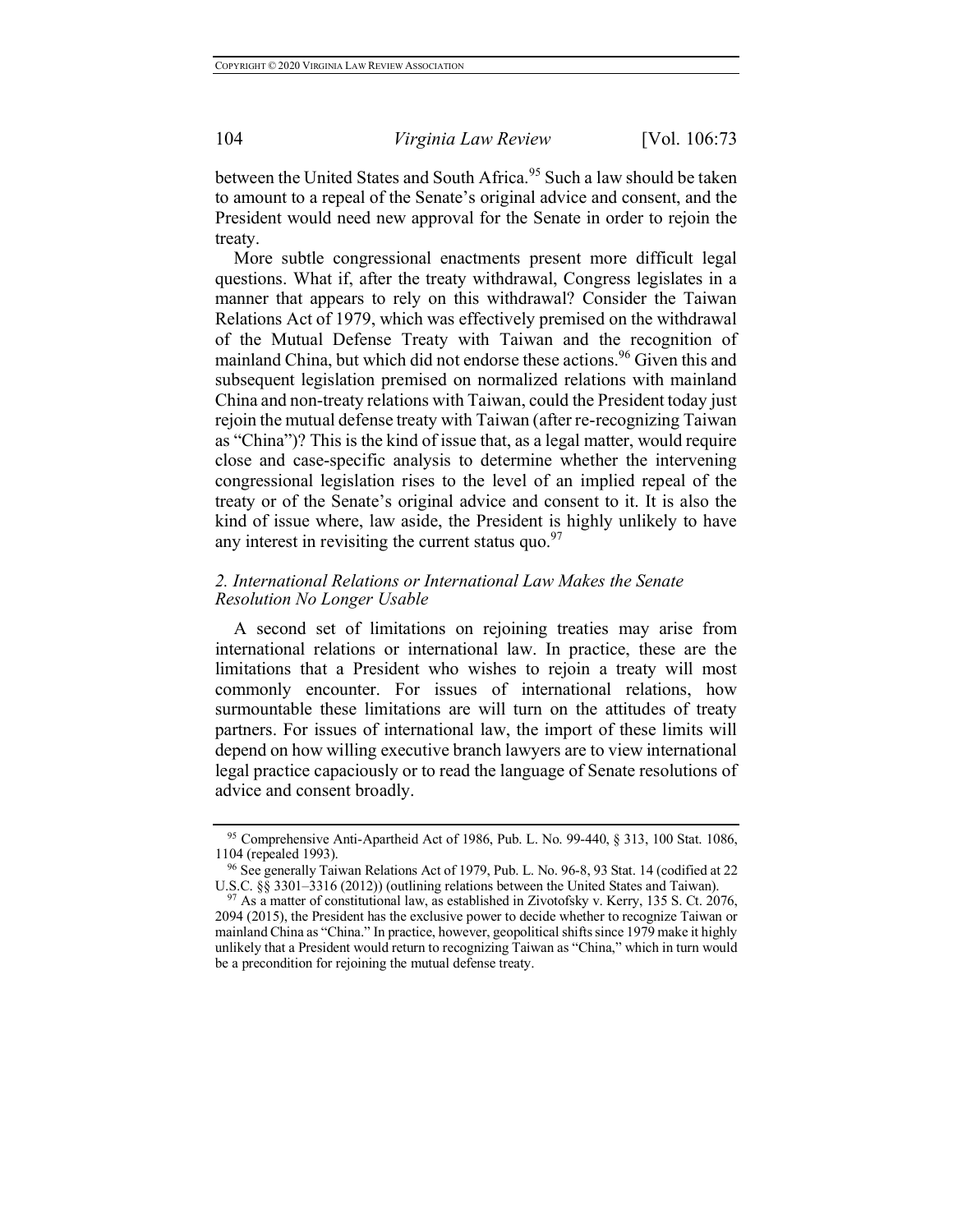As a matter of international relations, rejoining a bilateral treaty is likely to be harder than rejoining a multilateral treaty. Bilateral relations likely have greater variation over time than multilateral relations, which in turn reduces the likelihood that both states will wish to revive an old treaty. President Trump's successor is very unlikely to want to rejoin the 1955 Treaty of Amity, Economic Relations, and Consular Rights with Iran, which had been "defunct *de facto* for decades" even before the Trump administration formally triggered withdrawal.<sup>98</sup> President Trump's withdrawal from an important arms control treaty with Russia the Intermediate-Range Nuclear Forces Treaty—came following years of Russian non-compliance with the treaty,<sup>99</sup> and it therefore seems unlikely that Russia would be willing to rejoin the treaty in good faith and comply with the obligations set forth in it. Even where the bilateral relationship and the interest in the treaty's subject matter has remained relatively stable, the negotiation of an updated treaty might be more appealing than rejoining the original one. On average, bilateral treaties are easier to renegotiate than are multilateral treaties—since they involve only one other party—and have better prospects of getting through the Senate.<sup>100</sup>

For multilateral treaties, by contrast, rejoining will typically be smoother as a matter of international relations. Many multilateral treaties are open to any country wishing to join, including most treaties that form the bedrock of the global world order. If President Trump's successor wishes to rejoin the Optional Protocol to the Vienna Convention on Diplomatic Relations, for example, then as a matter of international law this can be done simply by providing the proper notification to the U.N. Secretary-General.<sup>101</sup> For a few crucial treaties, as discussed later, rejoining might require the affirmative consent of state parties. As a general rule, however, the President will have a straightforward path vis-

<sup>98</sup> Chimène Keitner, What Are the Consequences of the Trump Administration's Recent Treaty Withdrawals?, Just Security (Oct. 17, 2018), https://perma.cc/MP65-BTPG.

<sup>&</sup>lt;sup>99</sup> See Hilary Hurd & Elena Chachko, U.S. Withdrawal from the INF Treaty: The Facts and the Law, Lawfare (Oct. 25, 2018, 11:03 AM), https://perma.cc/AS3C-LM7V (noting evidence of Russian non-compliance since 2008). The United States officially provided Russia with the requisite six months of notice of withdrawal in February 2019. Michael R. Pompeo, Sec'y of State, U.S. Intent to Withdraw from the INF Treaty, U.S. Dep't of State (Feb. 2, 2019), https://perma.cc/W2UT-7BHB.

 $100$  Galbraith, supra note 12, at 248, 276 (noting that certain types of routine bilateral treaties fare reasonably well in the Senate, unlike multilateral treaties and non-routine bilateral treaties).

<sup>&</sup>lt;sup>101</sup> See Optional Protocol Concerning the Compulsory Settlement of Disputes to the Vienna Convention on Diplomatic Relations arts. 6–7, Apr. 18, 1961, 500 U.N.T.S. 95.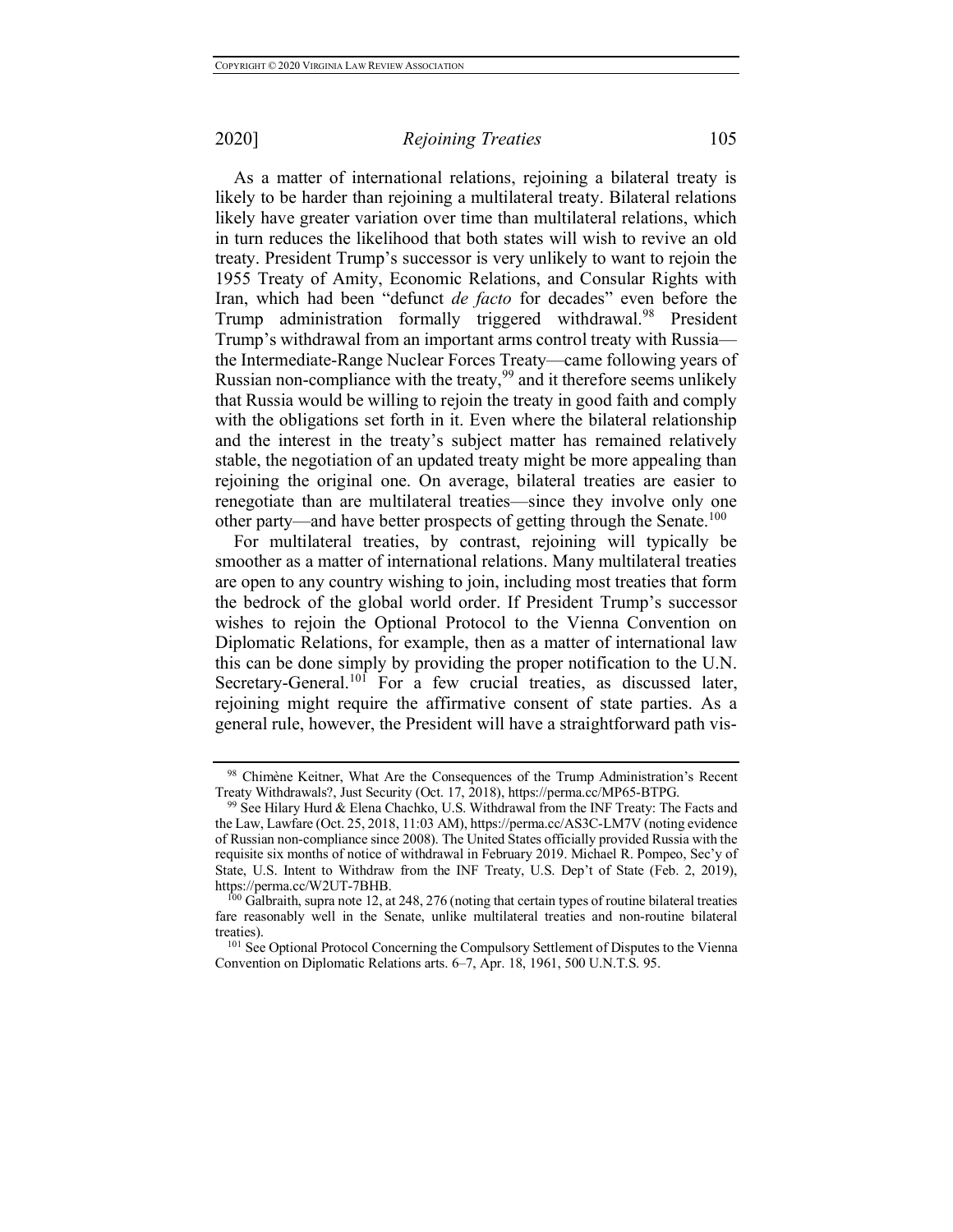à-vis other states with respect to rejoining treaties that are open to worldwide membership. And even in cases where the consent of treaty partners to re-entry may be required, it will almost certainly be easier for the President to rejoin a multilateral treaty than to try to negotiate a new multilateral treaty and then obtain the advice and consent of the Senate to this treaty.

Turning from international relations to international law, the latter also sets some potential limits on rejoining treaties—and in particular on rejoining them in a manner that is consistent with the text of the original Senate resolution of advice and consent. How substantial these limits are in practice will turn on how broadly or narrowly executive branch lawyers either construe their options under international law or the scope of the Senate resolutions of advice and consent. For the reasons I give below, my view is that these limits are generally surmountable, but there is room for disagreement.

As a matter of international law, if one party lawfully withdraws from a bilateral treaty, then this treaty is terminated.<sup>102</sup> The Vienna Convention on the Law of Treaties does not specify whether termination *obligates* the parties to start the treaty-making process from scratch if they want to reinstitute the treaty.<sup>103</sup> This is important because Senate resolutions of advice and consent typically identify a treaty by the date of its signature. If, as a matter of international law, the parties must sign the treaty anew, then this will raise the question of whether the Senate's advice and consent applies to the newly signed treaty.<sup>104</sup>

In my view, the parties have potential avenues available for reinstituting the expired treaty without starting from scratch with new

<sup>102</sup> The Vienna Convention on the Law of Treaties provides that the "termination of a treaty . . . may take place . . . in conformity with the provisions of the treaty." Vienna Convention on the Law of Treaties, supra note 22, art. 54. Termination clauses in U.S. bilateral treaties typically specify that either party may terminate the treaty after appropriate notice is given to the other party. E.g., Treaty of Amity, Economic Relations, and Consular Rights, Iran-U.S., art. XXIII, Aug. 15, 1955, 8 U.S.T. 899 (providing that either party

 $10\overline{3}$  See generally Vienna Convention on the Law of Treaties, supra note 22 (discussing termination and suspension of the operation of treaties). As noted supra note 22, the United States is not a party to the Vienna Convention but regards many of its provisions as reflecting customary international law.

<sup>&</sup>lt;sup>104</sup> There is a touch of practice on this question as well. See infra note 126 (describing an occasion on which the President interpreted a Senate resolution of ratification to be applicable to a later treaty that contained the identical text to the treaty to which the Senate had advised and consented).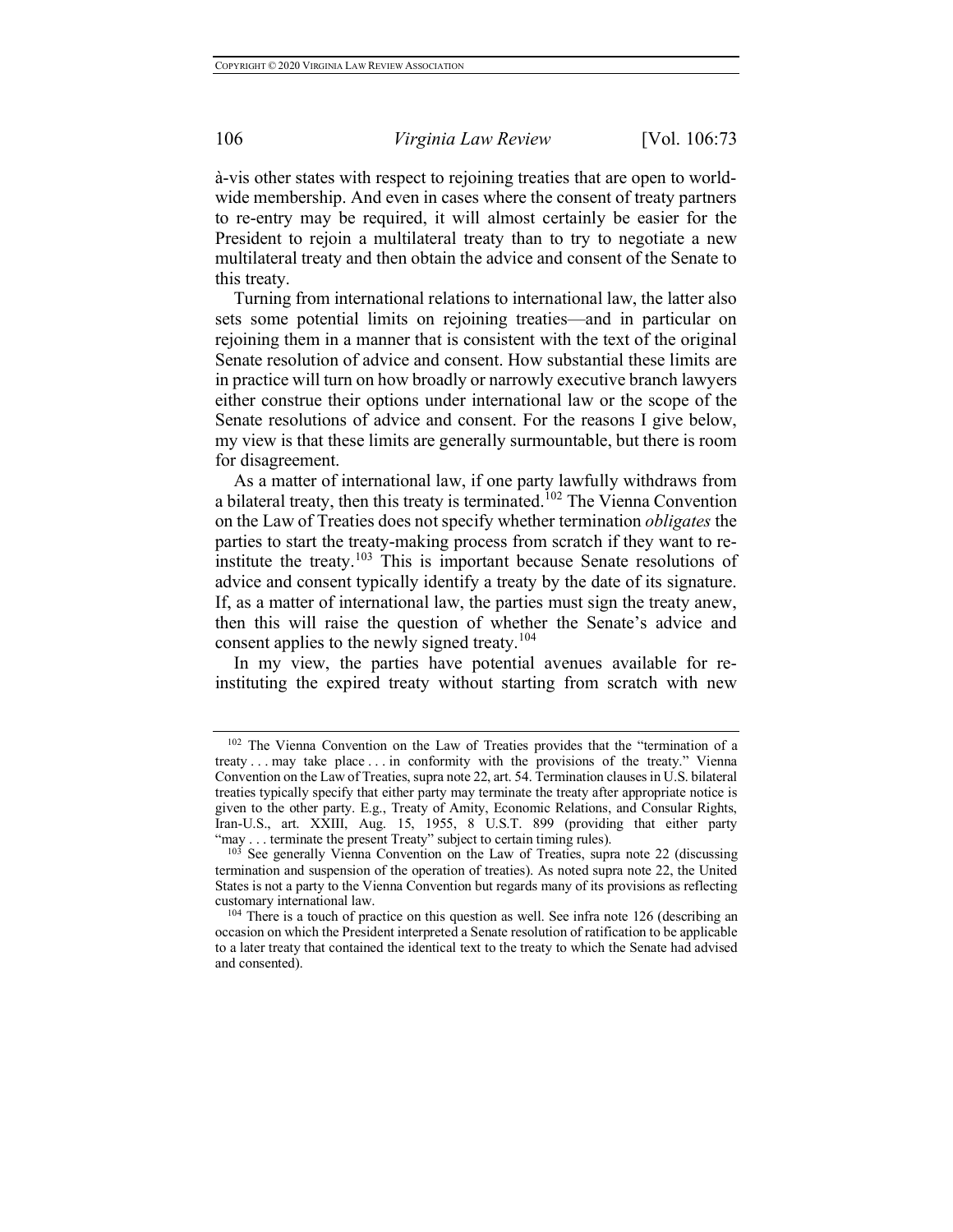signatures. One possibility, although without international legal precedent as far as I am aware, would be to exchange new instruments of ratification to the original treaty. It would be perfectly acceptable and probably more natural as a matter of international legal process for them to do new signatures, but the Vienna Convention does not require this approach. The Vienna Convention does have a provision—Article 70—on what the consequences of termination are as a matter of international law. But this article does not provide that termination has the effect of erasing a treaty signature. Instead, it simply states as relevant that "Unless the treaty otherwise provides or the parties otherwise agree, the termination of a treaty . . . [r]eleases the parties from any obligation further to perform the treaty."<sup>105</sup> There is no prohibition against relying on the original signature for purposes of rejoining. And indeed Article 70 indicates that, whatever the default rule is on the effect of termination, the parties are free to "otherwise agree."<sup>106</sup> The United States and another country would therefore be free to re-institute a bilateral treaty by simply by exchanging new ratifications. In doing so, the executive branch would fully comply with the plain language of the Senate's resolution of advice and consent.

Another related possibility is that the parties could enter into a separate international agreement providing for the resuscitation of the initial treaty. This practice has analogies in the context of state succession.<sup>107</sup> This approach could only be justified as a matter of U.S. domestic law, however, if the executive branch were to conclude that it had the independent constitutional authority to make the separate international agreement resuscitating the initial treaty. The more the separate agreement is framed as procedural rather than substantive in nature, the more easily the executive branch could conclude that it had such authority. Thus, a separate agreement in which the parties agree that a renewed exchange of ratifications of the prior treaty will have the effect of resuscitating it might be more defensible than a separate agreement in

<sup>&</sup>lt;sup>105</sup> Vienna Convention on the Law of Treaties, supra note 22, art. 70(1). Unless the parties agreed otherwise, Article 70 would have the effect of removing the legal obligations that flow from signature—namely, the obligation not to "defeat the object and purpose of a treaty . . . pending the entry into force of the treaty," see id. art. 18, but that is different from undoing the fact of signature.

<sup>106</sup> Vienna Convention on the Law of Treaties, supra note 22, art. 70(1).

<sup>107</sup> See, e.g., Andreas Zimmermann, State Succession in Respect of Treaties, *in* State Practice Regarding State Succession and Issues of Recognition 80, 110 (Jan Klabbers et al. eds., 1999) (describing examples from the break-up of Czechoslovakia and of Yugoslavia).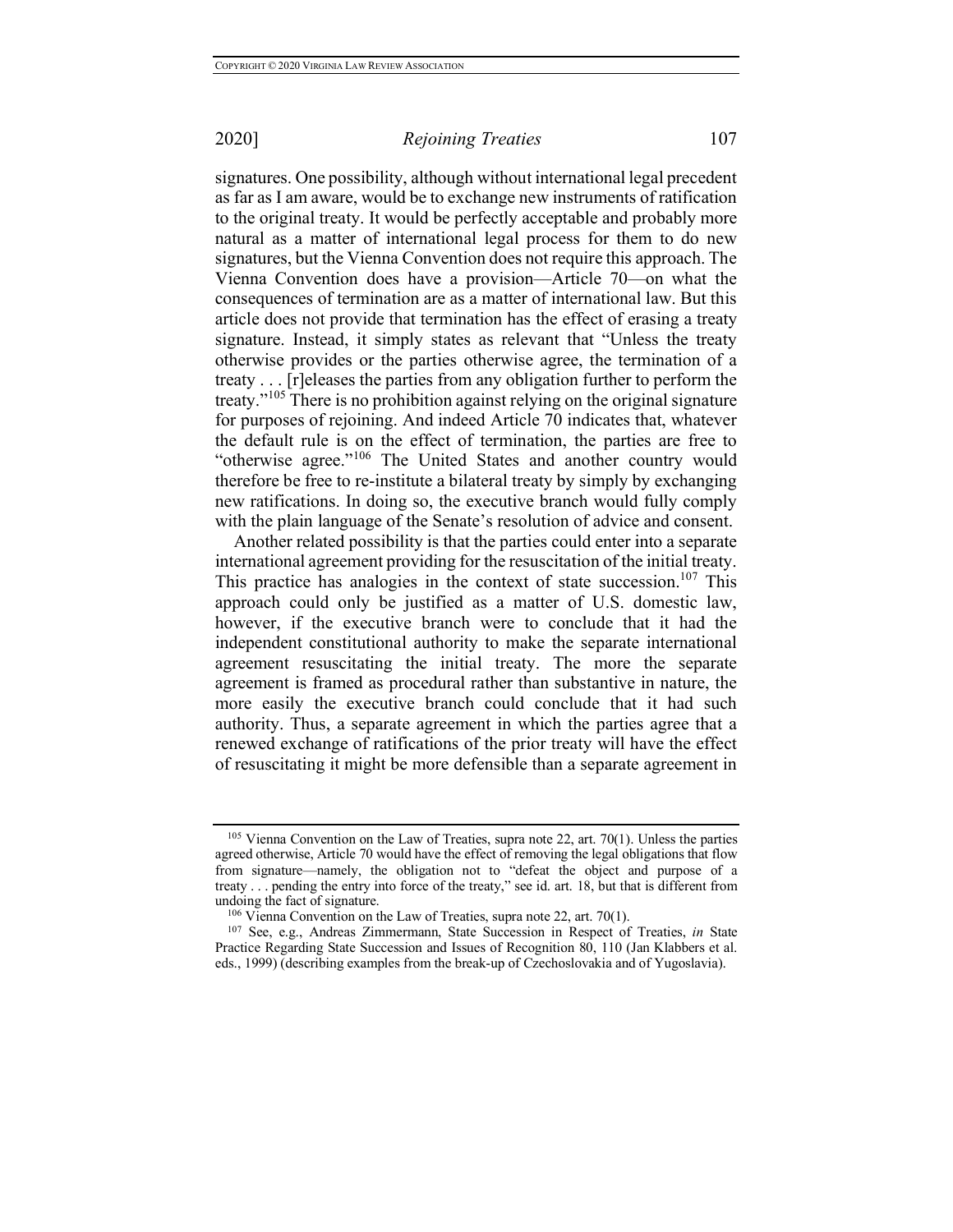which the parties state that they accept the substantive obligations contained in the prior treaty.

A similar set of issues arises for multilateral treaties. As a matter of international law, states typically join a multilateral treaty through either ratification or accession, formerly known as adherence.<sup>108</sup> (Joining can also happen through definitive signature, acceptance, approval, or other agreed means, but I focus for convenience on ratification and accession.109) Ratification is typically done by states who have signed the treaty, while accession is done by states who have not signed the treaty.<sup>110</sup> Signature is a step with international legal significance, as it constitutes a commitment not to "defeat the object and purpose of a treaty . . . pending the entry into force of the treaty."<sup>111</sup> But the difference between

<sup>108</sup> See Vienna Convention on the Law of Treaties, supra note 22, arts. 14–15. On the older terminology, see Law of Treaties: Article 12. Accession, 29 Am. J. Int'l. L. (Supplement: Res. Int'l L.) 812, 812–15 (1935) (stating that "adhesion," "accession," and "adherence" are "words being using interchangeably in practice" although noting some variation on this front).

<sup>&</sup>lt;sup>109</sup> The Vienna Convention recognizes that signature can be sufficient for a state to join a treaty when a specific set of conditions is met, Vienna Convention on the Law of Treaties, supra note 22, art. 12, and that sometimes the "consent of a State to be bound by a treaty is expressed by acceptance or approval under conditions similar to those which apply to ratification." Id. art. 14(2).

<sup>110</sup> See id. arts. 14–15; see also U.N. Office of L. Affairs, Treaty Section, Handbook on Final Clauses of Multilateral Treaties, at 35–41, U.N. Sales No. E.04.V3 (2003) [hereinafter Final Clauses Handbook] (discussing this difference).

<sup>&</sup>lt;sup>111</sup> Vienna Convention on the Law of Treaties, supra note 22, art. 18. This obligation persists prior to entry into force unless the state "shall have made its intention clear not to become a party to the treaty." Id. Where such intention is made clear (as was done by the George W. Bush administration with respect to the Rome Statute), it is sometimes referred to as "unsigning." See generally Edward T. Swaine, Unsigning, 55 Stan. L. Rev. 2061, 2061 & n.1, 2066, 2071–72 (2003) (discussing the consequences of signature and legitimacy of unsigning). Technically, however, the Vienna Convention does not describe the signature as erased. In its depository role for the Rome Statute, the U.N. Secretary-General's office continues to list the United States as a "signatory" but mentions in a footnote the U.S. communication making clear its intention not to become a party. U.N. Treaty Collection, Rome Statute of the International Criminal Court, https://perma.cc/4KME-EB5M (containing depository information); see also Presentation & Discussion of the ASIL Task Force Report on U.S. Policy Towards the International Criminal Court, 103 Am. Soc. Int'l. L. Proc. 311, 317 (2009) (concluding, drawing upon the analysis of treaty expert Duncan Hollis, that while "the United States no longer has any obligations to refrain from acts that would defeat the Rome Statute's object and purpose, it remains a Signatory to that treaty" and could "proceed to ratify the treaty . . . if it so decided"). If the United States were to join the Rome Statute, it remains to be seen whether the U.N. Secretary-General's office would view that as a ratification or as an accession. If the latter, it would support the conclusion that signature can remain meaningful in determining whether ratification or accession is appropriate even where that signature no longer carries international law obligations with it.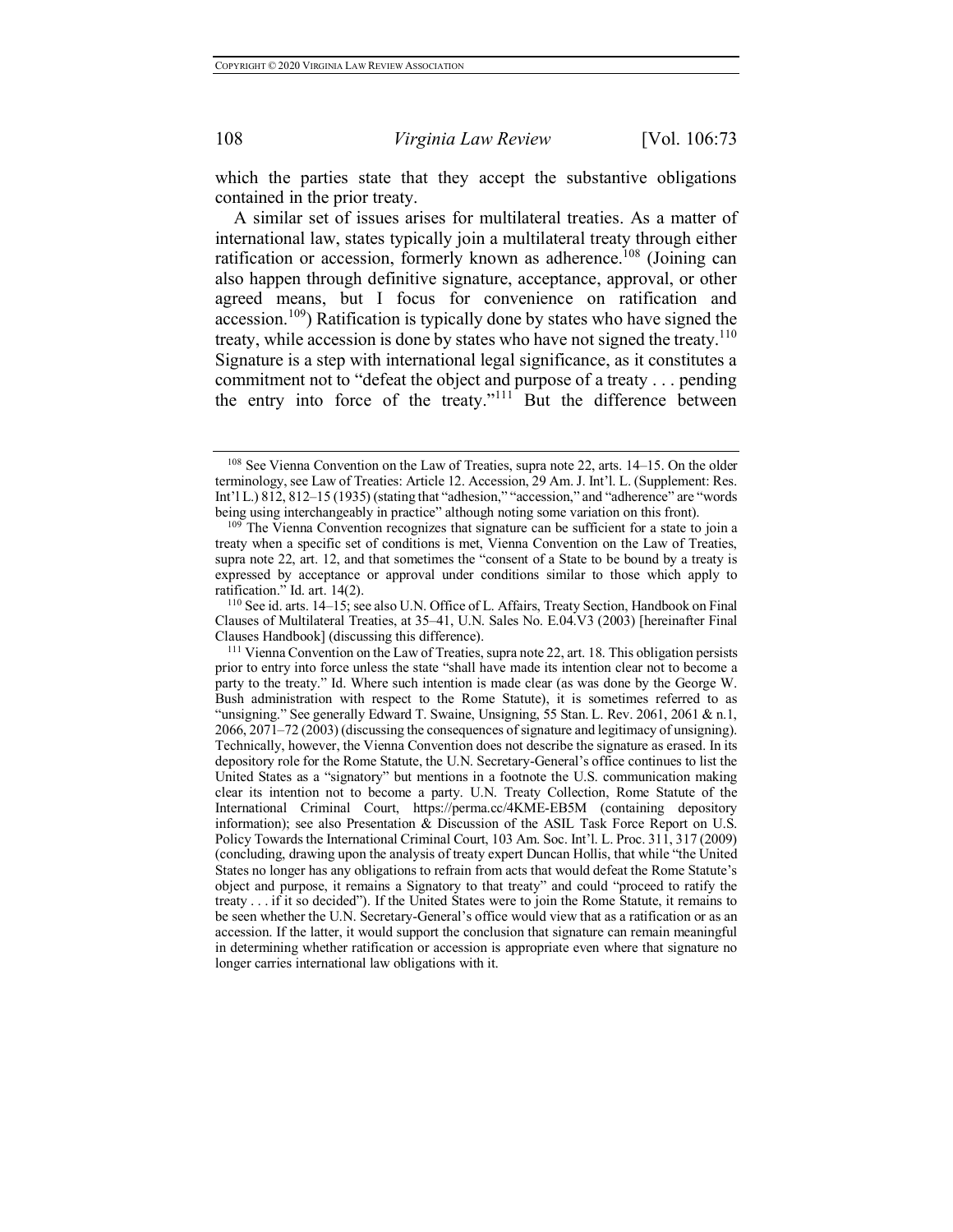ratification and accession is purely a matter of form and does not affect the substantive obligations taken on by the state once the treaty enters into force.<sup>112</sup> It is nonetheless a difference, and one that can matter to the treaty depository—the actor specified under the treaty to whom states are to officially communicate decisions to join or withdraw from a treaty.<sup>113</sup> In 1994, for example, the office of the U.N. Secretary General took the position that, when the Secretary-General is acting as treaty depository, "[n]ormally, an instrument of accession cannot be substituted for the required instrument of ratification when the agreement has already been signed by the plenipotentiary of the Government concerned, any more than an instrument of ratification can be validly deposited if only an instrument of accession is acceptable."<sup>114</sup>

The Vienna Convention on the Law of Treaties has no provision that expressly deals with rejoining treaties. It thus does not specify whether a country that is originally a signatory to a treaty, then ratifies the treaty, and then withdraws from the treaty should rejoin it through ratification or accession. Nor is the specific treaty in question likely to address this issue, though, if it does, this would answer the question.<sup>115</sup> There is limited practice on this issue. Some practice indicates that accession is appropriate for the rejoining of a treaty by a country that originally ratified a treaty but later withdrew from it, although there is at least a touch of practice to support re-ratification.<sup>116</sup>

 $116$  For example, prior depository information for the Whaling Convention indicated that New Zealand is considered to have ratified the treaty, withdrawn from it, and then acceded to it. Status of International Convention for the Regulation of Whaling, supra note 70. In 2019, the State Department streamlined its online depository information for the Whaling Convention and removed mention of past withdrawals for countries that had since rejoined,

<sup>112</sup> Vienna Convention on the Law of Treaties, supra note 22, art. 26 ("Every treaty in force is binding upon the parties to it and must be performed by them in good faith."); Final Clauses Handbook, supra note 110, at 37 ("Accession has the same legal effect as ratification, acceptance or approval.").

<sup>&</sup>lt;sup>113</sup> See Vienna Convention on the Law of Treaties, supra note 22, at arts. 76–77 (describing the role of treaty depositories).

<sup>114</sup> U.N. Office of L. Affairs, Treaty Section, Summary of Practice of the Secretary-General as Depositary of Multilateral Treaties, at 39, U.N. Doc. ST/Leg/7/Rev.1, U.N. Sales No. E.94.V.15 (1994), https://perma.cc/5VSL-JRUF [hereinafter 1994 Depositary Practice of the U.N. Secretary-General].<br><sup>115</sup> For an example of a treaty that does specify the answer, see Consolidated Version of the

Treaty on European Union art. 50(5), Oct. 26, 2012, 2012 O.J. (C 326) 13 (providing that if a State which has withdrawn from the Union asks to rejoin, "its request shall be subject to the procedure referred to in Article 49," which in turn specifies that a new state can join the European Union only with the unanimous agreement of member states, all of whom must ratify a treaty of admission).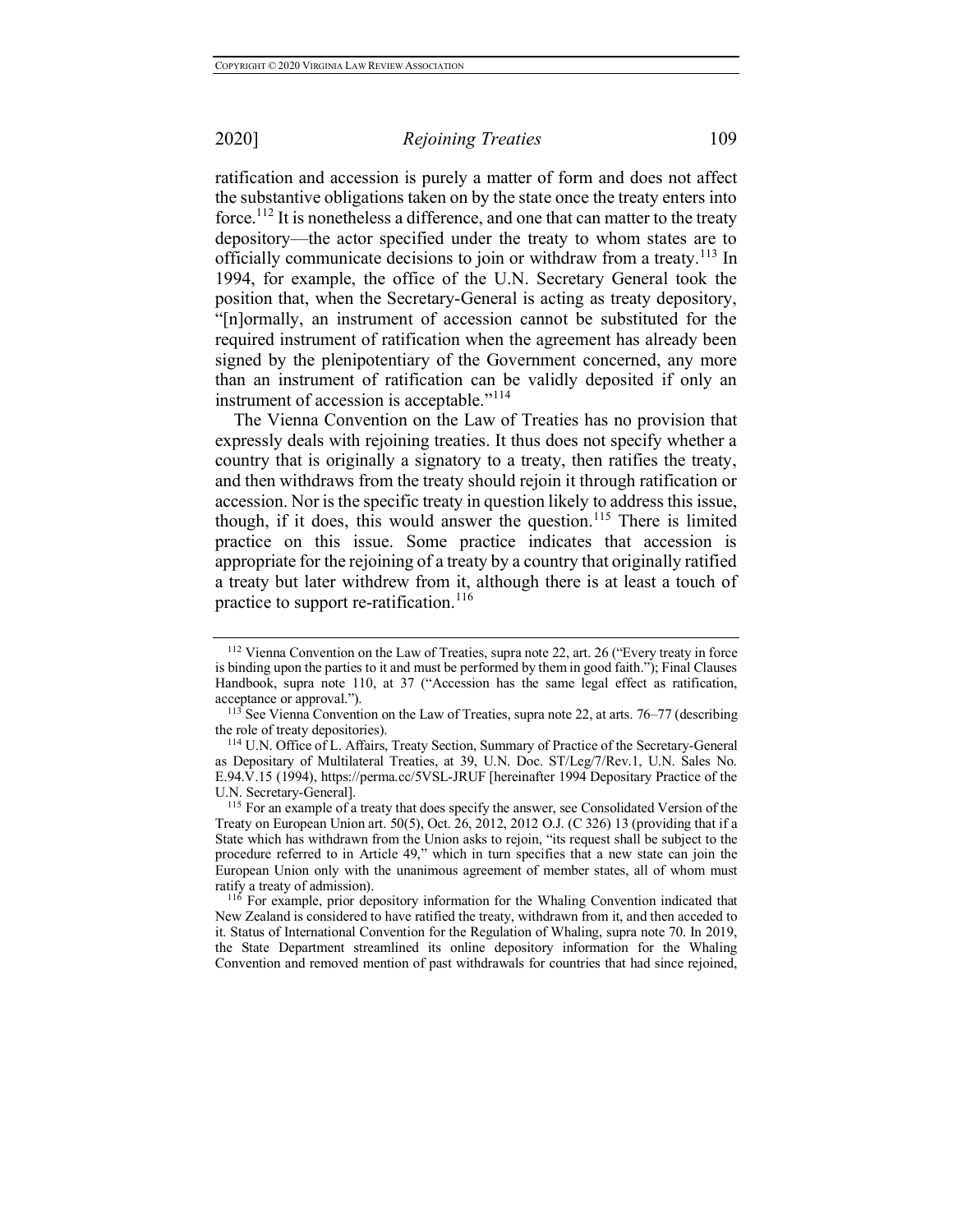All this may matter because the Senate sometimes advises and consents to the *ratification* of a treaty and sometimes to *accession* to a treaty. If it has advised and consented to accession in the first place—as is the case with some important multilateral treaties<sup>117</sup>—then this would pose no textual concern for rejoining, as rejoining would also be done through accession. But what if the Senate's original resolution of advice and consent is to the ratification of a multilateral treaty? Will this present a bar to rejoining?

The most straightforward way around this issue would be for the executive branch to rejoin the treaty by submitting an instrument of ratification (rather than accession) to the treaty depository. This approach would be in tension with some practice, but in keeping with other practice. A treaty depository might well accept such an instrument as valid, either independently or in the absence of objection from state parties.<sup>118</sup> As mentioned above, the Vienna Convention has no specific provision

<sup>117</sup> See, e.g., S. Exec. Journal, 73rd Cong., 2d Sess. 799 (1934) (advising and consenting "to the adherence by the United States" to the Convention for the Unification of Certain Rules Relating to International Carriage by Air, commonly known as the Warsaw Convention); S. Exec. Journal, 90th Cong., 2d Sess. 596–97 (1968) (advising and consenting "to accession to the Protocol Relating to the Status of Refugees"); 114 Cong. Rec. 29,605 (1968) (advising and consenting "to accession to the Convention on the Recognition and Enforcement of Foreign Arbitral Awards," commonly known as the New York Convention).

see Dep't of State, International Convention for the Regulation of Whaling, https://perma.cc/D6PY-DH9D, so this information is drawn from an earlier version. By contrast, Sweden is listed on the depository website as having "ratified" on its second goround the Convention on the Reduction of Cases of Multiple Nationality and on Military Obligations in Cases of Multiple Nationality. See Anthony Aust, Modern Treaty Law and Practice 160 (2d ed. 2007) (noting Sweden's prior round of ratification and describing this second joining as a "re-acceding"); Chart of Signatures and Ratifications of Treaty 043, Council of Europe (last updated Sept. 20, 2019), https://perma.cc/PUU3-NRQW (not marking Sweden as having "acceded" the second time round and not giving any indication that Sweden re-signed the treaty following its initial withdrawal). In his treatise, Anthony Aust uses both "re-ratification" and "re-accession" as terms. Aust, supra, at 121, 159–60.

<sup>118</sup> It strikes me as unlikely that other states would object to the use of ratification rather than accession by the United States. Where states have registered objections to the rejoining of treaties by other states, it is likely to be because of a new reservation attached by the rejoining state. See, e.g., U.S. Dep't of Comm., National Oceanic and Atmospheric Admin., Iceland Rejoining International Whaling Commission (May 15, 2002), https://perma.cc/- S4TW-FXB5 (describing how the United States and other countries resisted Iceland's attempt to rejoin the Whaling Convention conditional on a reservation allowing it to engage in commercial whaling notwithstanding a moratorium imposed under the Convention); U.N. Treaty Collection, Optional Protocol to the International Covenant on Civil and Political Rights, https://perma.cc/8M6P-4JGZ (recording various objections to a new reservation entered on August 26, 1988 by Trinidad  $&$  Tobago as it rejoined the Optional Protocol, from which it had withdrawn that same day).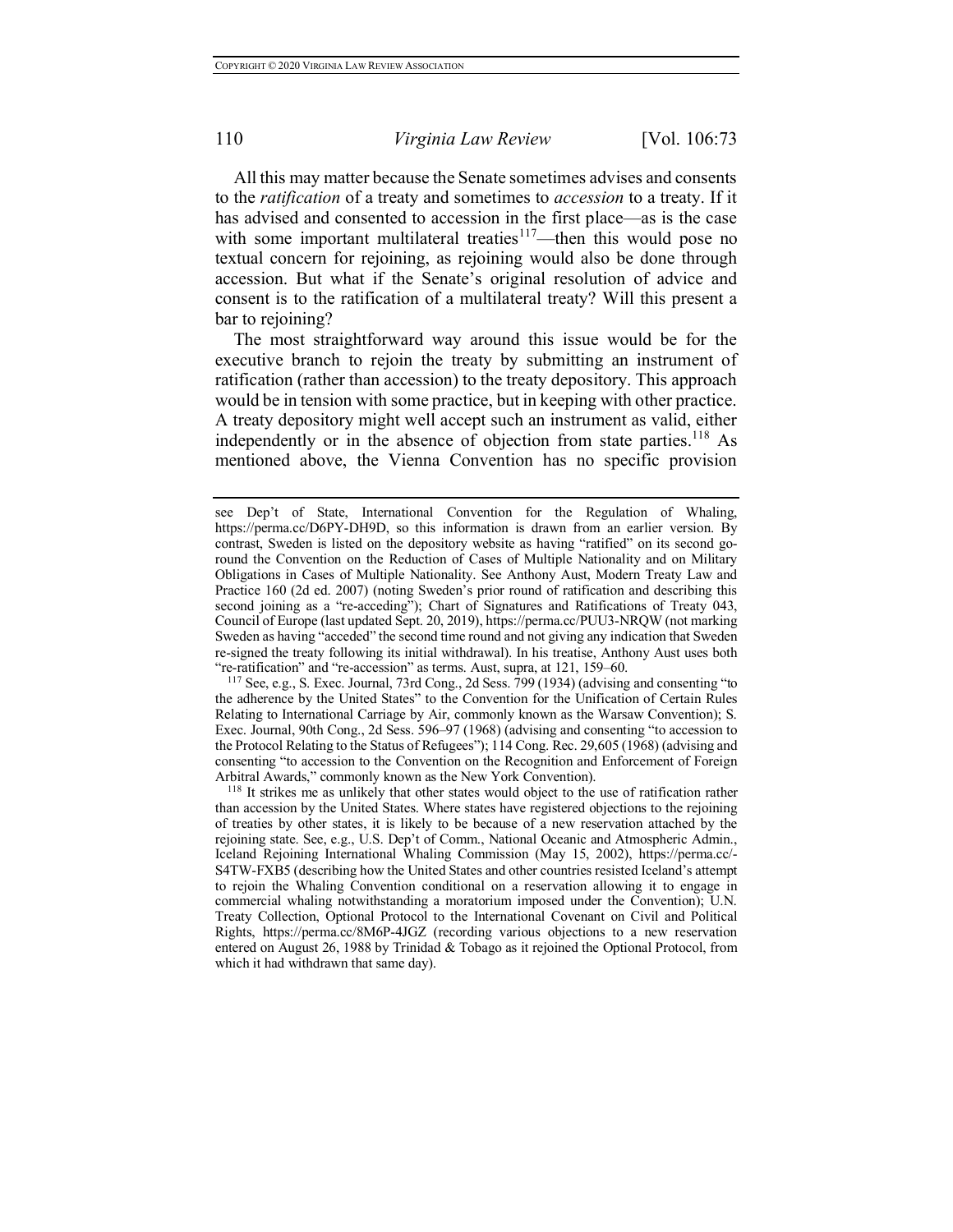regarding the correct international legal process for rejoining and nor is the specific treaty in question likely to resolve this issue. The general default in international law is to find state behavior permissive in the absence of a specific prohibition, $119$  and here the lack of international legal clarity suggests that either accession or ratification should be permitted.<sup>120</sup> Indeed, the practice of the U.N. Secretary-General's office, as described by it in 1994, left open the prospect that instruments of ratification and accession might be interchangeable in some circumstances.<sup>121</sup> The treaty depository might therefore be willing to treat the rejoining as a ratification or, in the alternative, accept the deposit of the instrument of ratification but then reclassify this instrument as it saw fit.

Even were an instrument of accession the only option for rejoining a treaty as a matter of international law, domestic practice suggests that the executive branch likely has the latitude to interpret accession to be authorized by a Senate resolution advising and consenting to ratification. The Senate's core interest in a treaty, after all, lies in its content rather than the form by which it will be joined as a matter of international law. Indeed, the words "ratified" and "ratification" are often used in U.S. practice to refer broadly to joining a treaty rather than to the specific international legal process of ratification.<sup>122</sup> As a matter of past practice,

<sup>119</sup> See S.S. Lotus (Fr. v. Turk.), Judgment, 1927 P.C.I.J. (ser. A) No. 9, at 19 (Sept. 7).

<sup>&</sup>lt;sup>120</sup> Cf. Termination or Suspension by Notice, 14 Whiteman Digest of Int'l L., ch. 42,  $\frac{120}{10}$ at 446 (quoting a 1961 memorandum from the State Department's Assistant Legal Adviser for Treaty Affairs that "if as a result of the notice of termination, [a] state has ceased to be a party to the treaty, it can become a party again only by depositing an instrument of ratification or an instrument of adherence as required by the terms of the treaty").

<sup>&</sup>lt;sup>121</sup> 1994 Depositary Practice of the U.N. Secretary-General, supra note 114, at 39 (qualifying the non-interchangeability of instruments or ratification and accession with the word "normally" and also noting that, in deciding how to act on this issue in a particular instance, "the Secretary-General is guided by the relevant provisions of the agreement involved and by the intent of the Government in this regard").

<sup>&</sup>lt;sup>122</sup> The Senate generally refers to its resolutions of advice and consent as "resolutions of ratification." S. Doc. No. 113-18, 113th Cong., 1st Sess. 43 R. XXX(2) (2013) (providing only for treaty "ratification" and containing no provision for accession or other forms of joining); see also CRS Report for the Senate Foreign Relations Committee, supra note 20, at 123 (discussing the form of committee recommendations on treaties). This includes some occasions on which the Senate is advising and consenting to accession. E.g., 114 Cong. Rec. 29,605 (1968) (making the "resolution of ratification" the question for a vote, although the text of the resolution was advising and consenting to accession to the New York Convention); see also Function of Legislative Body, 14 Whiteman Digest of Int'l L., ch. 42, § 8, at 57 ("With rare exceptions, the Senate has followed [its rule for acting through a "resolution of ratification"] regardless of the terms of the treaty, which may provide for adherence or accession in the case of a nonsignatory or for acceptance or approval by either signatories or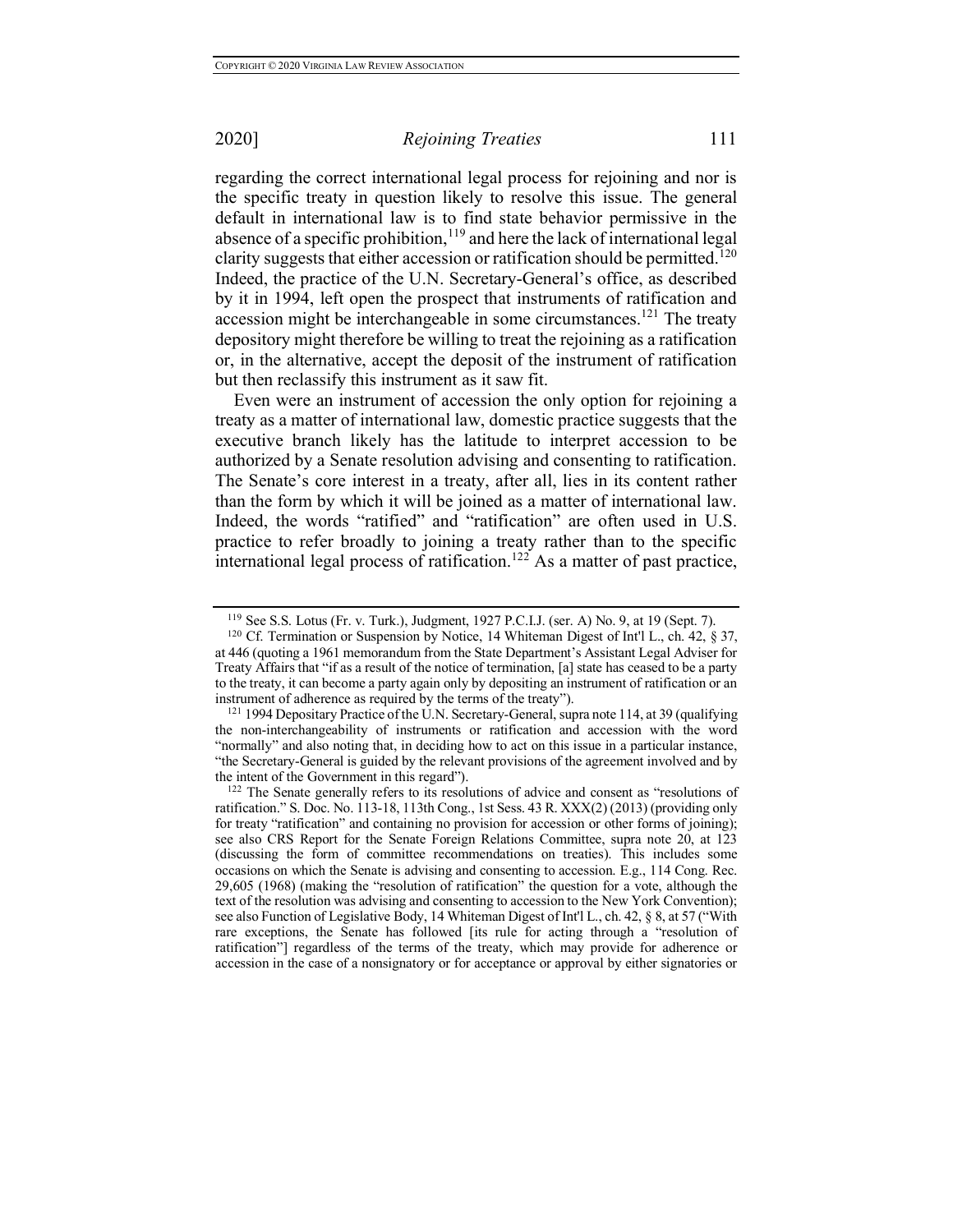on occasion the executive branch has seen fit to interpret Senate resolutions with a margin of flexibility for the international legal formalities. The *Digest of International Law* prepared in 1970 under the direction of the Assistant Legal Adviser for Treaty Affairs observes that "[u]sually, in transmitting the treaty to the Senate for advice and consent, the President will follow the terminology of the treaty itself," but that "it would not be considered improper, however, regardless of the terminology of the treaty, for the President to request advice and consent to ratification, bearing in mind particularly the Senate's standing rule [which refers only to ratification]."<sup>123</sup> To give a few examples: the executive branch has ratified a treaty where the Senate advised and consented to accession,<sup>124</sup> accepted a treaty where the Senate advised and

nonsignatories."). Nor is the Senate the only branch of government to use "ratification" broadly. The Supreme Court, for example, had described the United States as having ratified the Warsaw Convention, although acceding would be the correct term as a matter of international law. See Olympic Airways v. Husain, 540 U.S. 644, 649 n.4 (2004) (remarking on the text that "was before the Senate when it consented to ratification of the [Warsaw] Convention in 1934"); Trans World Airlines, Inc. v. Franklin Mint Corp., 466 U.S. 243, 245 (1984) (describing the Warsaw Convention as "an international air carriage treaty that the United States has ratified"). Indeed, the Supreme Court has even on occasion inaptly described the Senate as the ratifying actor, even though ratification (and accession) are done by the executive branch. See Eastern Airlines, Inc. v. Floyd, 499 U.S. 530, 535 (1991) (describing the Senate as having "ratified the [Warsaw] Convention in 1934"); Air France v. Saks, 470 U.S. 392, 397 (1985) (mentioning the text that was "before the Senate when it ratified the [Warsaw] Convention in 1934").

<sup>123</sup> Function of Legislative Body, 14 Whiteman Digest of Int'l L., ch. 42, § 8, at 57 (observing more generally that "[i]n the United States, when the agreement is one that has been sent to the Senate as a treaty, it has been customary for the President, after Senate advice and consent, to execute an instrument of ratification, then for such instrument to be deposited in accordance with the relevant terms of the treaty as constituting an instrument of ratification, adherence, acceptance, accession, or approval, as the case may be").

<sup>124</sup> Compare S. Exec. Journal, 92d Cong., 2d Sess. 597–98 (1972) (recording the Senate's advice and consent "to accession to the Protocol to the International Convention for the Northwest Atlantic Fisheries"), with Protocol Relating to the Facilitation of Entry into Force of Amendments to the International Convention for the Northwest Atlantic Fisheries, Oct. 6, 1970, 1082 U.N.T.S. 276, 279 (identifying the United States as having ratified this treaty rather than joined it through some other process). For another example, compare S. Exec. Journal, 90th Cong., 2d Sess. 218, 220 (1968) (recording the Senate's advice and consent "to accession by the United States of America to the Convention on the International Hydrographic Organization"), with Convention on the International Hydrographic Organization, Sept. 13, 1967, 21 U.S.T. 1857, 1928 (describing the Senate as having given its "advice and consent to the ratification of [this] Convention" and proclaiming the treaty to have been "ratified by the President of the United States").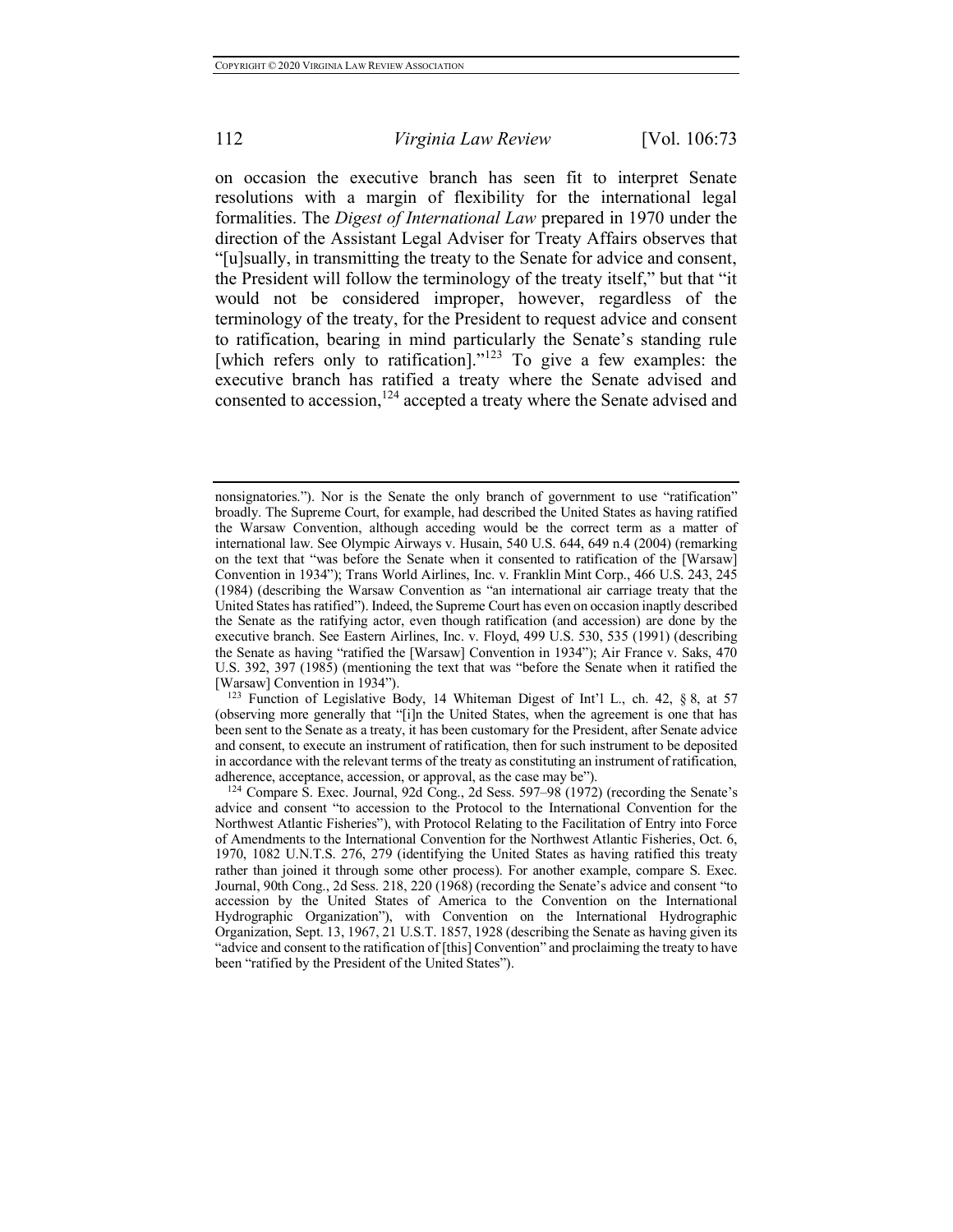consented to ratification,<sup>125</sup> and even in one instance joined the United States to a treaty where the Senate's advice and consent applied to an earlier, though substantively identical, version of the treaty.<sup>126</sup> This practice constitutes pragmatic recognition that the international legal process specified in the Senate resolution may differ from the process actually employed.

A further set of considerations tied to international law has to do with material changes to the treaty that have occurred since the Senate's advice and consent. If the Senate has advised and consented to the INF Treaty "between the United States of America and the Union of Soviet Socialist Republics,"<sup>127</sup> could the President take that advice and consent as applicable to rejoining the INF Treaty with Russia and the other former Soviet Republics in light of international law on state succession?128 What if a schedule to the treaty or the treaty itself is amended by the parties after the U.S. withdrawal and before its rejoining? What if the treaty turns on some underlying predicate assumption that no longer applies? These are the kinds of international issues that lawyers in the U.S. State Department would have to consider on a case-by-case basis in deciding whether the President could lawfully rejoin a treaty on the basis of the original resolution of advice and consent. These are also issues on which there would likely be prudential concerns as well as legal ones.

One last international legal issue bears mention with respect to the rejoining of some multilateral treaties. There are some foundational multilateral treaties that condition the entry of new members on the consent of existing members. The U.N. Charter and the North Atlantic

<sup>125</sup> Compare 118 Cong. Rec. 27,925 (1972) (advising and consenting "to the ratification of the Convention on the Means of Prohibiting and Preventing the Illicit Import, Export and Transfer of Ownership of Cultural Property"), with UNESCO Depository Information, Convention on the Means of Prohibiting and Preventing the Illicit Import, Export and Transfer of Ownership of Cultural Property, https://perma.cc/GCP7-2B8D (listing the United States as having joined by an instrument of acceptance rather than ratification).

<sup>&</sup>lt;sup>126</sup> Proclamation on the Agreement Between the United States and Other Powers for the Repression of the Trade in White Women, 35 Stat. 1979 (1908) (noting that the eventual treaty was comparable "word for word, and without change" to the one to which the Senate advised and consented); see also Adherence, 5 Hackworth Digest of Int'l L., ch. 16, § 474, at 78 (describing this incident). For other examples of flexibility with respect to terminology, see those listed in Function of Legislative Body, 14 Whiteman Digest of Int'l L., ch. 42, § 8, at 57–58.<br><sup>127</sup> S. Exec. Journal, 100th Cong., 2d Sess. 366 (1988).

 $128$  See Williamson & Osborn, supra note 72 (discussing how the executive branch relied on the law of state succession to deem such treaties as continuing in force with the successors to the Soviet Union following its fall).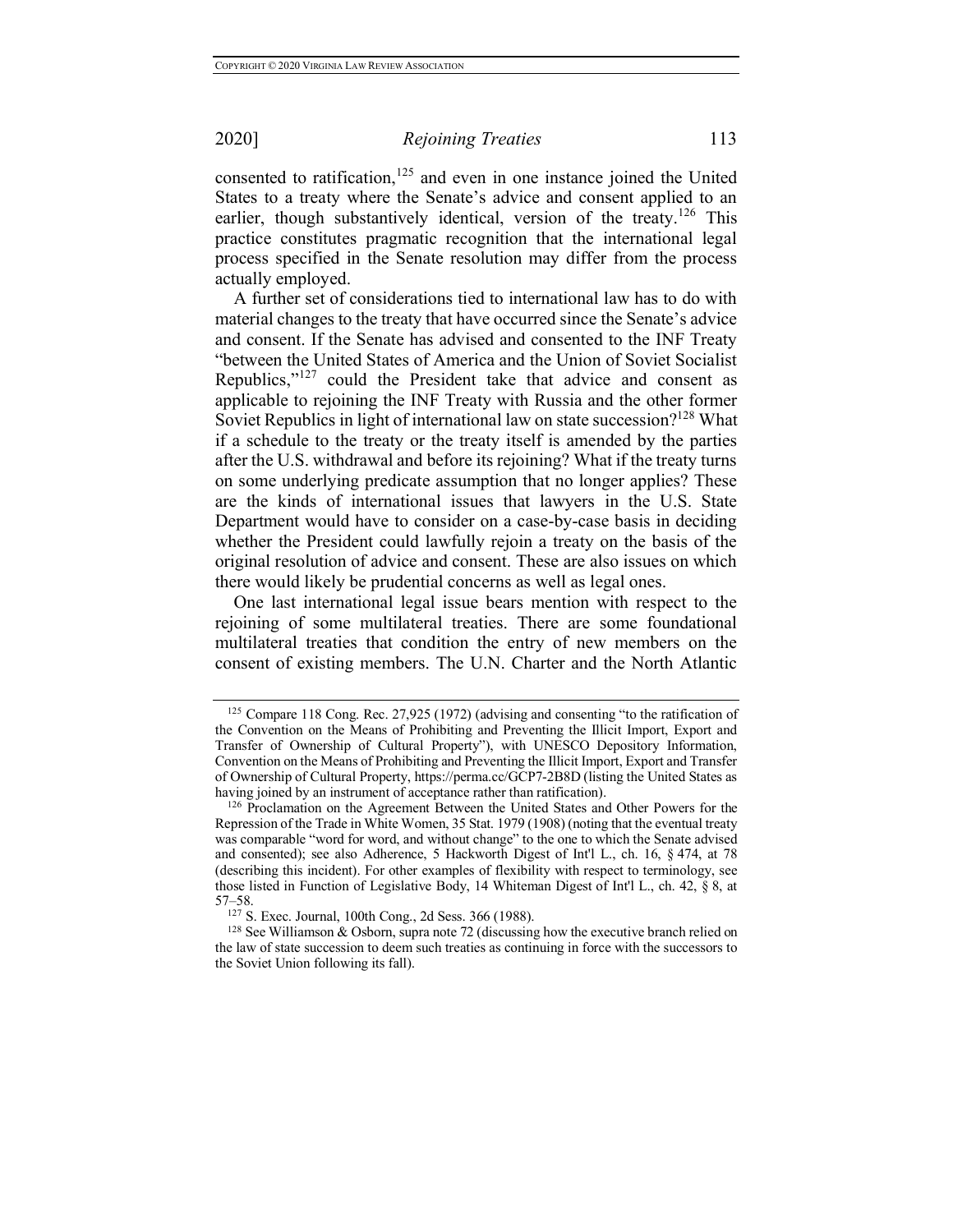Treaty are two exceptionally important examples. The U.N. Charter provides that those countries that participated at its negotiating conference, signed, and ratified it are "original Members," while all other countries require the approval of both the General Assembly and the Security Council to join.<sup>129</sup> The North Atlantic Treaty uses the term "Parties" to describe the original signatories who ratified the treaty plus any "European state" that subsequently accedes with the unanimous agreement of the existing parties.<sup>130</sup> Neither treaty has any specific language about original members who withdraw and then seek to rejoin.<sup>131</sup> Should the United States withdraw from one of these treaties and then seek to rejoin it, there would be complex diplomatic and legal conversations about whether it would need the same consent from other states that a truly new member would need. (Decision-making on this front might well fall in the first instance to the depository, which, for both the U.N. Charter and the North Atlantic Treaty, happens to be the government of the United States.<sup>132</sup>) This is an international legal issue that is independent from the domestic legal question of whether further advice and consent of the Senate is needed for the United States to rejoin a treaty, but it is nonetheless a very important issue.

## *3. New Legislation Is Needed to Implement the Treaty*

A third set of limits on rejoining treaties has to do with their implementation. As a matter of practice—and sometimes as a condition

 $129$  U.N. Charter arts. 3–4.<br> $130$  North Atlantic Treaty art. 10, Apr. 4, 1949, 63 Stat. 2241, 34 U.N.T.S. 243.

<sup>&</sup>lt;sup>131</sup> By contrast, the Treaty on European Union makes clear that rejoining states shall be treated as new members on rejoining. See Consolidated Version of the Treaty on European Union art. 50(5), Oct. 26, 2012, 2012 O.J. (C 326) 13. The U.N. Charter does not even have a withdrawal clause, although there was an understanding at its negotiating conference that withdrawal was permissible under exceptional circumstances, though strongly discouraged. For discussion, see generally Hans Kelsen, Withdrawal from the United Nations, 1 W. Pol. Q. 29, 29–30 (1948) (noting that "the Charter does not contain provisions for withdrawal" and the ability of member states to withdraw because of "exceptional circumstances").

The North Atlantic Treaty permits a country to withdraw "[a]fter the Treaty has been in force for twenty years" upon one year's notice. North Atlantic Treaty art. 13, Apr. 4, 1949, 63

 $132$  See U.N. Charter art. 110; North Atlantic Treaty arts. 10–11, 13, Apr. 4, 1949, 63 Stat. 2241, 34 U.N.T.S. 243; cf. Termination or Suspension by Notice, 14 Whiteman Digest of Int'l L., ch. 42, § 37, at 459 (noting that the "denunciation by a depositary government of a multilateral treaty . . . to which it is a party does not affect its status under the provisions of the treaty . . . as the depositary authority").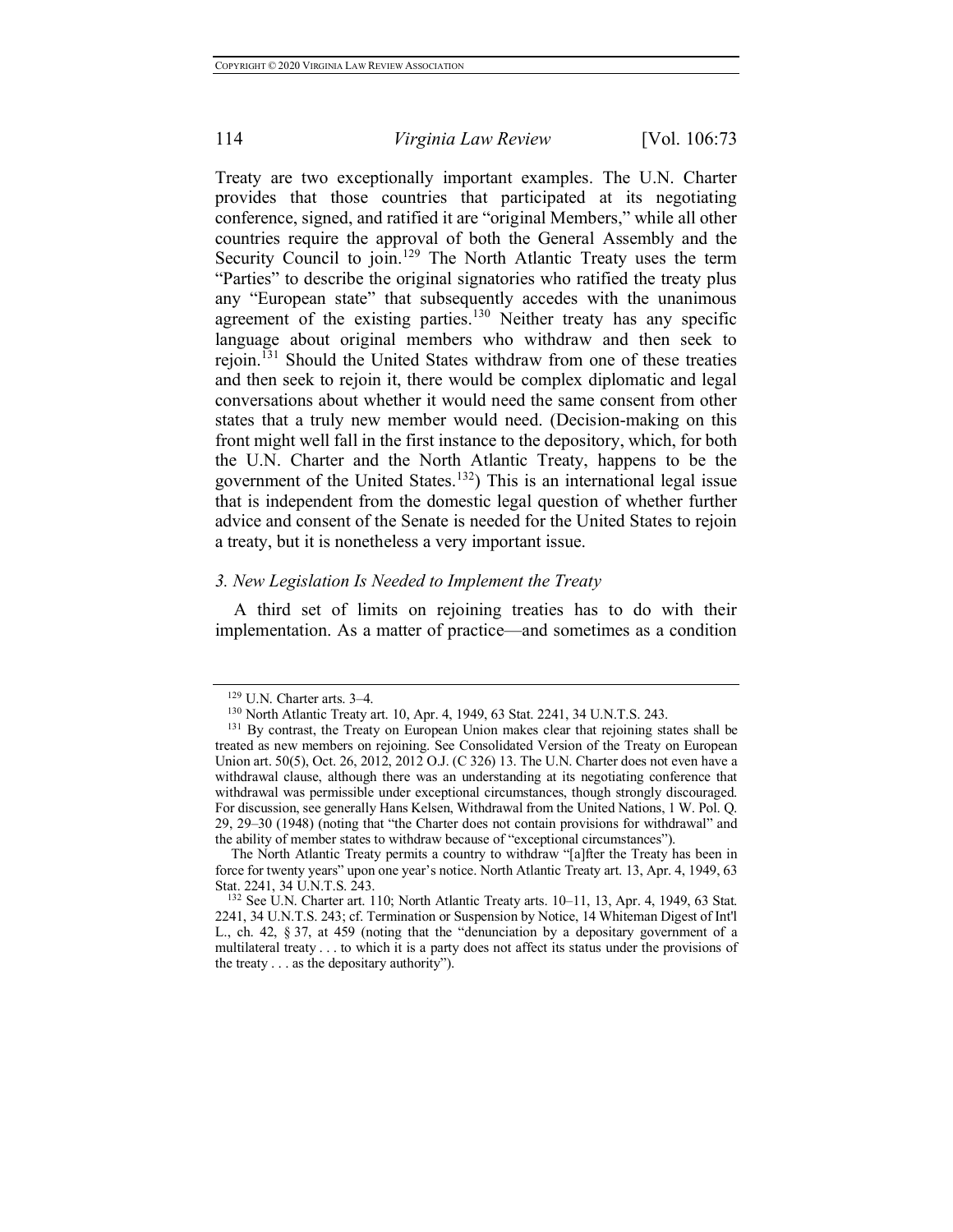of the Senate's resolution of advice and consent—the President typically does not ratify a treaty in the absence of legal authority to implement it.<sup>133</sup>

For some treaties, congressional legislation is required for their implementation. By way of example, the Convention on the Prevention and Punishment of the Crime of Genocide ("Genocide Convention") obligates state parties to "enact . . . the necessary legislation . . . to provide effective penalties for persons guilty of genocide."<sup>134</sup> Prior to ratification by the United States, Congress implemented this provision through the passage of the Genocide Convention Implementation Act of 1987.135 Sometimes implementing legislation is passed not to create new enforcement mechanisms but rather to modify pre-existing legislation that might otherwise present a barrier to the treaty's implementation. For example, prior to the ratification of two bilateral treaties related to trade in defense-related materials, the executive branch needed to obtain congressional legislation that modified a pre-existing law on defenserelated exports.<sup>136</sup>

Implementing legislation has a complex relationship with treaty withdrawal—one whose contours are not fully defined. On the one hand, implementing legislation might serve as a barrier to withdrawal if it is interpreted to prohibit withdrawal without congressional approval<sup>137</sup> or if

<sup>137</sup> No U.S. court has addressed whether or under what conditions implementing legislation might serve as implied congressional disapproval of unilateral presidential withdrawal. Looking across the Atlantic, the U.K. Supreme Court recently held that the government of the

<sup>133</sup> Duncan B. Hollis, Treaties—A Cinderella Story, 102 Am. Soc'y Int'l L. Proc. 412, 414 (2008) ("[T]he Executive almost always waits for Congress to enact [implementing] legislation *before* joining the treaty."). For an example of a Senate resolution of advice and consent conditioned on the passage of future implementing legislation, see 132 Cong. Rec. 2349–50 (1986) (requiring "[t]hat the President will not deposit the instrument of ratification until after the implementing legislation . . . has been enacted").

<sup>&</sup>lt;sup>134</sup> United Nations Convention on the Prevention and Punishment of the Crime of Genocide art. 5, Dec. 9, 1948, 78 U.N.T.S. 277.

<sup>135</sup> Pub. L. No. 100-606, 102 Stat. 3045 (current version at 18 U.S.C. § 1091 (2018)). While the Supremacy Clause makes treaties the supreme law of the land, a non-self-executing treaty such as the Genocide Convention does directly give rise to judicially enforceable law. Implementing legislation is often passed to fill this gap. For a discussion of the complicated and controversial distinction between self-executing and non-self-executing treaties, see Restatement (Fourth) of Foreign Relations Law § 310 (Am. Law. Inst. 2018). For a discussion of ways in which statutes implement treaty obligations, see generally John F. Coyle, Incorporative Statutes and the Borrowed Treaty Rule, 50 Va. J. Int'l L. 655 (2010) (discussing methods of incorporation).

<sup>136</sup> See Jean Galbraith, Making Treaty Implementation More Like Statutory Interpretation, 115 Mich. L. Rev. 1309, 1357–58 (2017) (discussing these bilateral treaties with Australia and the United Kingdom and the passage of the implementing legislation).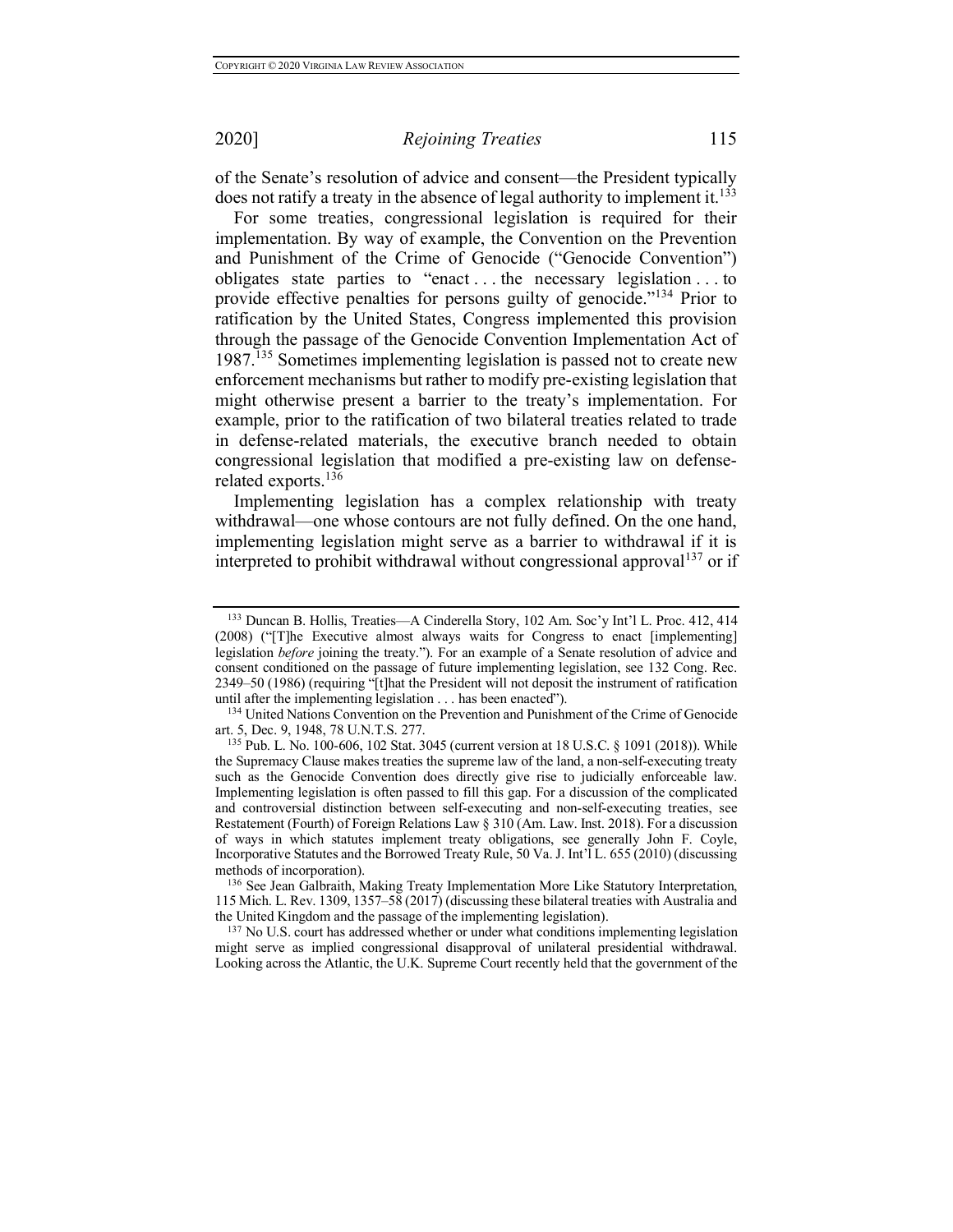it remains operative after withdrawal and thereby limits the impact of withdrawal.<sup>138</sup> The legislation implementing the Genocide Convention, for example, has no sunset provision, and it seems reasonable to assume that genocide would remain a crime under U.S. law even were President Trump to withdraw the United States from the Genocide Convention.<sup>139</sup> On the other hand, there are situations in which presidential withdrawal from a treaty will have the secondary effect of suspending or potentially terminating the implementing legislation. The implementing legislation for extradition treaties, for example, provides that it "shall continue in force only during the existence of any treaty of extradition with [a] foreign government."<sup>140</sup>

Just as the executive branch plans for implementation prior to joining a treaty, so the executive branch will need to plan for implementation prior to rejoining a treaty. In most cases, this will not present a substantial barrier. Many treaties do not need implementing legislation,<sup>141</sup> and, for those treaties that do need implementing legislation, it is likely that the pre-existing implementing legislation will remain operative and continue to suffice for implementation. Nonetheless, there will need to be treaty-

<sup>139</sup> See Genocide Convention Implementation Act of 1987, Pub. L. No. 100-606, 102 Stat. 3045 (current version at 18 U.S.C. § 1091 (2018)).

<sup>141</sup> See, e.g., Treaty Concerning Defense Trade Cooperation, Austl.-U.S., Sept. 5, 2007, S. Treaty Doc. 110-10 (2007) ("[T]his Treaty is self-executing in the United States.").

United Kingdom needed the consent of Parliament to withdraw from the European Union in light of pre-existing legislation that had implemented the U.K. participation in the European Union. R v. Sec'y of State for Exiting the European Union [2017] UKSC 5, [88]–[93] (appeals taken from Eng. and N. Ir.).<br><sup>138</sup> Koh, supra note 9, at 454 (expressing skepticism of unilateral termination where it

<sup>&</sup>quot;would similarly necessitate unwinding many domestic law statutes that the executive could not repeal alone"); see Catherine Amirfar & Ashika Singh, The Trump Administration and the "Unmaking" of International Agreements, 59 Harv. Int'l L.J. 443, 457–58 (2018) (arguing that in the absence of an express termination clause in implementing legislation, treaty withdrawal may not necessarily trigger the expiration of implementing legislation). It is an open question whether, as a constitutional matter, the President could withdraw the United States from a treaty despite the existence of a statute (or Senate resolution of advice and consent) obligating him or her to obtain legislative approval prior to withdrawal. See Restatement (Fourth) of Foreign Relations Law § 313 reporters' note 6 (Am. Law. Inst. 2018).

 $140$  18 U.S.C. § 3181 (2018). For a past example in the tariff context of a law whose applicability is tied to the non-termination of a treaty, see An Act to Reduce Internal-Revenue Taxation, ch. 121, 22 Stat. 488, 525–26 (1883) ("Nothing in this act shall in any way change or impair the force or effect of any treaty between the United States and any other government, or any laws passed in pursuance of or for the execution of any treaty, so long as such treaty shall remain in force . . . ; but whenever any such treaty . . . shall expire or be otherwise terminated, the provisions of this shall be in force in all respects in the same manner and to the same extent as if no such treaty had existed at the time of the passage hereof.").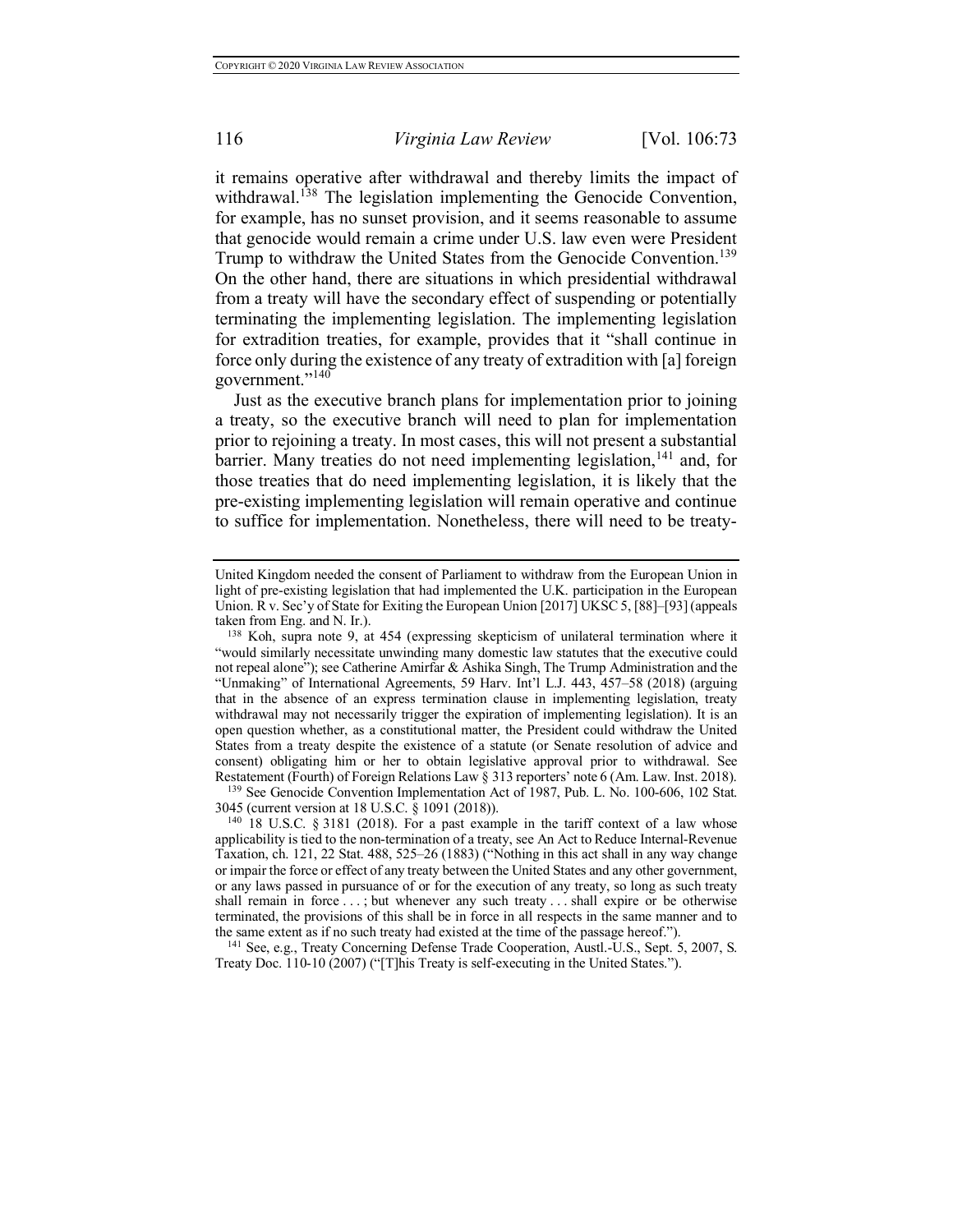specific due diligence to assess whether any implementing legislation might be needed and, if so, what course of action should be pursued.

### *C. Practical Implications*

The President's authority to rejoin treaties is not a complete counterweight to the President's authority to withdraw from treaties. Of the limitations discussed above, the most common ones will be international rather than domestic. Most importantly, rejoining may be difficult or impossible for bilateral treaties and for multilateral treaties where rejoining requires the consent of the treaty partners. But for most of the multilateral treaties that undergird the global order, rejoining will be readily available to the President at the international level—just as it was when the United States rejoined UNESCO and the ILO. Presidents who so choose can re-engage the United States with these multilateral treaties and the international organizations to which they give rise.

To date, presidents have been cautious in withdrawing from core multilateral treaties. The main exception has been with respect to treaties and treaty provisions through which the United States accepts the jurisdiction of the International Court of Justice. In 1985, the Reagan administration withdrew the general U.S. acceptance of ICJ jurisdiction, following the ICJ's decision on jurisdiction in a case brought by Nicaragua against the United States.<sup>142</sup> In 2005, following the ICJ's decision in a case brought by Mexico against the United States, the

<sup>&</sup>lt;sup>142</sup> Article 36(2) of the ICJ Statute provides that parties "may at any time declare that they recognize . . . the jurisdiction of the Court" with respect to international legal disputes between themselves and other states that have made similar declarations. Statute of the International Court of Justice art. 36(2). In 1946, the Senate passed a resolution of advice and consent "to the deposit by the President of the United States . . . of [such] a declaration." S. Exec. Journal, 79th Cong., 2d Sess. 719 (1946) (including the condition, discussed supra note 90 and accompanying text, that the declaration would apply for five years and then be withdrawable by the United States upon six months of notice); see also Michael J. Glennon, *Nicaragua v. United States*: Constitutionality of U.S. Modification of ICJ Jurisdiction, 79 Am. J. Int'l L. 682, 682 (1985) (noting that "the weight of the evidence suggests that [this declaration] was seen by the Senate as a treaty"). President Truman accordingly deposited this declaration. See Declaration Respecting Recognition by the United States of the Compulsory Jurisdiction of the International Court of Justice, 61 Stat. 1218 (1946). The Reagan administration added a further condition (without having obtained additional advice and consent) just before Nicaragua filed its case. See Letter from U.S. Secretary of State to the U.N. Secretary-General, Apr. 6, 1984, 23 I.L.M. 670 (1984). After the ICJ held it had jurisdiction in the case, the executive branch gave notice in 1985 that the United States was terminating its acceptance of the ICJ's general jurisdiction (effective six months later in 1986). See Letter from Secretary of State George P. Shultz to U.N. Secretary-General, Oct. 7, 1985, 24 I.L.M. 1742 (1985).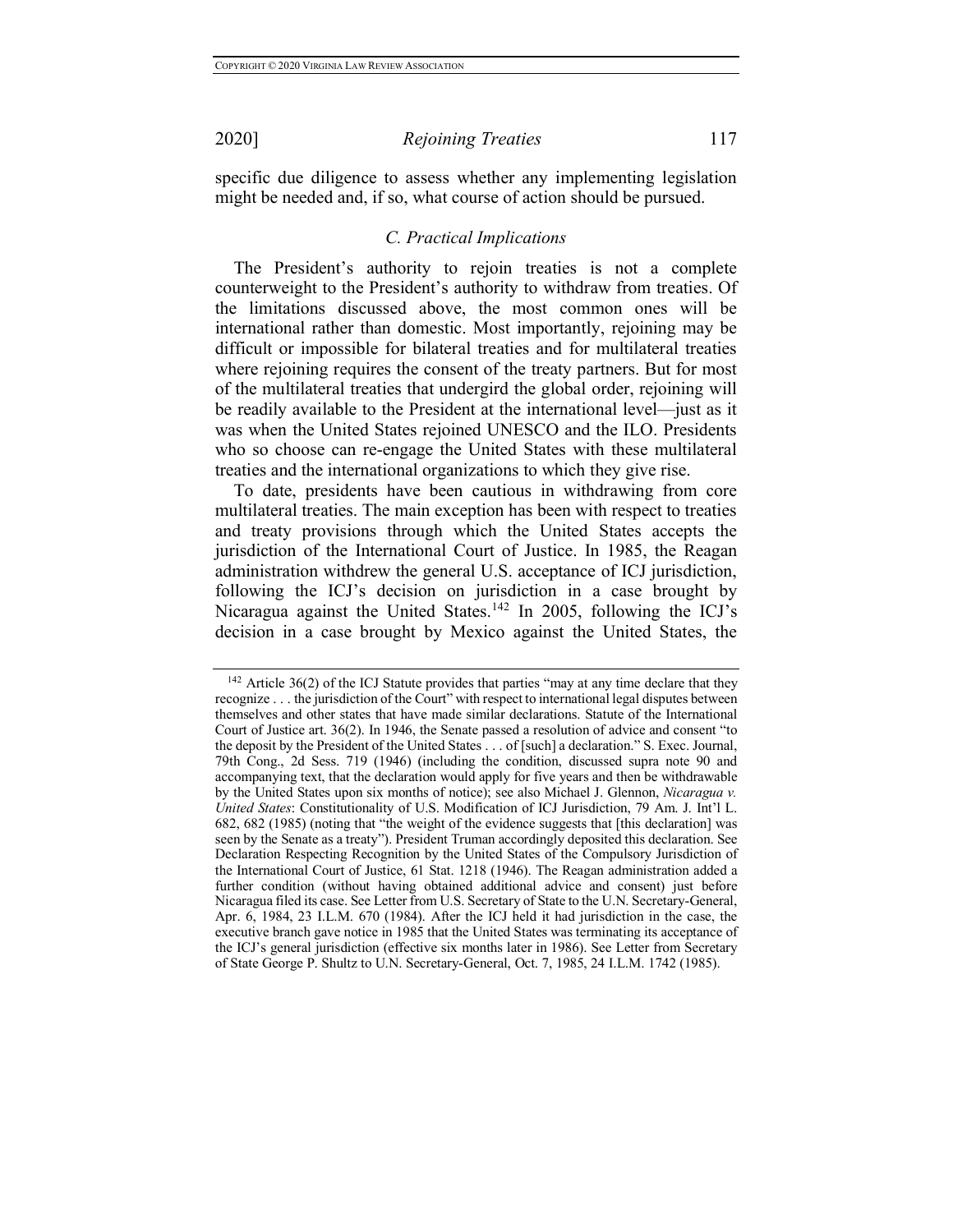George W. Bush administration gave notice of U.S. withdrawal from the Optional Protocol to the Vienna Convention on Consular Relations concerning the Compulsory Settlement of Disputes, a treaty that provided for ICJ jurisdiction with respect to disputes involving consular relations.<sup>143</sup> And in 2018, the Trump administration withdrew the United States from the equivalent protocol for the Vienna Convention on Diplomatic Relations, following Palestine filing a case against the United States.<sup>144</sup> In October 2019, John Bolton, President Trump's then national security advisor, announced that the United States is considering withdrawing from more treaties or optional clauses to treaties that provide for ICJ jurisdiction.<sup>145</sup>

Just as Presidents Reagan, George W. Bush, and Trump unilaterally undertook these withdrawals, so could a future President reverse these decisions and rejoin. There has been no intervening action by the Senate or Congress with respect to the ICJ that would have the effect of rendering the original resolutions of advice and consent ineffective. In a 1990 statute, Congress did mention that in 1985 the United States had terminated its general acceptance of ICJ's compulsory jurisdiction.<sup>146</sup> But this was in the course of a statutory section whose purpose was to convey the "Sense of Congress" that it "commends and strongly supports efforts by the United States to broaden, where appropriate, the compulsory jurisdiction and enhance the effectiveness of the International Court of

<sup>143</sup> See U.N. Treaty Collection, Optional Protocol to the Vienna Convention on Consular Relations Concerning the Compulsory Settlement of Disputes, https://perma.cc/RRA3-4QXZ (containing depository information); John Bellinger, Thoughts on the ICJ's Decision in Iran v United States and the Trump Administration's Treaty Withdrawals, Lawfare (Oct. 5, 2018, 11:30 AM), https://perma.cc/ZW9H-ZJP3 (quoting the letter of withdrawal sent by the United States).

<sup>144</sup> Contemporary Practice of the United States Relating to International Law, Trump Administration Announces Withdrawal from Four International Agreements, 113 Am. J. Int'l L. 132, 133–34 (Jean Galbraith ed., 2019). The withdrawal from the bilateral treaty with Iran was also largely in response to a case brought by Iran against the United States in the ICJ pursuant to the dispute settlement provision in the treaty. Id. at 132–34.

<sup>&</sup>lt;sup>145</sup> Press Briefing by Press Secretary Sarah Sanders, Small Business Administrator Linda McMahon, and National Security Advisor, White House (Oct. 3, 2018), https://perma.cc/Y8HP-WLNL ("[W]e will commence a review of all international agreements that may still expose the United States to purported binding jurisdiction dispute resolution in the International Court of Justice.").

<sup>&</sup>lt;sup>146</sup> Foreign Relations Authorization Act, Fiscal Years 1990 and 1991, Pub. L. No. 101-246 § 411, 104 Stat. 15, 69 (1990).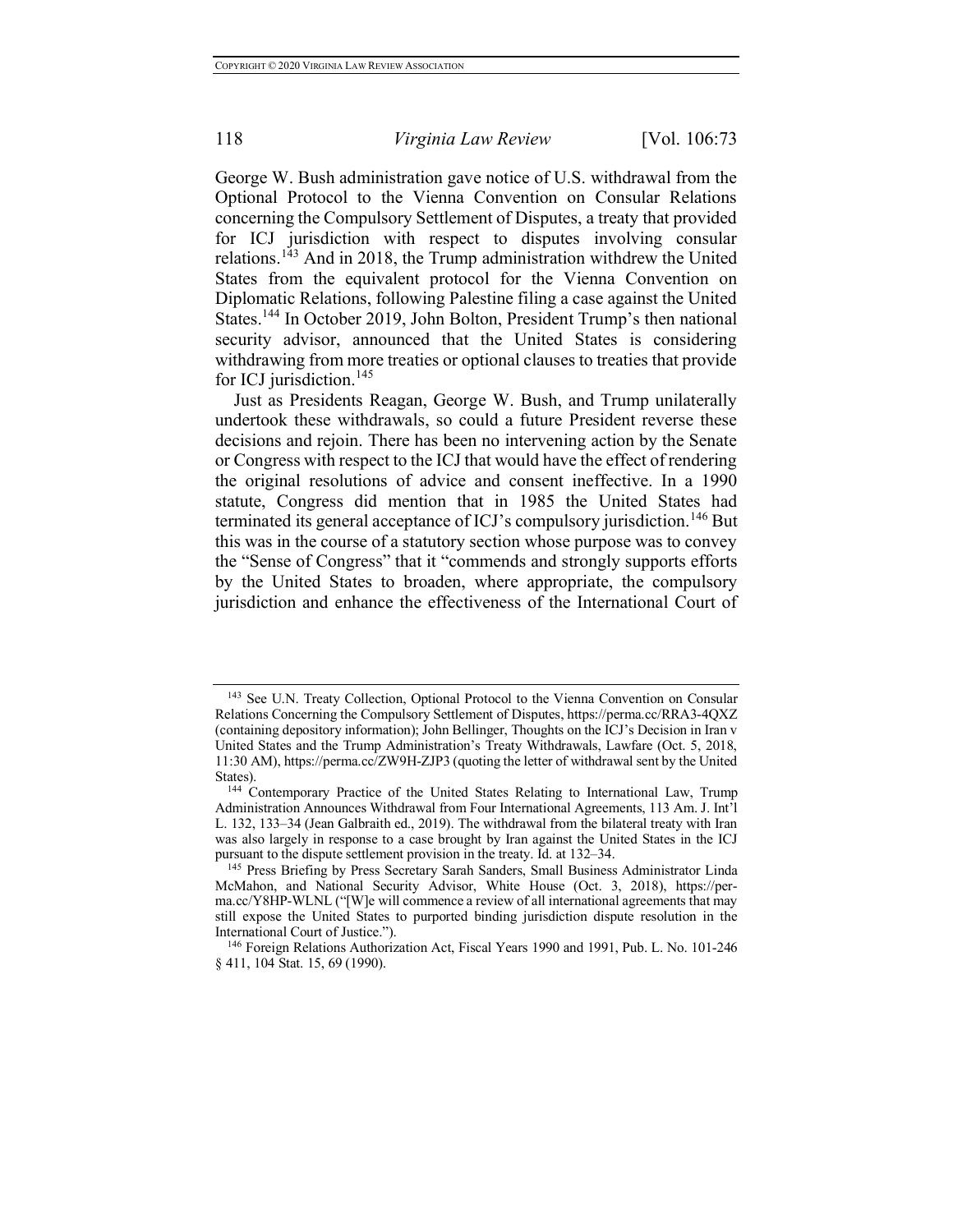Justice."<sup>147</sup> In deciding whether to rejoin, however, the President would have to consider the risk that the ICJ would issue a judgment adverse to the United States that the executive branch lacked the capacity to implement. No immediate implementing legislation would be needed to accept the jurisdiction of the ICJ, but the Supreme Court held in 2008 that congressional legislation would be needed for enforcement of ICJ judgments to be given effect as such by the courts of the United States.<sup>148</sup> The executive branch might well be able to give effect to most ICJ decisions respecting diplomatic relations on its own, but ICJ jurisdiction over international legal issues generally and over consular rights specifically might result in judgments that the executive branch would lack the power to implement. If a future President was interested in rejoining one or more of these ICJ jurisdictional provisions—and that would of course be a policy judgment—he or she would presumably consider these issues of implementation as a matter of prudence.

As to other multilateral treaties, the practical significance of the authority to rejoin depends on what President Trump does next. I am hopeful that President Trump will not withdraw the United States from the North Atlantic Treaty. If he does, then this might be the exceptional treaty that could command a veto-proof majority from Congress to oppose removal or two-thirds of the Senate to swiftly approve rejoining.<sup>149</sup> If such support failed to materialize, however, then his successor could rely as domestic legal authority for rejoining on the original Senate resolution of advice and consent (and the subsequent Senate resolutions approving the accession of additional member states). More generally, if President Trump does not withdraw the United States from other treaties, then the

<sup>147</sup> Id. This same statute also noted the fact of U.S. withdrawal from UNESCO and expressed the "sense of the Congress" that the Secretary of State should seek to "promote the progress necessary to justify United States consideration of reentry into UNESCO." Id. § 408, 104 Stat. at 67–68.

<sup>148</sup> See Medellin v. Texas, 552 U.S. 491, 526–27, 532 (2008) (holding that the executive branch could not require Texas to act in a manner that would satisfy the international legal obligations of the United States that stemmed from an ICJ decision regarding the Vienna Convention on Consular Relations unless Congress enacted statutes implementing the decision as domestic law).

<sup>149</sup> The Countering America's Adversaries Through Sanctions Act, for example, passed Congress with veto-proof majorities and included a section expressing Congress's "sense" that it wished "to affirm that the United States remains fully committed to the North Atlantic Treaty Organization." Pub. L. No. 115**-**44, § 292, 131 Stat. 886, 939–40 (2017). As noted supra note 132 and accompanying text, there is an initial question of whether the United States would need the consent of the other treaty parties to rejoin.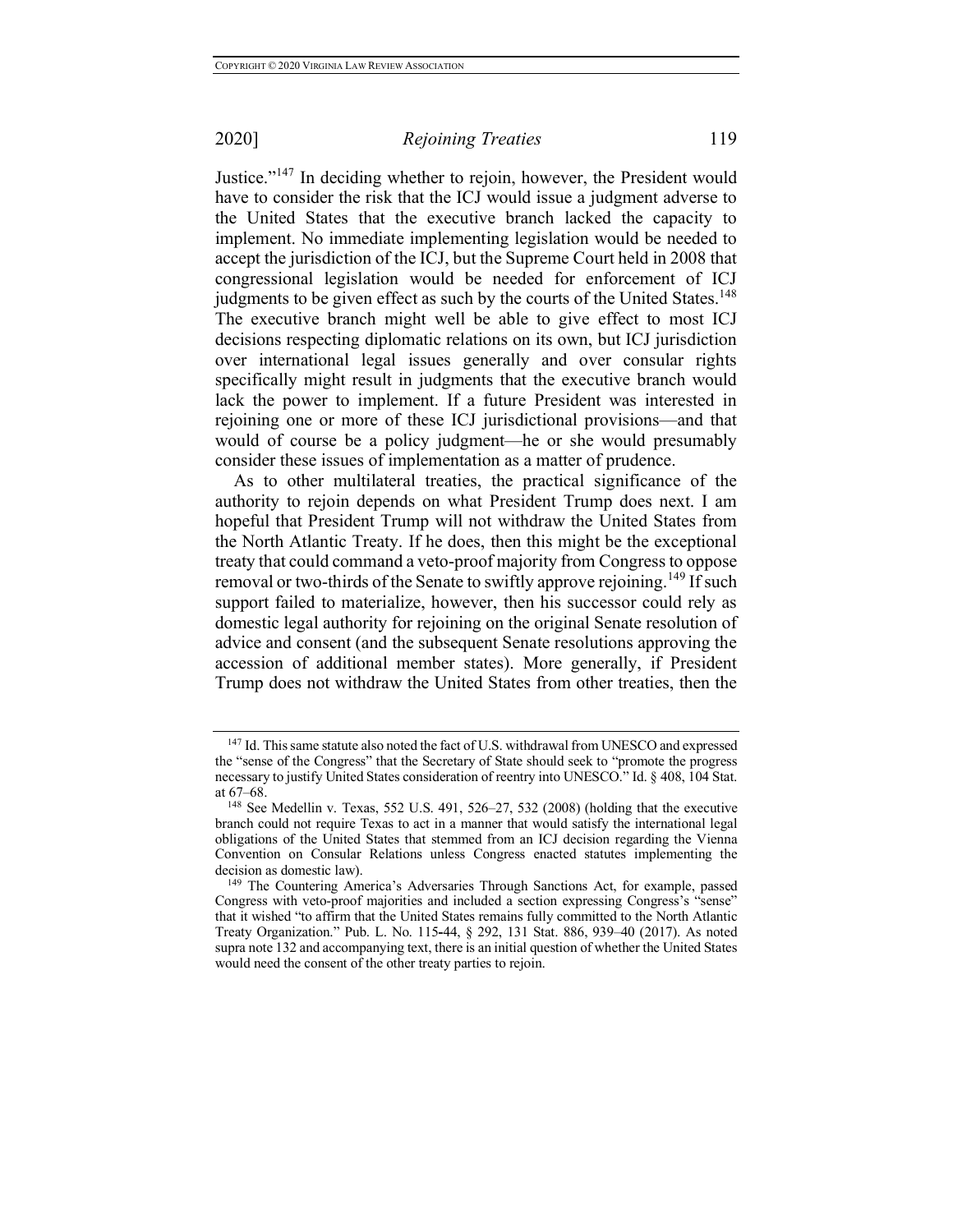power to rejoin can continue to lie mainly on the shelf. If President Trump pulls out the wrecking ball, then this power will take on far greater import.

## III. REJOINING TREATIES AND THE BROADER DISTRIBUTION OF FOREIGN AFFAIRS POWERS

Dean Acheson, the Secretary of State for President Truman, emphasized the essential need for norms of non-partisanship with respect to foreign policy. He wrote in his memoirs:

The perhaps apocryphal sign in the Wild West saloon— "Don't Shoot the Piano Player"—was the basic idea of nonpolitical foreign policy. [Foreign policy] must be built on a broad conception of the national interest . . . . The Constitution makes the President the piano player of foreign policy, but unless his immunity from assault with intent to kill is extended to members of either party who work with him in the legislative branch, no consistent foreign policy is possible under the separation of powers. $150$ 

Acheson then acknowledged and celebrated the impressive degree of bipartisan cooperation between the President and the Senate in forging of the post-World-War-II world order.

That era is now gone, and we do not know if, when, or how it will return. There is no immunity in foreign policy, for the President or anyone else. A far more fragmented set of views about what constitutes the national interest inevitably makes the President appear as a combatant rather than a piano player. This in turn gives rise to two unappealing alternatives under our constitutional system. On the one hand, to require new approval from Congress or two-thirds of the Senate for major foreign policy decisions is to leave these decisions unmade. The presidential system of government, the requirement of bicameralism (for legislation) or two-thirds of the Senate (for a treaty), and committee control over legislation makes such legislative action challenging under any circumstances and nearly impossible under conditions of severe partisanship. Yet on the other hand, to allow the President full and free rein in the foreign policy space raises concerns about the rule of law, fulfils Acheson's prediction of inconsistent foreign policy, and risks making our foreign relations as good—or as bad—as the person who holds the office.

 $150$  Acheson, supra note 69, at 95–96.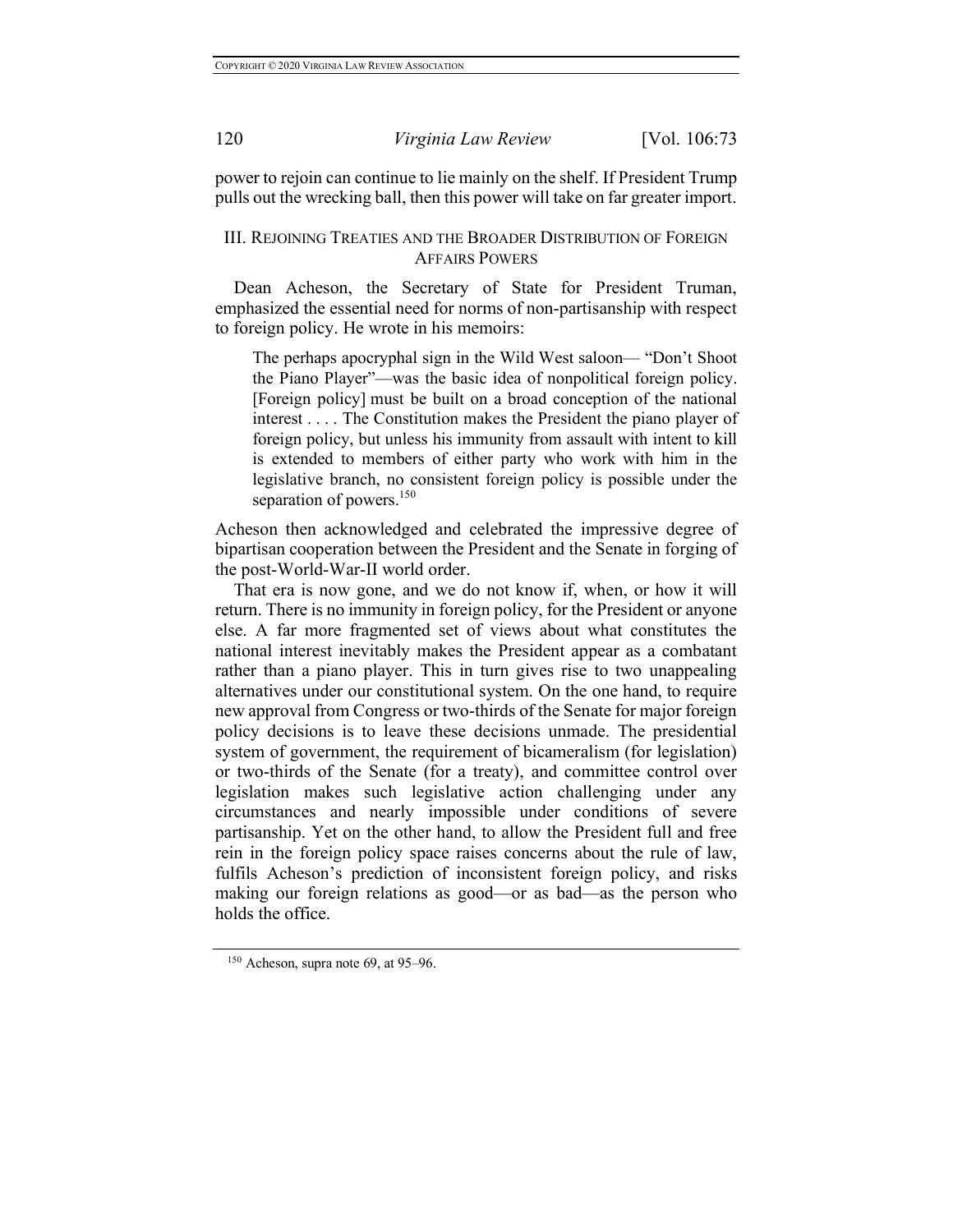The scholarly debates over the President's power to withdraw the United States from treaties demonstrate the unsatisfying nature of both alternatives. In a recent article, Curtis Bradley and Jack Goldsmith give treaty termination as an example of the rise of presidential power with respect to U.S. engagement with international law.<sup>151</sup> Yet while they express normative concerns with the rise of presidential control,  $^{152}$  they do not seem eager to develop or return to a legal framework by which the President cannot undertake major foreign policy actions without legislative approval. Rather, the main reform they are willing to propose is more transparency. For treaty termination, that would take the form of requiring the executive branch to "publish all treaty terminations once they become effective" in some searchable manner.<sup>153</sup> By contrast, Harold Koh would require the approval of Congress or two-thirds of the Senate for treaty withdrawal under his proposed mirror image rule. But he implicitly acknowledges the functional difficulties that would come with this approach in certain contexts and argues that President Carter's unilateral withdrawal from the mutual defense treaty with Taiwan was in fact constitutionally defensible.<sup>154</sup>

The doctrinal argument made here about rejoining treaties does not negate the difficult question of whether we should trust more in congressional or presidential control. But it does suggest that there are meaningful checks on presidential power for treaty rejoining, even where current congressional oversight is limited. In addition to the political check of public opinion, there are four checks grounded in law and legal process.

The first check on rejoining treaties is the need for the original Senate resolution of ratification. The power to rejoin treaties discussed here is not an unbounded power with respect to treaty-making. It is not the power to make new international agreements or to modify the terms of existing ones. (The President does have important powers along these lines, but

<sup>151</sup> Bradley & Goldsmith, supra note 18, at 1224 ("Since the early twentieth century . . . Presidents have come to dominate treaty termination just as they have the making and interpretation of treaties.").

<sup>152</sup> See id. at 1272–79.

<sup>153</sup> Id. at 1293; see also id. at 1294 (discussing the possibility of more robust reporting requirements with respect to withdrawal but noting that the value of them "is difficult to speculate about in general terms").

 $154$  Koh, supra note 9, at 466 (defending the constitutionality of this unilateral treaty termination, notwithstanding his mirror principle, on the ground that this decision was tied to the exercise of the recognition power, which is an exclusive presidential prerogative).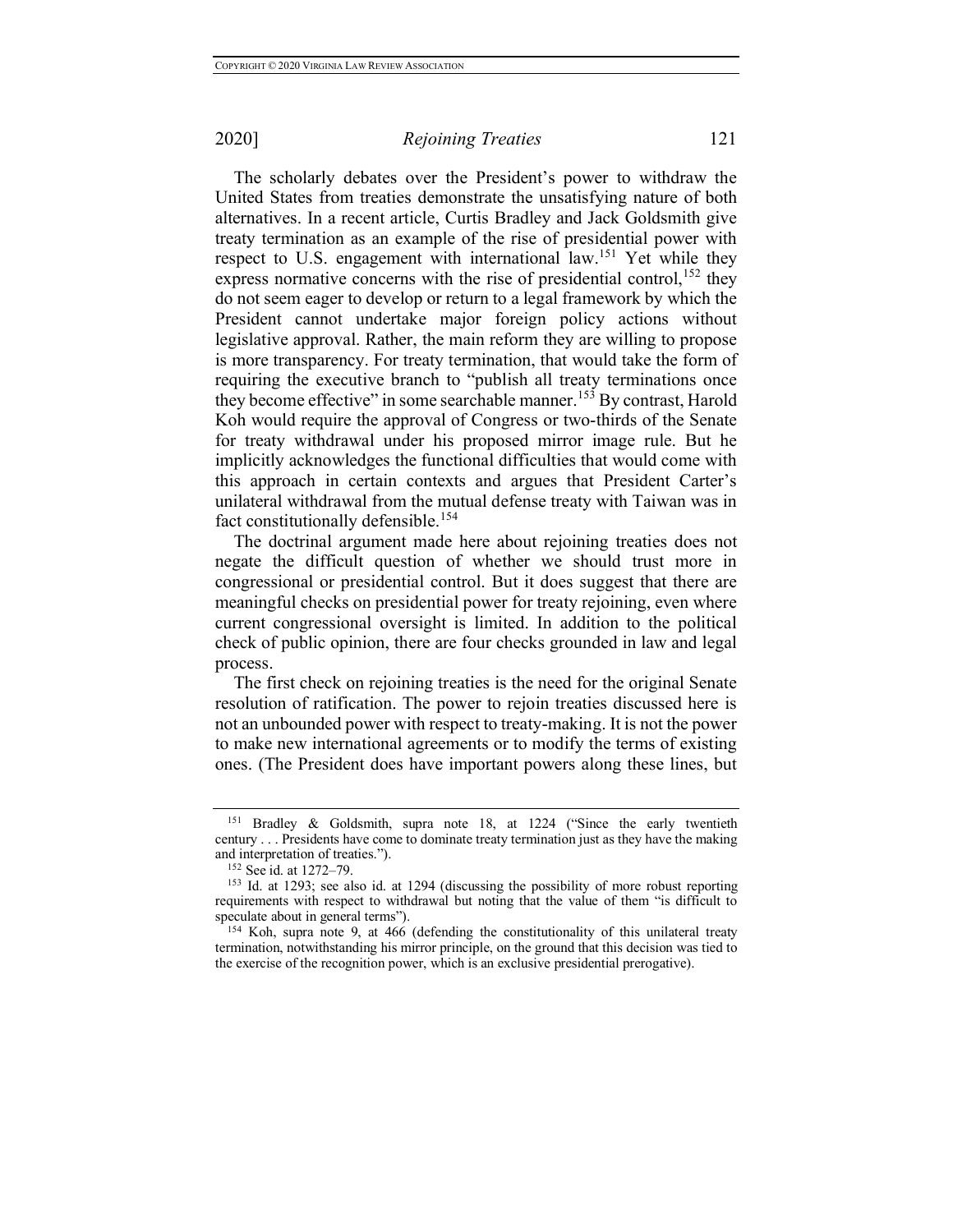not based on the doctrine discussed in this piece.) Rather, the power to rejoin treaties is the power to do again something that a bipartisan supermajority of the Senate specifically authorized and never repealed. The original Senate resolution of advice and consent is an authorization, but it is also a check, bounded and consistent with how the rule of law operates.

The second check with respect to rejoining treaties is the mostly democratic electoral process that governs the selection of U.S. Presidents. This check is an important one—so important, indeed, that Eric Posner and Adrian Vermeule have suggested that it is the main check on modern presidential power.<sup>155</sup> If presidents can not only unilaterally withdraw the United States from treaties but also unilaterally rejoin these treaties, then the democratic process provides an eventual check on both withdrawal and rejoining. Presidents who withdraw the United States from treaties based on an ill-informed, erroneous, or even malevolent reasoning can have their judgments reversed through rejoining by their successors. And presidents who rejoin the United States to treaties based on ill-informed, erroneous, or even malevolent reasoning can have their judgments reversed through later withdrawal by their successors.

The third check with respect to rejoining treaties stems from administrative and potentially judicial legal process. There is a formalized process within the State Department, known as the C-175 Procedure, that applies to the making and termination of international agreements.<sup>156</sup> The C-175 Procedure sets forth a framework for internal deliberation, calls for congressional consultation with respect to process, requires due diligence to consider whether implementing legislation is needed, and provides for publication of the treaty.<sup>157</sup> The C-175 Procedure would likely be used for rejoining treaties. Although it does not specifically state that it is applicable in this context, it is an umbrella process applied to international agreements generally. As it is silent on the specific issue of rejoining treaties, it seems likely that it would be used in such a situation. The C-175 Procedure reduces the likelihood that treaties will be arbitrarily rejoined and provides an administrative process through which

<sup>155</sup> See Eric A. Posner & Adrian Vermeule, The Executive Unbound: After the Madisonian Republic 4–5 (2010). This check is of course tied to public opinion, but implemented through the legal framework of the Constitution's provisions on presidential elections.

<sup>156</sup> See U.S. Dep't of State, 11 Foreign Affairs Manual §§ 720–27, https://perma.cc/AT2S-KFZB (last updated Sept. 25, 2006); see also Coordination, Reporting, and Publication of International Agreements, 22 C.F.R. § 181 (2018) (setting forth regulatory provisions that complement this process).

<sup>157</sup> See 11 Foreign Affairs Manual, supra note 156, §§ 722(2–5), 723.3(3–5), 723.4, 727.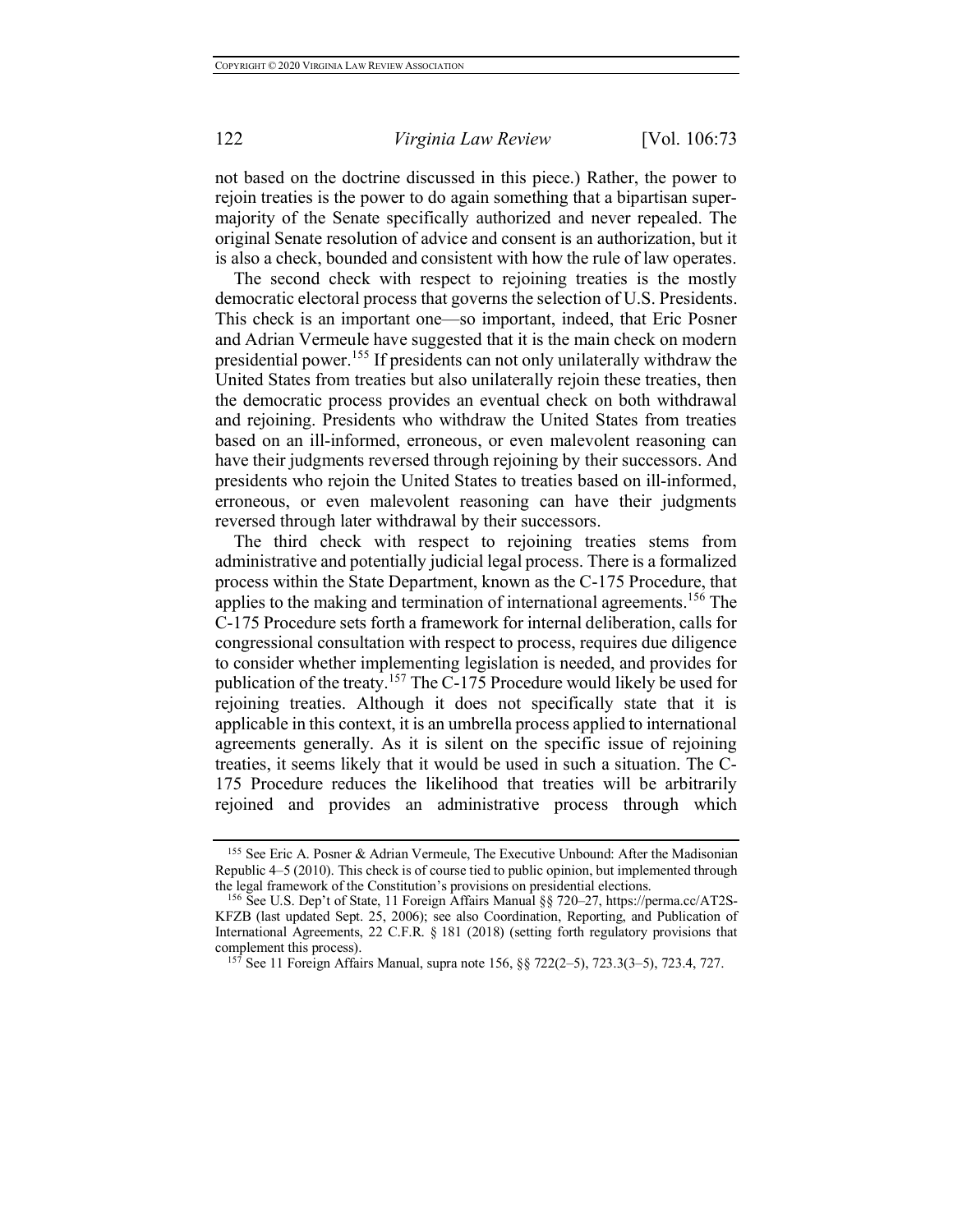consideration of treaty-specific limitations on rejoining will be considered. In addition to the C-175 process, the legality of rejoining might be subject to judicial review, conditional on there being a plaintiff with standing. Although *Goldwater v. Carter* found the issue of treaty withdrawal to be non-justiciable, the reasoning underlying that decision is in tension with subsequent Supreme Court precedent.<sup>158</sup> Future courts might well find both treaty withdrawal and treaty rejoining to be justiciable questions.

These three checks are neither new nor unique to the issue of treaty rejoining. They lie more generally at the heart of the domestic administrative state. The U.S. domestic regulatory apparatus relies on a combination of decades-old statutes, implementation through delegated authority that varies across administrations, and checks based on both administrative process and judicial review.<sup>159</sup> It may not be the best system that one could devise, but it is a system that strikes a reasonable balance between the presidential system established in the Constitution, the values of the rule of law, and the need for functioning government. It is a balance that is not found in all issues of foreign relations law. Some areas of foreign relations law, most notably the President's power to authorize the use of force abroad, rely heavily on unregulated presidential power. Other areas of foreign relations law, such as the President's power to make international agreements other than treaties, strike a wellcalibrated balance but do so in ways that have only partial parallels to the administrative state. But where the parallels are direct, as with rejoining

<sup>158</sup> Justice Powell's concurrence in *Goldwater v. Carter*, 444 U.S. 996, 997 (1979), rested on ripeness grounds and on concerns about challenges by individual members of Congress to presidential actions. This concern would not appear to apply to private plaintiffs with standing. As for the plurality opinion in *Goldwater*, it relied on a broad view of the political question doctrine. See id. at 1002 (Rehnquist, J., concurring in judgment) (deeming "the basic question" to be "'political' and therefore nonjusticiable because it involve[d] the authority of the President in the conduct of [the] country's foreign relations and the extent to which the Senate or the Congress [was] authorized to negate the action of the President"). By contrast, in its 2012 decision in *Zivotofsky v. Clinton*, the Supreme Court found that the issue of whether the President or Congress had ultimate control over the power to recognize foreign nations was not a political question. 566 U.S. 189, 196 (2012) (noting that "the Judiciary must decide if Zivotofsky's interpretation of [a] statute is correct, and whether the statute is constitutional" and that "[t]his is a familiar judicial exercise"). Notably, the majority opinion in *Zivotofsky v. Clinton* did not discuss or cite *Goldwater v. Carter*. See id. at 191–202.

<sup>&</sup>lt;sup>159</sup> Indeed, just as the issue of withdrawal is becoming increasingly important in the treaty context, so too is it receiving increased attention in regulatory context. See, e.g., Cary Coglianese, Gabriel Scheffler & Daniel E. Walters, Unrules 8 (Aug. 3, 2018) (unpublished manuscript) (on file with author).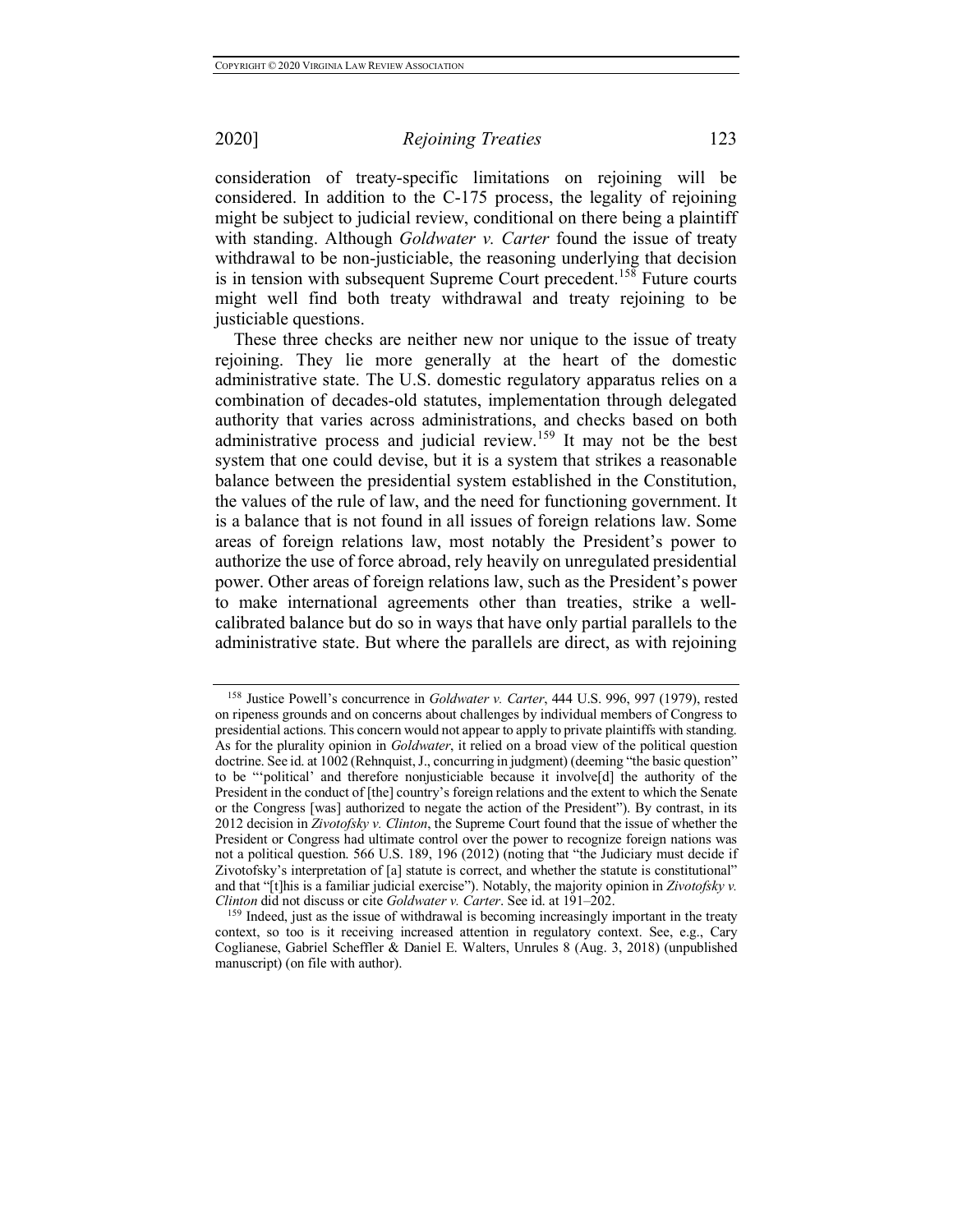treaties, then we can feel confident that we are operating under a system that is known to work, even if imperfectly.

The fourth check to treaty rejoining comes from the international legal process. The consequences of withdrawal and rejoining a treaty are different from withdrawing and then remaking a regulatory rule. Both situations give rise to uncertainty and risk-management challenges for those affected. But unlike in the regulatory context, rejoining may not always be legally possible for treaties, particularly bilateral ones. Also unlike in the regulatory process, treaty withdrawal and rejoining affects U.S. relations not simply with regulated entities, but also with sovereign partners. The reputation of the United States in terms of stability and trustworthiness would likely be damaged by a high degree of treaty withdrawal and re-entry. A President deciding whether to rejoin the United States to a treaty would have to consider whether rejoining would be worth it as a matter of international relations given the ability of a later President to re-exit the treaty.

The checks identified here with respect to treaty rejoining may seem individually weak, but they are almost certainly stronger than the checks on presidential treaty withdrawal. And in the context of treaty withdrawal, it has been striking how rarely presidents have exercised this power over time. Perhaps this is because most treaties entered into with the advice and consent of the Senate are in fact good for the United States; perhaps this is because of an innate preference for the status quo by presidents and the institutions within which they operate; or perhaps it is because of domestic or international checks along the lines outlined above. If President Trump does follow through more generally on his signaled interest in treaty withdrawal, this will be a departure from traditional norms. It will not be his only such departure from existing norms.<sup>160</sup> Understanding future presidents to have the power to rejoin treaties provides a mechanism for revisiting any departures from norms with respect to treaty withdrawal. To return to Dean Acheson's analogy, this will save the piano for the next player.

<sup>160</sup> See generally Daphna Renan, Presidential Norms and Article II, 131 Harv. L. Rev. 2187 (2018) (discussing various presidential norms that President Trump has not followed).